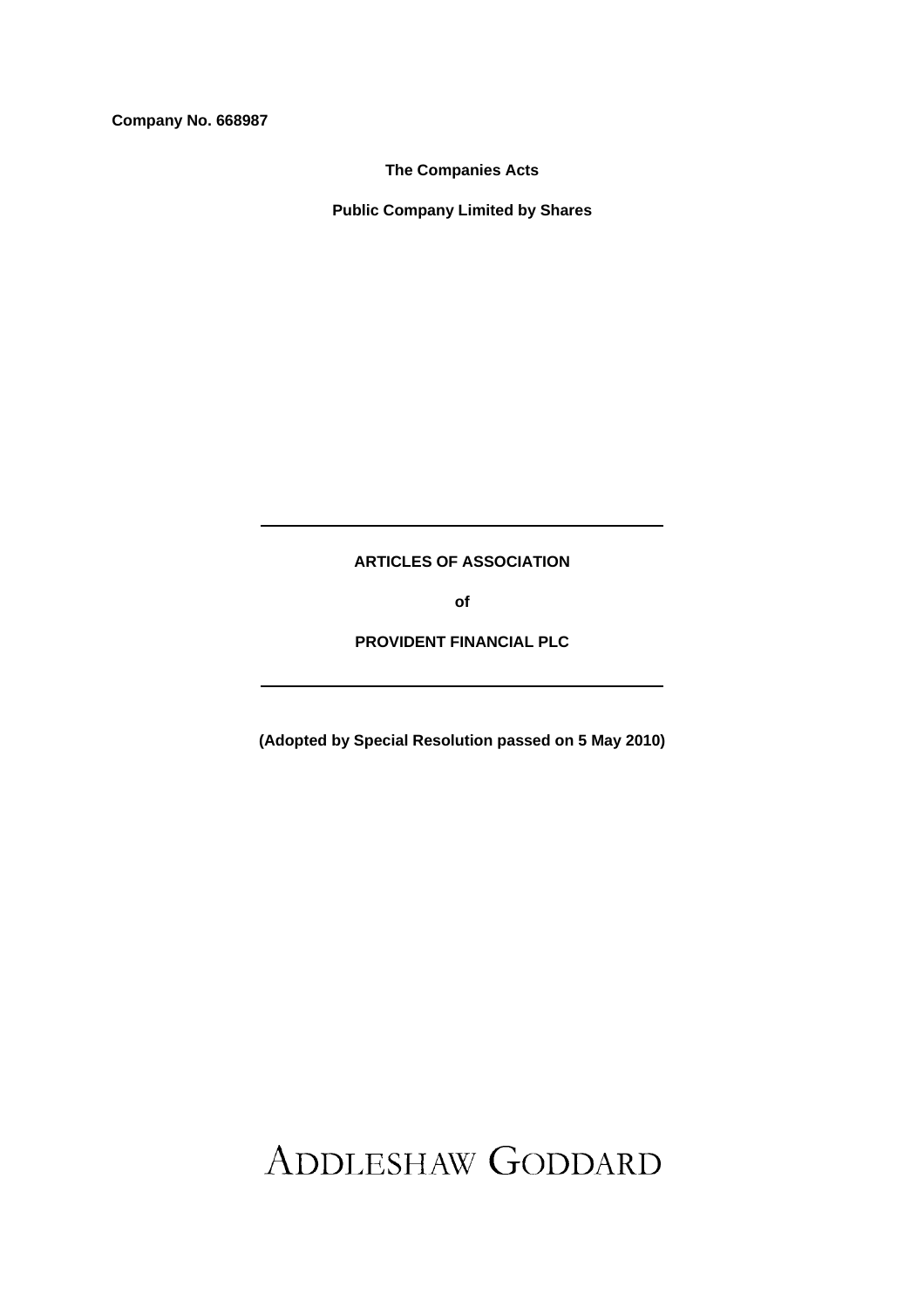# **Contents**

|                                        | <b>Clause</b>                      | Page |
|----------------------------------------|------------------------------------|------|
| $\mathbf{1}$<br>2                      | <b>PRELIMINARY</b>                 |      |
| 3<br>4<br>5<br>6<br>$\overline{7}$     | <b>CAPITAL</b>                     |      |
| 8<br>9                                 | <b>VARIATION OF CLASS RIGHTS</b>   |      |
| 10<br>11                               | <b>ALTERATION OF SHARE CAPITAL</b> |      |
| 12<br>13                               | <b>CERTIFICATED SHARES</b>         |      |
| 14                                     | <b>UNCERTIFICATED SHARES</b>       |      |
| 15<br>16<br>17                         | <b>LIEN ON SHARES</b>              |      |
| 18<br>19<br>20<br>21<br>22<br>23<br>24 | <b>CALLS</b>                       |      |
| 25<br>26<br>27<br>28<br>29             | <b>FORFEITURE</b>                  |      |
| 30<br>31                               | <b>UNTRACED MEMBERS</b>            |      |
| 32<br>33                               | <b>TRANSFER OF SHARES</b>          |      |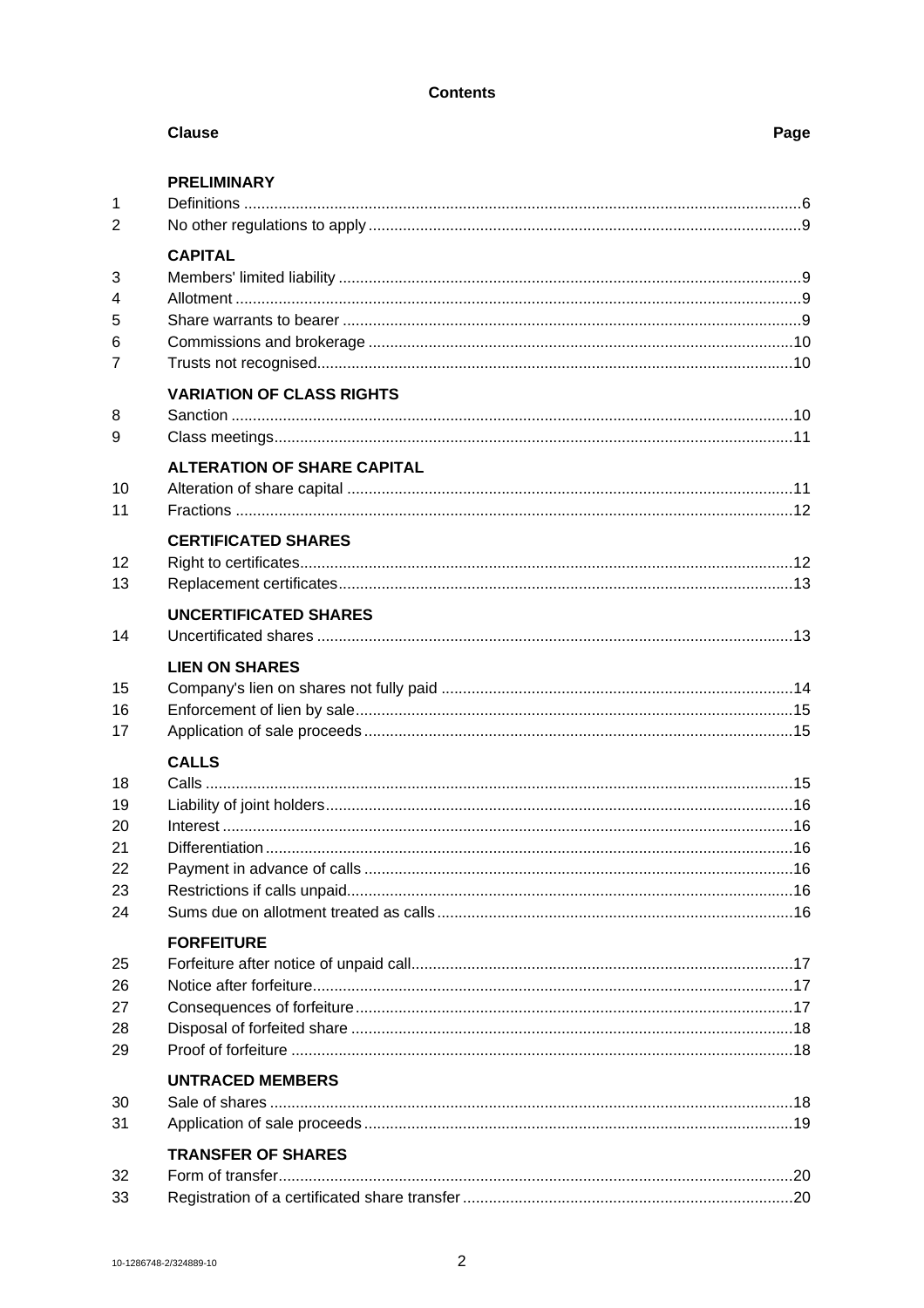| 34 |                                                  |  |
|----|--------------------------------------------------|--|
| 35 |                                                  |  |
| 36 |                                                  |  |
|    | <b>TRANSMISSION OF SHARES</b>                    |  |
| 37 |                                                  |  |
| 38 |                                                  |  |
| 39 |                                                  |  |
|    | <b>GENERAL MEETINGS</b>                          |  |
| 40 |                                                  |  |
| 41 |                                                  |  |
| 42 |                                                  |  |
| 43 |                                                  |  |
| 44 |                                                  |  |
| 45 |                                                  |  |
| 46 |                                                  |  |
| 47 |                                                  |  |
| 48 |                                                  |  |
| 49 |                                                  |  |
| 50 |                                                  |  |
|    |                                                  |  |
|    | <b>VOTING</b>                                    |  |
| 51 |                                                  |  |
| 52 |                                                  |  |
| 53 |                                                  |  |
| 54 |                                                  |  |
| 55 |                                                  |  |
| 56 |                                                  |  |
| 57 |                                                  |  |
| 58 |                                                  |  |
| 59 |                                                  |  |
|    | <b>FAILURE TO DISCLOSE INTERESTS IN SHARES</b>   |  |
| 60 |                                                  |  |
|    | APPOINTMENT, RETIREMENT AND REMOVAL OF DIRECTORS |  |
| 61 |                                                  |  |
| 62 |                                                  |  |
| 63 |                                                  |  |
| 64 |                                                  |  |
| 65 |                                                  |  |
| 66 |                                                  |  |
| 67 |                                                  |  |
| 68 |                                                  |  |
| 69 |                                                  |  |
| 70 |                                                  |  |
|    | <b>ALTERNATE DIRECTORS</b>                       |  |
| 71 |                                                  |  |
| 72 |                                                  |  |
| 73 |                                                  |  |
| 74 |                                                  |  |
| 75 |                                                  |  |
|    | <b>BOARD POWERS</b>                              |  |
| 76 |                                                  |  |
|    |                                                  |  |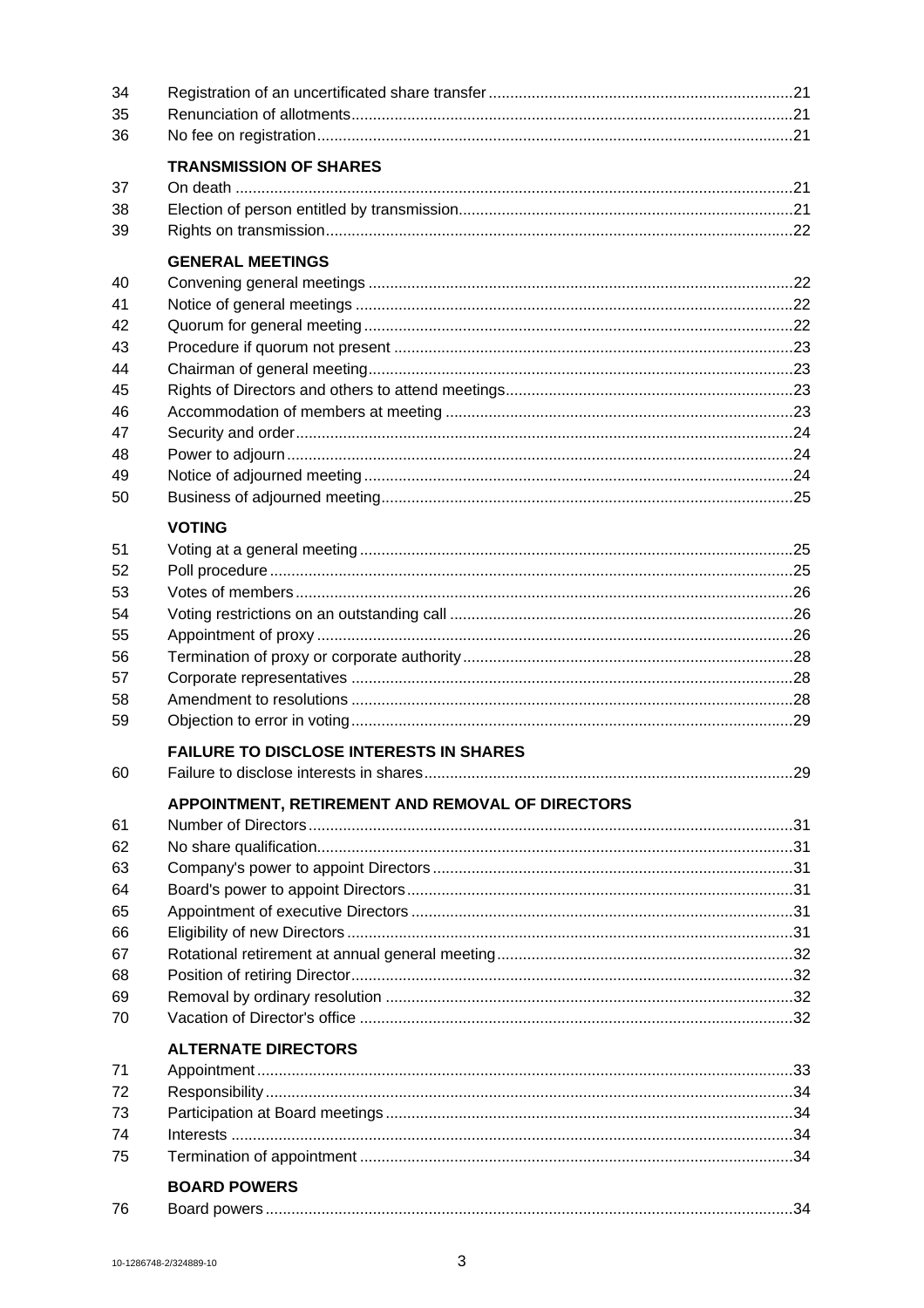| 77  |                                                |  |
|-----|------------------------------------------------|--|
| 78  |                                                |  |
| 79  |                                                |  |
| 80  |                                                |  |
| 81  |                                                |  |
| 82  |                                                |  |
| 83  |                                                |  |
| 84  |                                                |  |
| 85  |                                                |  |
| 86  |                                                |  |
|     | DIRECTORS' REMUNERATION, EXPENSES AND BENEFITS |  |
| 87  |                                                |  |
| 88  |                                                |  |
| 89  |                                                |  |
| 90  |                                                |  |
| 91  |                                                |  |
|     | <b>DIRECTORS' PROCEEDINGS</b>                  |  |
| 92  |                                                |  |
| 93  |                                                |  |
| 94  |                                                |  |
| 95  |                                                |  |
| 96  |                                                |  |
| 97  |                                                |  |
| 98  |                                                |  |
| 99  |                                                |  |
| 100 |                                                |  |
| 101 |                                                |  |
|     | <b>INTERESTS OF DIRECTORS</b>                  |  |
| 102 |                                                |  |
| 103 |                                                |  |
| 104 |                                                |  |
| 105 |                                                |  |
| 106 |                                                |  |
|     | <b>SECRETARY</b>                               |  |
| 107 |                                                |  |
|     | <b>SEALS AND DOCUMENT AUTHENTICATION</b>       |  |
| 108 |                                                |  |
| 109 |                                                |  |
|     | <b>DIVIDENDS AND OTHER PAYMENTS</b>            |  |
| 110 |                                                |  |
| 111 |                                                |  |
| 112 |                                                |  |
| 113 |                                                |  |
| 114 |                                                |  |
| 115 |                                                |  |
| 116 |                                                |  |
| 117 |                                                |  |
| 118 |                                                |  |
| 119 |                                                |  |
| 120 |                                                |  |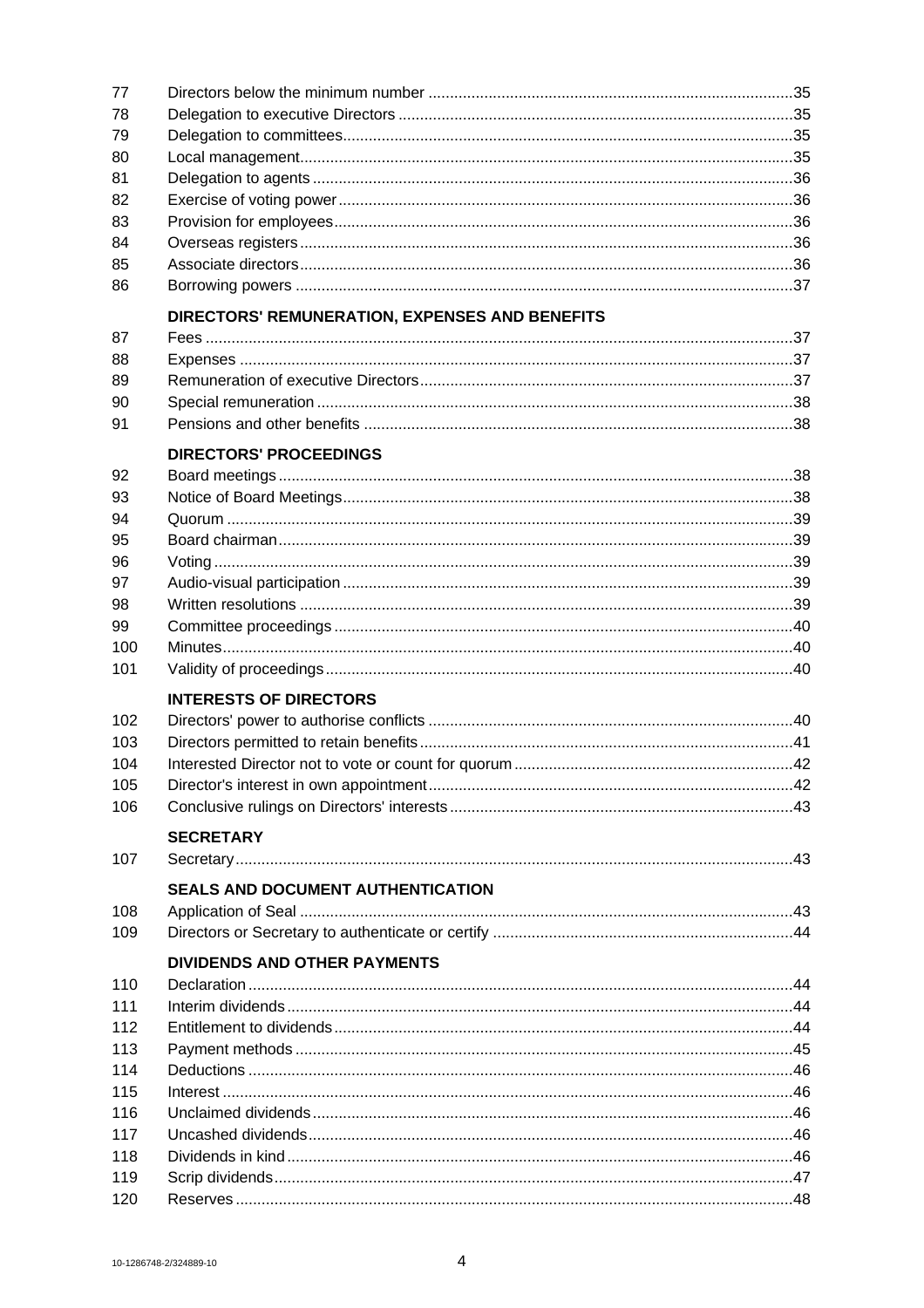| 121 |                             |  |
|-----|-----------------------------|--|
| 122 | <b>RECORD DATES</b>         |  |
|     | <b>ACCOUNTS</b>             |  |
| 123 |                             |  |
|     | <b>COMMUNICATIONS</b>       |  |
| 124 |                             |  |
| 125 |                             |  |
| 126 |                             |  |
| 127 |                             |  |
| 128 |                             |  |
| 129 |                             |  |
|     | <b>DOCUMENT DESTRUCTION</b> |  |
| 130 |                             |  |
|     | <b>WINDING UP</b>           |  |
| 131 |                             |  |
|     | <b>INDEMNITY</b>            |  |
| 132 |                             |  |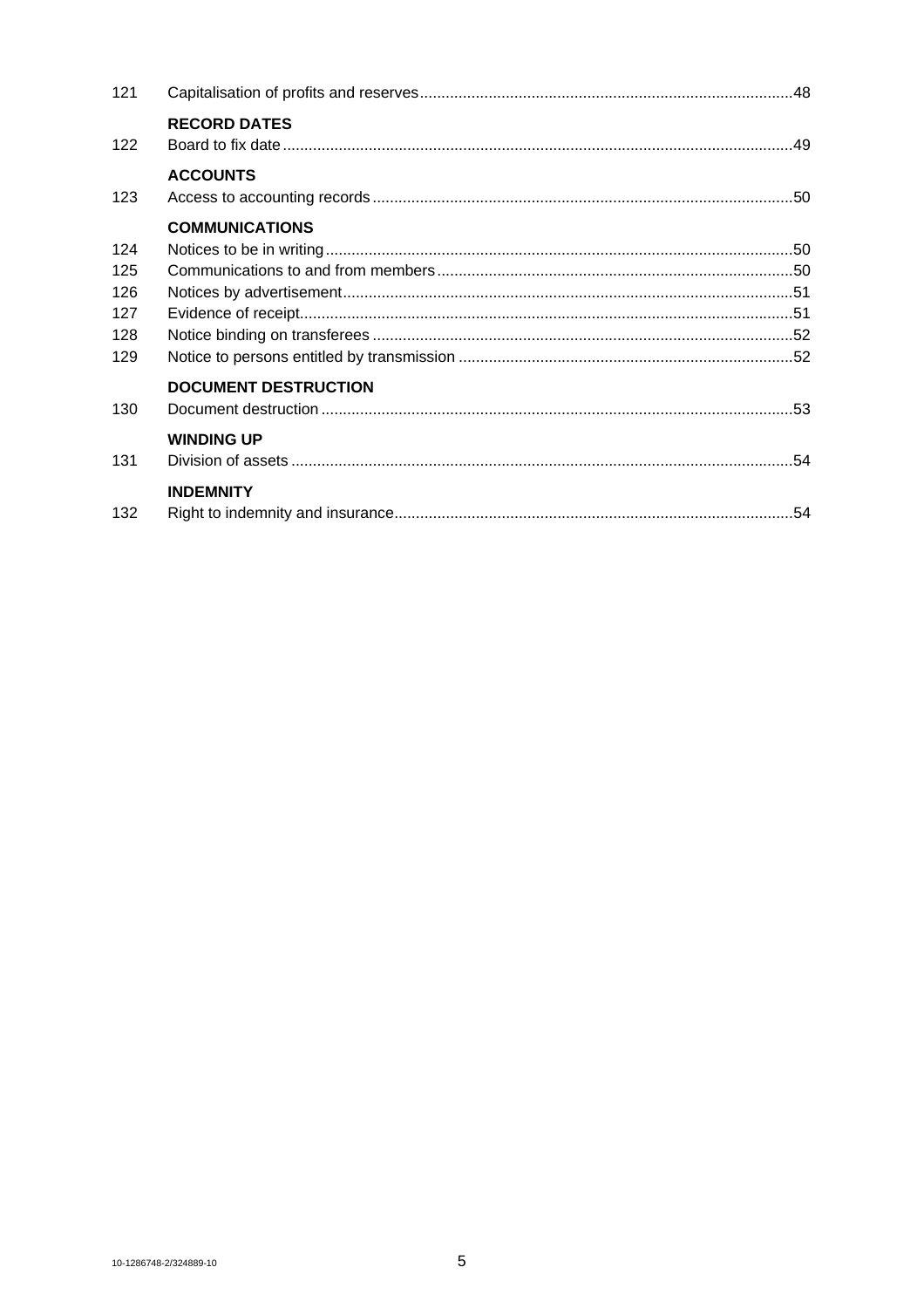**Company No. 668987** 

**The Companies Acts** 

**Public Company Limited by Shares** 

# **ARTICLES OF ASSOCIATION**

**of** 

# **PROVIDENT FINANCIAL PLC**

(Adopted by Special Resolution passed on 5 May 2010)

# **PRELIMINARY**

# **1 Definitions**

(A) In these Articles the following words have the following meanings:

| 2006 Act                 | the Companies Act 2006;                                                                                                                |
|--------------------------|----------------------------------------------------------------------------------------------------------------------------------------|
| <b>Articles</b>          | these articles of association;                                                                                                         |
| <b>Auditors</b>          | the auditors of the Company;                                                                                                           |
| <b>Board</b>             | the board of Directors or the Directors present or<br>deemed to be present at a duly convened meeting at<br>which a quorum is present; |
| certificated             | in relation to a share, a share which is recorded in the<br>Register of Members as being held in certificated<br>form;                 |
| Company                  | Provident Financial plc, registered in England with<br>number 668987;                                                                  |
| <b>Director</b>          | a director of the Company;                                                                                                             |
| Group                    | the group comprising the Company and its subsidiary<br>undertakings (not including any parent undertaking of<br>the Company);          |
| <b>Group Undertaking</b> | any undertaking in the Group, including the Company;                                                                                   |
| holder                   | in relation to a share, the member whose name is<br>entered in the Register of Members as the holder of                                |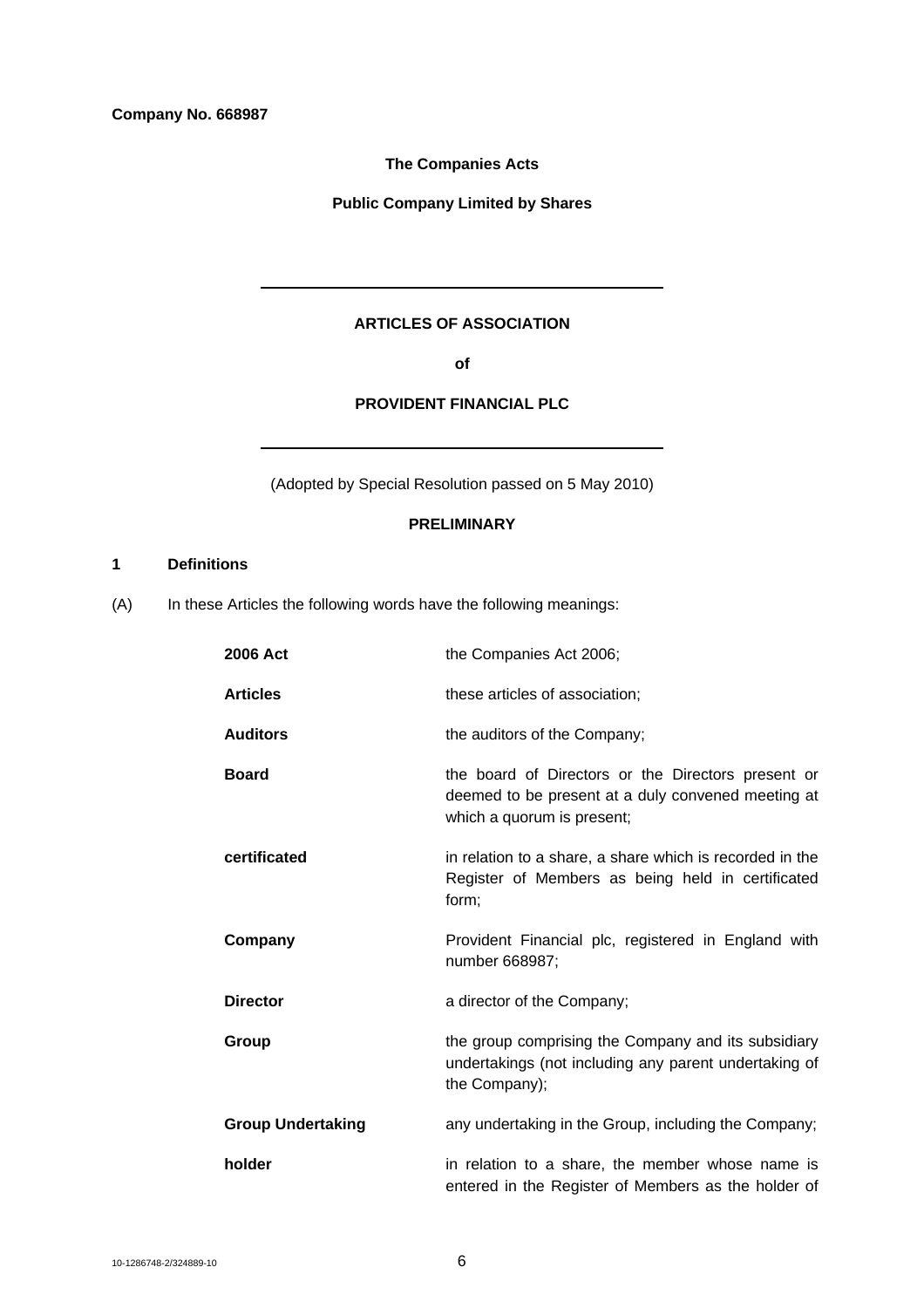that share;

| member                                                 | a member of the Company or, if the context so<br>requires, a member of the Board or of any Board<br>committee;                                                                                                                                                                                                                                       |
|--------------------------------------------------------|------------------------------------------------------------------------------------------------------------------------------------------------------------------------------------------------------------------------------------------------------------------------------------------------------------------------------------------------------|
| <b>Ordinary Shares</b>                                 | ordinary shares of 20 8/11 pence each in the<br>Company;                                                                                                                                                                                                                                                                                             |
| paid or paid up                                        | paid up or credited as paid up;                                                                                                                                                                                                                                                                                                                      |
| <b>Registered Office</b>                               | the registered office of the Company;                                                                                                                                                                                                                                                                                                                |
| <b>Register of Members</b>                             | the register of members of the Company, including<br>(so far as relevant) the Operator register of members<br>relating to the Company;                                                                                                                                                                                                               |
| Seal                                                   | the common seal of the Company or any official seal<br>that the Company has or may have as permitted by<br>the statutes;                                                                                                                                                                                                                             |
| <b>Secretary</b>                                       | the secretary of the Company or any other person<br>appointed to perform any of the duties of the<br>secretary of the Company including a joint, temporary,<br>assistant or deputy secretary;                                                                                                                                                        |
| share                                                  | a share in the capital of the Company;                                                                                                                                                                                                                                                                                                               |
| statutes                                               | the 2006 Act, every other Act of the United Kingdom<br>Parliament applicable to the Company in respect of<br>any matter provided for in these Articles, the<br>Uncertificated Securities Regulations and all orders,<br>regulations and statutory instruments made (or with<br>effect as if made) pursuant to the 2006 Act or any<br>other such Act: |
| uncertificated                                         | in relation to a share, a share to which title is recorded<br>in the Register of Members as being held in<br>uncertificated form;                                                                                                                                                                                                                    |
| <b>Uncertificated Securities</b><br><b>Regulations</b> | the Uncertificated Securities Regulations 2001; and                                                                                                                                                                                                                                                                                                  |
| <b>Uncertificated System</b>                           | the CREST system operated by Euroclear UK &<br>Ireland Limited, or any other applicable system that is<br>"relevant system" for the purpose of the<br>a<br>Uncertificated Securities Regulations or any other<br>system for holding and transferring uncertificated<br>shares that may replace any such system.                                      |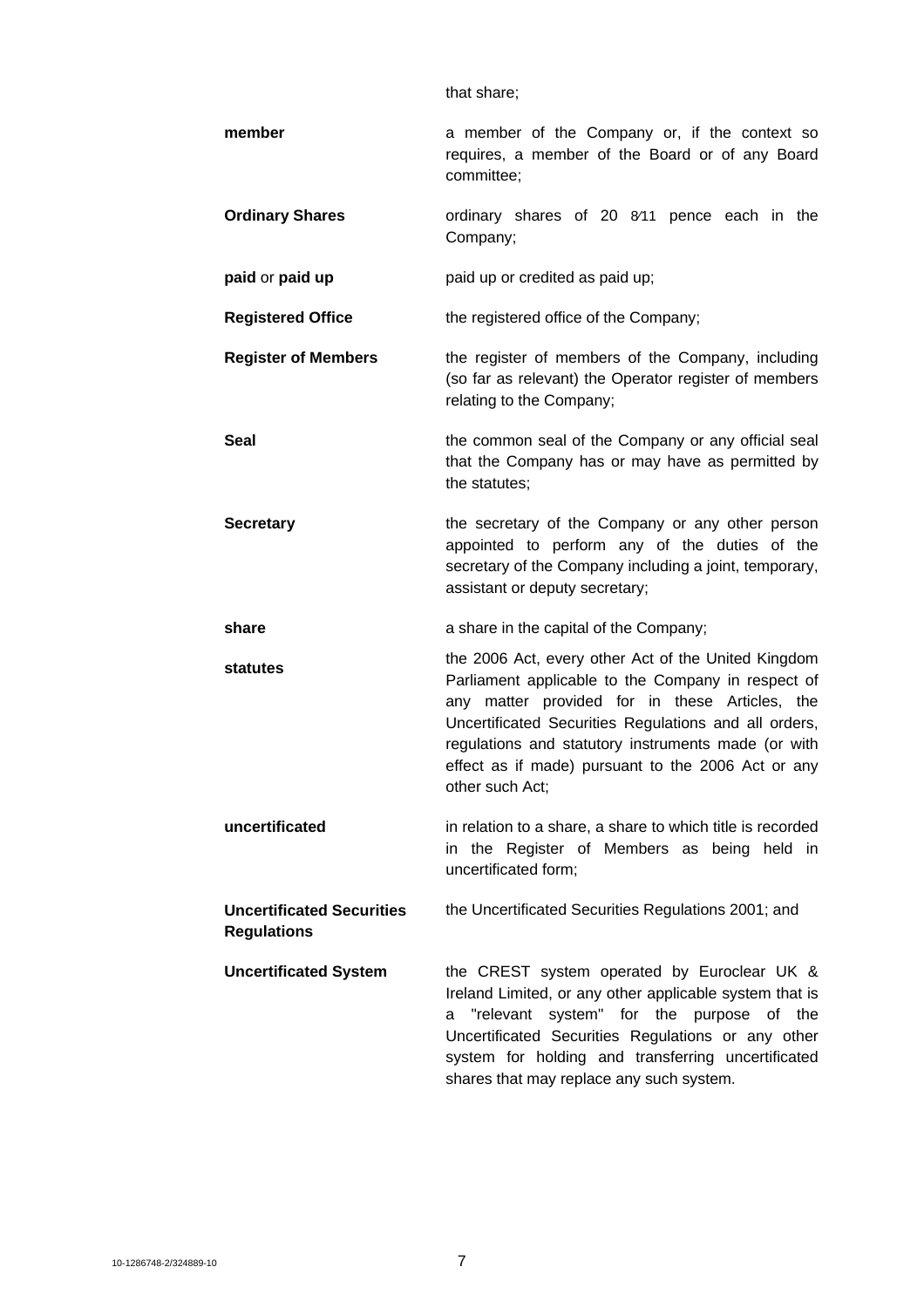- (B) In these Articles:
	- (i) the term "**Company Communication Provisions**" means the company communication provisions in the 2006 Act (being the provisions at sections 1144 to 1148 and Schedules 4 and 5);
	- (ii) the following terms and expressions have the meanings that they have in the Company Communication Provisions - "**address**", "**authenticated**", "**electronic form**", "**electronic means**", "**hard copy**" and "**hard copy form**", whilst a "**service address**" is a postal address for the purposes of section 1141 of the 2006 Act and "**working day**" has the meaning given to it in section 1173 of the 2006 Act;
	- (iii) the expressions "**Operator**", "**Operator register of members**", "**participating security**" and "**relevant system**" have the meanings that they have in the Uncertificated Securities Regulations;
	- (iv) the provisions of section 1168 of the 2006 Act (headed "Hard copy and electronic form and related expressions") apply in these Articles to any document (including any notice) or information sent or supplied for the purposes of these Articles, regardless of whether the Article in question uses the words "sent" or "supplied" or uses other words (including "deliver", "provide", "produce" or, in the case of a notice, "give") to refer to the sending or supplying of a document or information;
	- (iv) references to the delivery of any document (including any notice) or information (in whatever form) include the supply of such document or information in hard copy form or in electronic form and references to a document being executed or signed include references to its being executed or signed under hand or under seal or (whether sent or supplied to the Company in electronic form or in hard copy form) being sufficiently authenticated for the purposes of the Company Communication Provisions or these Articles, and references to a document include references to any notice or information in visible form whether having physical substance or not;
	- (vi) words or expressions which are not defined in paragraphs (A) or (B) of this Article have the same meanings (where applicable) as in the 2006 Act;
	- (vii) a reference to any statute or any statutory instrument or any provision of a statute or of a statutory instrument includes a reference to any statutory modification or reenactment of it for the time being in force;
	- (viii) words in the singular include the plural and vice versa, words importing any gender include all genders and a reference to a "person" includes any individual, firm, partnership, unincorporated association, company, corporation or other body corporate;
	- (ix) the words "**other**", "**includes**", "**including**", "**may include**" and "**in particular**" do not limit the generality of any preceding words and any words which follow them will not be construed as being limited in scope to the same class as the preceding words where a wider construction is possible;
	- (x) references to "**writing**" or "**written**" include a reference to any method of representing or reproducing words in a legible and non-transitory form (whether in hard copy form or electronic form);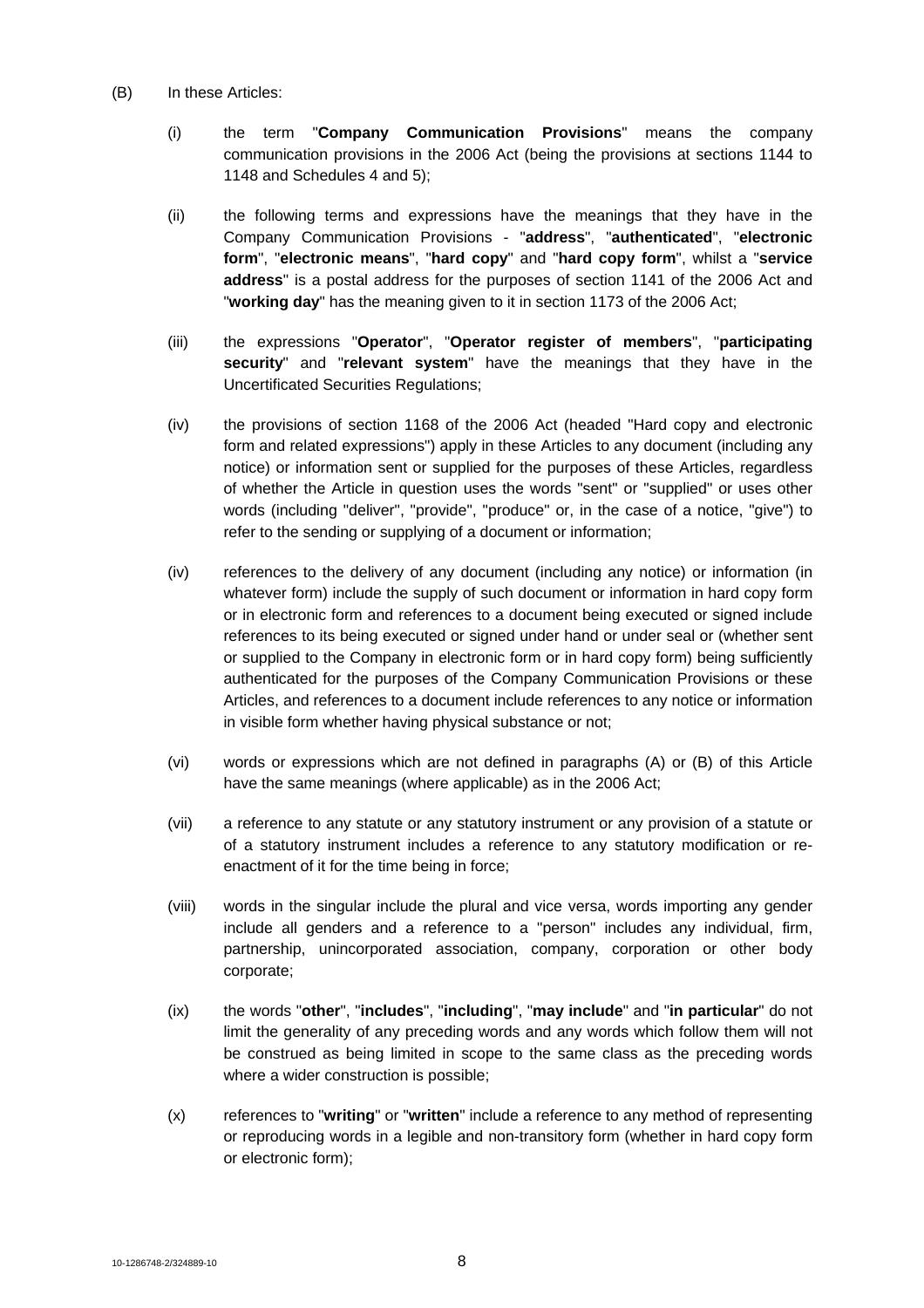- (xi) where an ordinary resolution is expressed to be required for any purpose, a special resolution is also effective for such purpose; and
- (xii) headings do not affect the interpretation of any Article.

# **2 No other regulations to apply**

No model articles or regulations in any statute or in any statutory instrument or other subordinate legislation concerning companies shall apply to the Company.

# **CAPITAL**

# **3 Members' limited liability**

The liability of the Company's members is limited to the amount, if any, unpaid on the Company's shares held by them.

# **4 Allotment**

- (A) Subject to the statutes and these Articles, any new shares shall be at the disposal of the Board, who may offer, allot, grant options over or otherwise dispose of them to such persons and on such terms as it may decide (including terms relating to the renunciation of any allotment).
- (B) Subject to the statutes and without prejudice to any rights attached to any shares, any share may be issued with such rights or restrictions as the Company may by ordinary resolution determine (or, if the Company has not so determined, as the Board may determine).
- (C) Subject to the statutes, any share may be issued which is to be redeemed, or is to be liable to be redeemed at the option of the Company or the holder, on such terms, conditions and in such manner as the Directors may determine.

# **5 Share warrants to bearer**

- (A) Subject to the statutes, the Company may, with respect to any fully paid shares, issue a warrant (a "**share warrant**") stating that its bearer is entitled to the shares specified in it. The Company may provide (by coupons or otherwise) for the payment of future dividends or other monies on or in respect of the shares included in a share warrant. Those shares may be transferred by the delivery of the share warrant. The provisions of these Articles as to transfer and transmission of shares do not apply to a share warrant.
- (B) The powers referred to in paragraph (A) of this Article may be exercised by the Board. The Board may determine and vary the terms on which a share warrant is to be issued or is held, including by varying terms or imposing new terms on which:
	- (i) a new share warrant or coupon may be issued in the place of one damaged, defaced, worn out or lost (provided that no new share warrant shall be issued to replace one that has been lost unless the Board is satisfied beyond reasonable doubt that the original has been destroyed);
	- (ii) the bearer of the share warrant may be entitled to receive notice of and to attend, vote and demand a poll at general meetings;
	- (iii) dividends may be paid;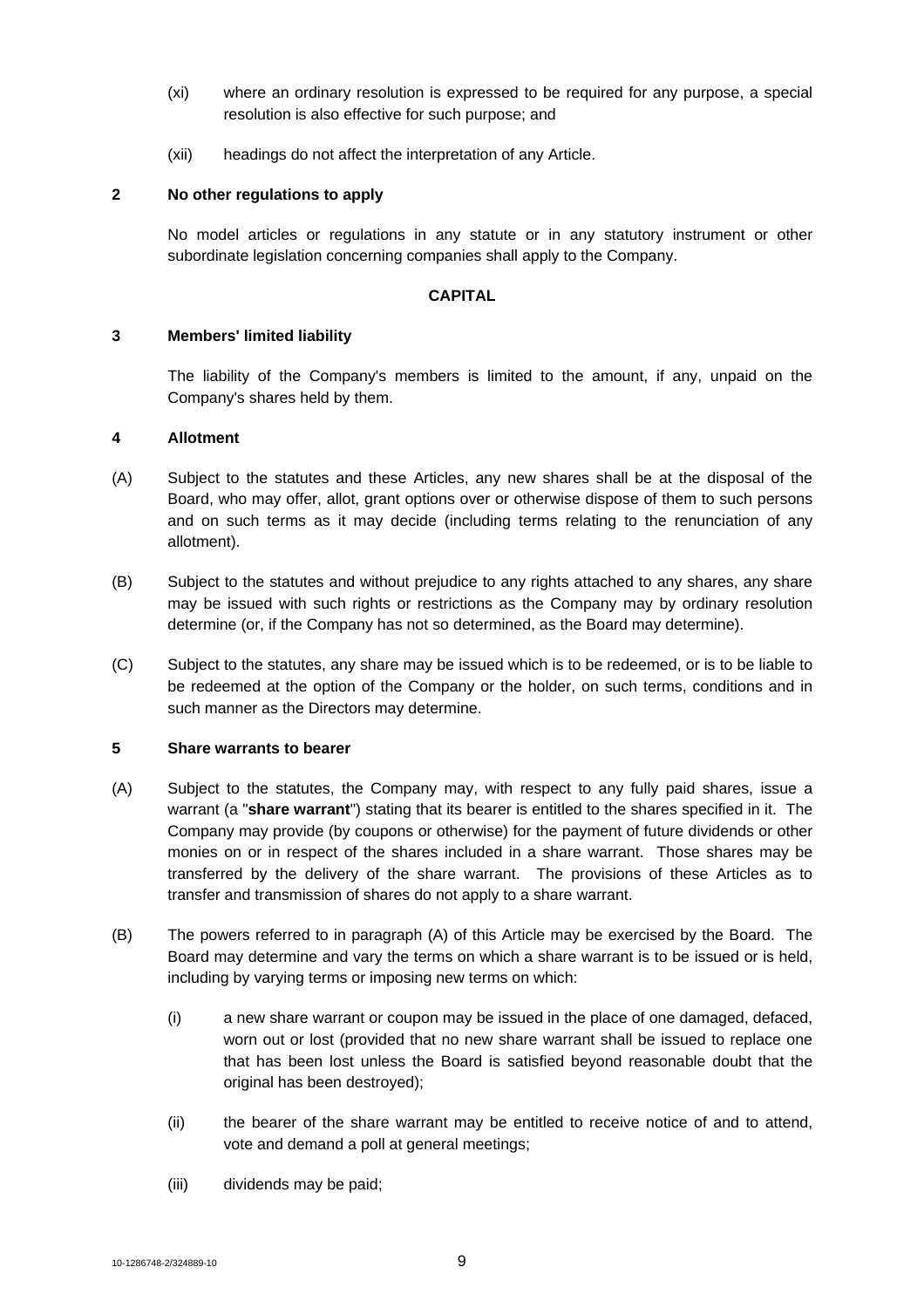- (iv) any share warrant may be surrendered and the name of the holder entered in the Register of Members in respect of the shares specified in it; and
- (v) the bearer of a share warrant is, or is not, to be treated as being a member in respect of the shares included in the share warrant.
- (C) The rights of the bearer of a share warrant in respect of it shall be subject to the terms applicable to it under these Articles or otherwise, whether made before or after its issue. Subject to such terms, the bearer of such share warrant may deposit it at any time at the Registered Office (or at such other place as the Board may appoint). So long as the share warrant remains so deposited and other than as provided by such terms, the depositor shall have the right from the time forty eight hours after such deposit (excluding of any part of a day that is not a working day) to:
	- (i) require, by way of a request pursuant to the statutes, the Directors to call a general meeting of the Company or the circulation to members of a resolution for such a meeting or of a statement in respect of any resolution to be proposed at it or in respect of any other business to be dealt with at it;
	- (iii) attend and vote at such a meeting;
	- (iii) appoint a proxy in respect of such a meeting; and
	- (iv) exercise the other privileges of a member at any such meeting,

in all cases as if the depositor's name were inserted in the Register of Members as the holder of the shares included in the deposited share warrant and, to such extent and for such purposes only, the depositor shall be deemed to be a member. Not more than one person shall be recognised as a depositor of any share warrant.

#### **6 Commissions and brokerage**

The Company may exercise all powers conferred by the statutes of paying commissions in relation to a subscription for shares or other allotment. Subject to the statutes, such commissions may be satisfied in cash or by the allotment of fully or partly paid shares or partly in one way and partly in the other. The Company may also pay such brokerage in relation to a subscription for shares as may be lawful.

# **7 Trusts not recognised**

Except as required by law, no person shall be recognised by the Company as holding any share on any trust and (except as otherwise provided by these Articles or by law) the Company shall not be bound by or recognise any interest in any share except an absolute right of the holder to share in its entirety (even if the Company has notice of such interest).

#### **VARIATION OF CLASS RIGHTS**

### **8 Sanction**

(A) If the share capital of the Company is divided into shares of different classes, any of the rights attached to any class of shares (notwithstanding that the Company may be or be about to be in liquidation) may (unless the rights attached to the shares of the class otherwise provide) be varied or abrogated in any manner, either with the consent in writing of the holders of not less than three-quarters in nominal value of the issued shares of the class or with the sanction of a special resolution passed at a separate meeting of the holders of shares of the class.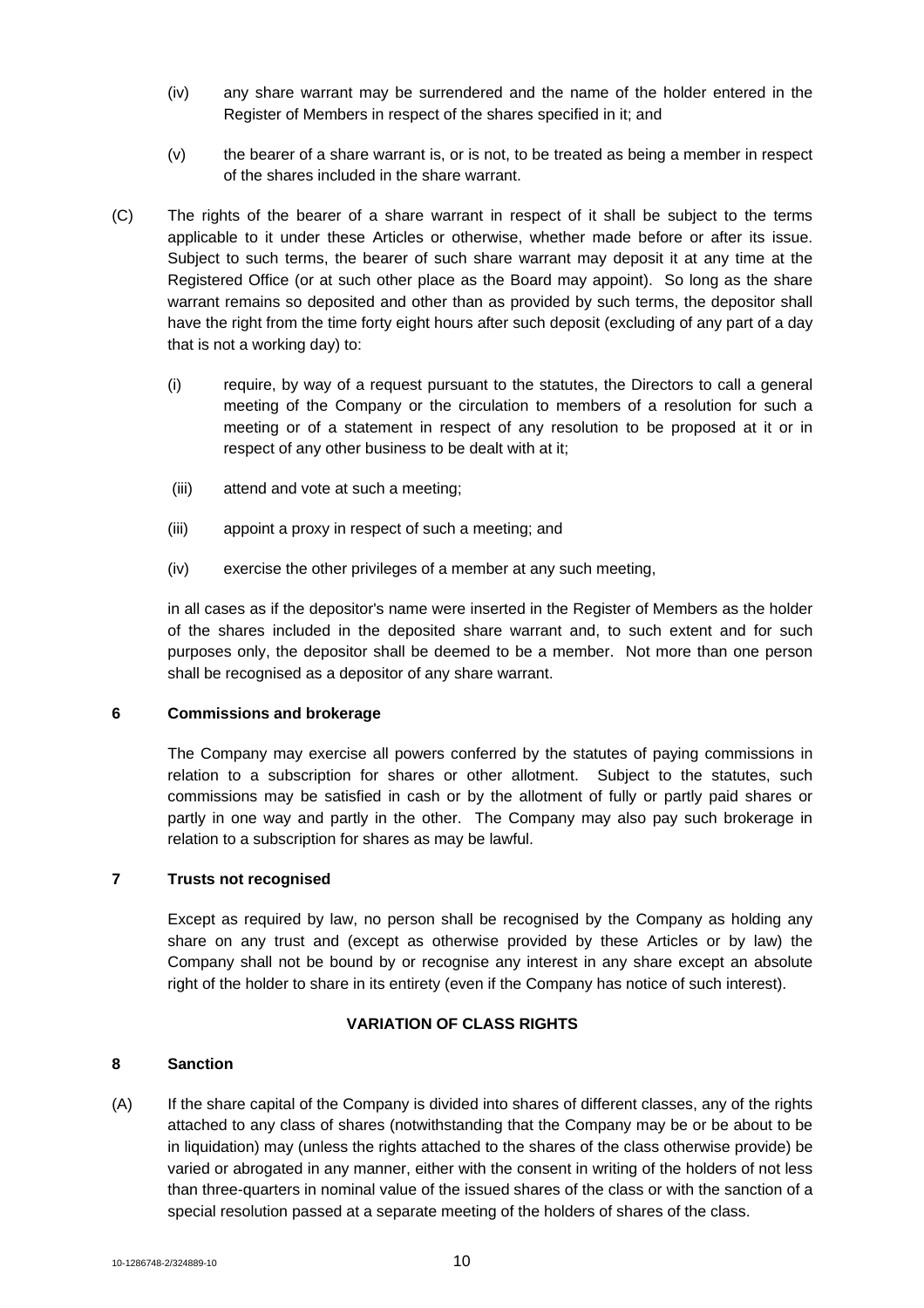- (B) Subject to the terms of issue of or rights attached to any shares, the rights or privileges attached to any class of shares shall be deemed not to be varied or abrogated by:
	- (i) the creation or issue of any new shares ranking pari passu in all respects (save as to the date from which such new shares shall rank for dividend) with or subsequent to those already issued;
	- (ii) the reduction of the capital paid up on such shares or by the purchase or redemption by the Company of any of its own shares in accordance with the statutes; or
	- (iii) the Board resolving that a class of shares is to become or is to cease to be, or the Operator permitting such class of shares to become or to cease to be, a participating security.

### **9 Class meetings**

- (A) The Board may call a separate general meeting of the holders of the shares of any class at any time and for any purpose as it thinks fit and whether or not the business to be transacted involves a variation or abrogation of any rights attached to such class of shares. The provisions of these Articles as to general meetings shall also apply (so far as applicable) to each such meeting.
- (B) A separate meeting for the holders of a class of shares shall be convened and conducted as nearly as possible in the same way as a general meeting, except that:
	- (i) no member, other than a Director, shall be entitled to notice of it or to attend it unless he is a holder of shares of that class;
	- (ii) no vote may be given except in respect of a share of that class;
	- (iii) the quorum at the meeting other than an adjourned meeting shall be not less than two persons entitled to vote at the meeting present in person or by proxy and holding at least one-third in nominal value of the issued shares of that class and at an adjourned meeting the quorum shall be one person entitled to vote at the meeting present in person or by proxy and holding shares of that class; and
	- (iv) a poll may be demanded by a member present in person or by proxy and entitled to vote at the meeting and on a poll each member shall have one vote for every share of that class of which he is the holder.
- (C) For the purpose of these Articles, a general meeting at which no holder of a share other than an ordinary share may, in his capacity as a member, attend or vote shall also constitute a separate general meeting of the holders of the ordinary shares.

# **ALTERATION OF SHARE CAPITAL**

#### **10 Alteration of share capital**

The Company may:

- (i) alter its share capital in any way permitted by the statutes; and
- (ii) confer any preference or other advantage on one or more of the shares resulting from any division or sub-division of its share capital as compared with the others and make any such share subject to any restriction as compared with the others.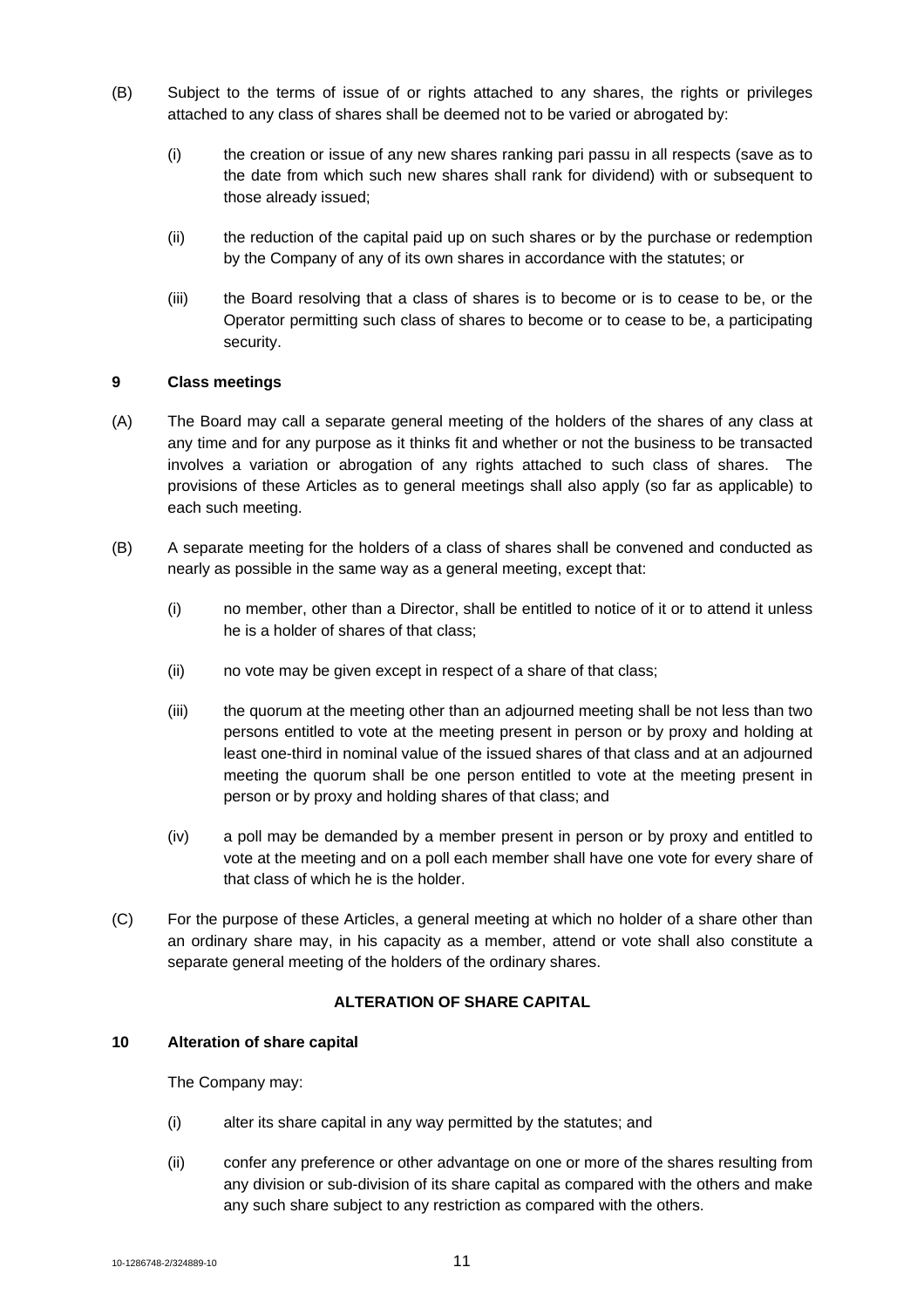### **11 Fractions**

- (A) If, as the result of a consolidation and division or a sub-division of shares, fractions of shares become attributable to members, the Board may on behalf of the members deal with the fractions as it thinks fit, including in either of the ways prescribed in this Article below.
- (B) The Board may sell shares representing the fractions, through a member of the London Stock Exchange or other appropriate intermediary acting (in any case) on a "best execution" (or equivalent) basis or in such other manner (whether or not through an intermediary) that provides a price which the Board considers to be reasonable in the circumstances, to any person (including, subject to the statutes, the Company) and distribute the net proceeds of sale in due proportion amongst the persons to whom such fractions are attributable (except that if the amount due to a person is less than £3.00, or such other sum as the Board may decide, the Company may retain such sum for its own benefit). To give effect to such sale the Board may:
	- (i) in the case of certificated shares, authorise a person to execute an instrument of transfer of shares to the purchaser or as the purchaser may direct; and
	- (ii) in the case of uncertificated shares, exercise any power conferred on it by paragraph (I) of the Article headed "**Uncertificated shares**" to effect a transfer of the shares.
- (C) The purchaser will not be bound to see to the application of the purchase monies in respect of any such sale. The title of the transferee to the shares will not be affected by any irregularity in or invalidity of the proceedings connected with the sale or transfer. Any instrument or exercise referred to at paragraph (B) of this Article shall be effective as if it had been executed or exercised by the holder of the shares to which it relates.
- (D) In relation to the fractions the Board may issue, subject to the statutes, to a member credited as fully paid by way of capitalisation the minimum number of shares required to round up his holding of shares to a number which, following a consolidation and division or a sub-division, leaves a whole number of shares (such issue being deemed to have been effected immediately before the consolidation or the sub-division, as the case may be). The amount required to pay up those shares may be capitalised as the Board thinks fit out of amounts standing to the credit of any reserve or fund of the Company (including any share premium account, capital redemption reserve and profit and loss account), whether or not available for distribution, and applied in paying up in full the appropriate number of shares.

# **CERTIFICATED SHARES**

#### **12 Right to certificates**

- (A) Subject to the statutes and these Articles, every person (except any person in respect of whom the Company is not required by the statutes to complete and have ready for delivery a share certificate), on becoming the holder of a certificated share is entitled without charge to one certificate for all the certificated shares of a class registered in his name or, in the case of certificated shares of more than one class being registered in his name, to a separate certificate for each class of shares, unless the terms of issue of the shares provide otherwise.
- (B) Where a member (other than a person in respect of whom the Company is not required by the statutes to complete and have ready for delivery a share certificate) transfers part of his shares comprised in a certificate he shall be entitled without charge to one certificate for the balance of certificated shares retained by him.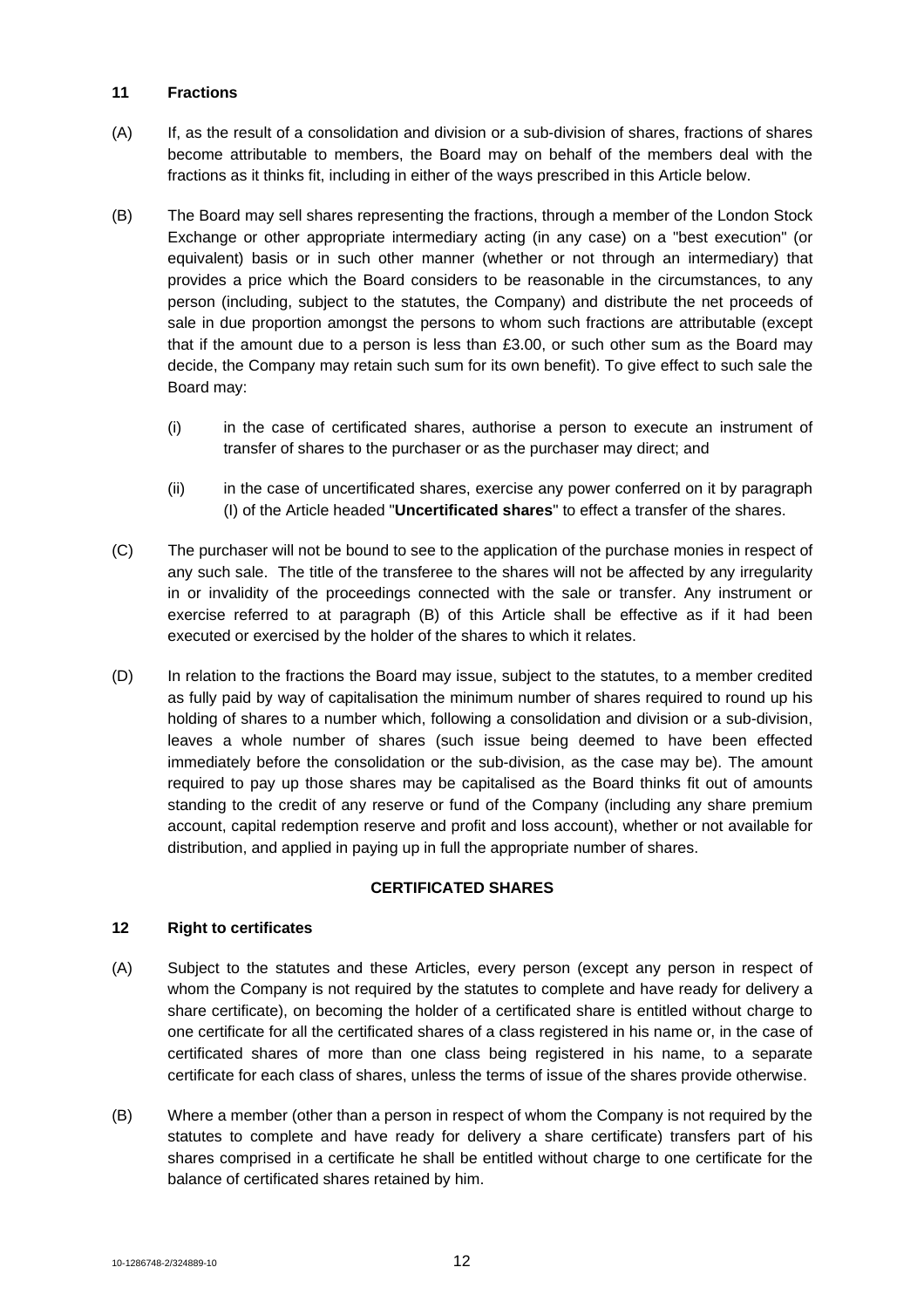- (C) The Company is not bound to issue more than one certificate for certificated shares held jointly by two or more persons. Delivery of a certificate to one joint holder shall be sufficient delivery to all joint holders.
- (D) A certificate shall specify the number and class and the distinguishing numbers (if any) of the shares in respect of which it is issued and the amount paid up on the shares. It shall be issued under the Seal, which may be affixed to or printed on it, or in such other manner as the Board may approve.

#### **13 Replacement certificates**

If any certificate is worn-out, defaced, lost or destroyed, the Company may cancel it and issue a replacement certificate subject to such terms as the Board may decide as to evidence and indemnity (with or without security) and to payment of any exceptional out-of-pocket expenses of the Company in investigating such evidence and preparing such indemnity or such security but otherwise free of charge, and (if the certificate is worn-out or defaced) on delivery up of the old certificate.

## **UNCERTIFICATED SHARES**

### **14 Uncertificated shares**

- (A) The Board may resolve that a class of shares is to become, or is to cease to be, a participating security.
- (B) Shares of a class shall not be treated as forming a separate class from other shares of the same class as a consequence of such shares being held in certificated or uncertificated form or of any provision in these Articles or the Uncertificated Securities Regulations applying only to certificated shares or to uncertificated shares.
- (C) Any share of a class which is a participating security may be changed from an uncertificated share to a certificated share and from a certificated share to an uncertificated share in accordance with the Uncertificated Securities Regulations.
- (D) These Articles apply to uncertificated shares of a class which is a participating security only to the extent that these Articles are not inconsistent with the holding of such shares in uncertificated form, with the transfer of title to such shares by means of the Uncertificated System or with the Uncertificated Securities Regulations.
- (E) The Board may lay down regulations not included in these Articles which (in addition to or in substitution for any provisions in these Articles):
	- (i) apply to the issue, holding or transfer of uncertificated shares;
	- (ii) set out (where appropriate) the procedures for conversion and/or redemption of uncertificated shares; and/or
	- (iii) the Board considers necessary or appropriate to ensure that these Articles are consistent with the Uncertificated Securities Regulations and/or the Operator's rules and practices.
- (F) Such regulations will apply instead of any relevant provisions in these Articles which relate to certificates and the transfer, conversion and redemption of shares or which are inconsistent with the Uncertificated Securities Regulations, in all cases to the extent (if any) stated in such regulations. If the Board makes any such regulations, paragraph (D) of this Article will (for the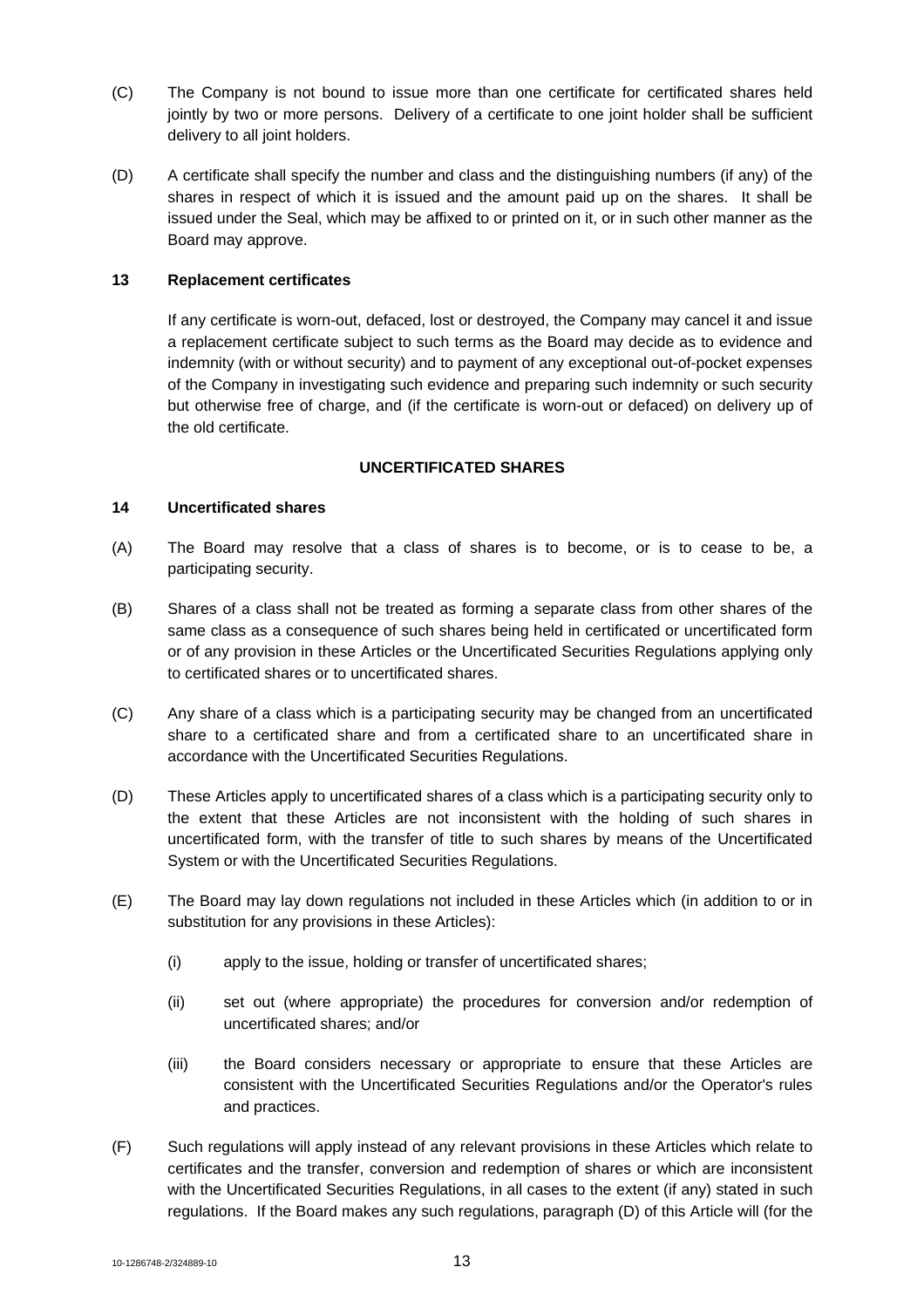avoidance of doubt) continue to apply to these Articles, when read in conjunction with those regulations.

- (G) Any instruction given by means of an Uncertificated System as referred to in these Articles shall be a dematerialised instruction given in accordance with the Uncertificated Securities Regulations, the facilities and requirements of the Uncertificated System and the Operator's rules and practices.
- (H) For any purpose under these Articles, the Company may treat a member's holding of uncertificated shares and of certificated shares of the same class as if they were separate holdings, unless the Board otherwise decides.
- (I) Where the Company is entitled under the statutes, the Operator's rules and practices, these Articles or otherwise to dispose of, forfeit, enforce a lien over or sell or otherwise procure the sale of any shares of a class which is a participating security which are held in uncertificated form, the Board may take such steps (subject to the Uncertificated Securities Regulations and to such rules and practices) as may be required or appropriate, by instruction by means of the Uncertificated System or otherwise, to effect such disposal, forfeiture, enforcement or sale including by:
	- (i) requesting or requiring the deletion of any computer-based entries in the Uncertificated System relating to the holding of such shares in uncertificated form;
	- (ii) altering such computer-based entries so as to divest the holder of such shares of the power to transfer such shares other than to a person selected or approved by the Company for the purpose of such transfer;
	- (iii) requiring any holder of such shares, by notice to him, to change his holding of such uncertificated shares into certificated form within any specified period;
	- (iv) requiring any holder of such shares to take such steps as may be necessary to sell or transfer such shares as directed by the Company;
	- (v) otherwise rectify or change the Register of Members in respect of any such shares in such manner as the Board considers appropriate (including by entering the name of a transferee into the Register of Members as the next holder of such shares); and/or
	- (vi) appointing any person to take any steps in the name of any holder of such shares as may be required to change such shares from uncertificated form to certificated form and/or to effect the transfer of such shares (and such steps shall be effective as if they had been taken by such holder).

# **LIEN ON SHARES**

# **15 Company's lien on shares not fully paid**

The Company has a first and paramount lien on each issued share (not being a fully paid share) for all amounts payable to the Company (whether actually or contingently and whether presently payable or not) in respect of such share. The lien applies to all dividends on any such share and to all amounts payable by the Company in respect of such share. The Board may resolve that any share be exempt wholly or in part from this Article.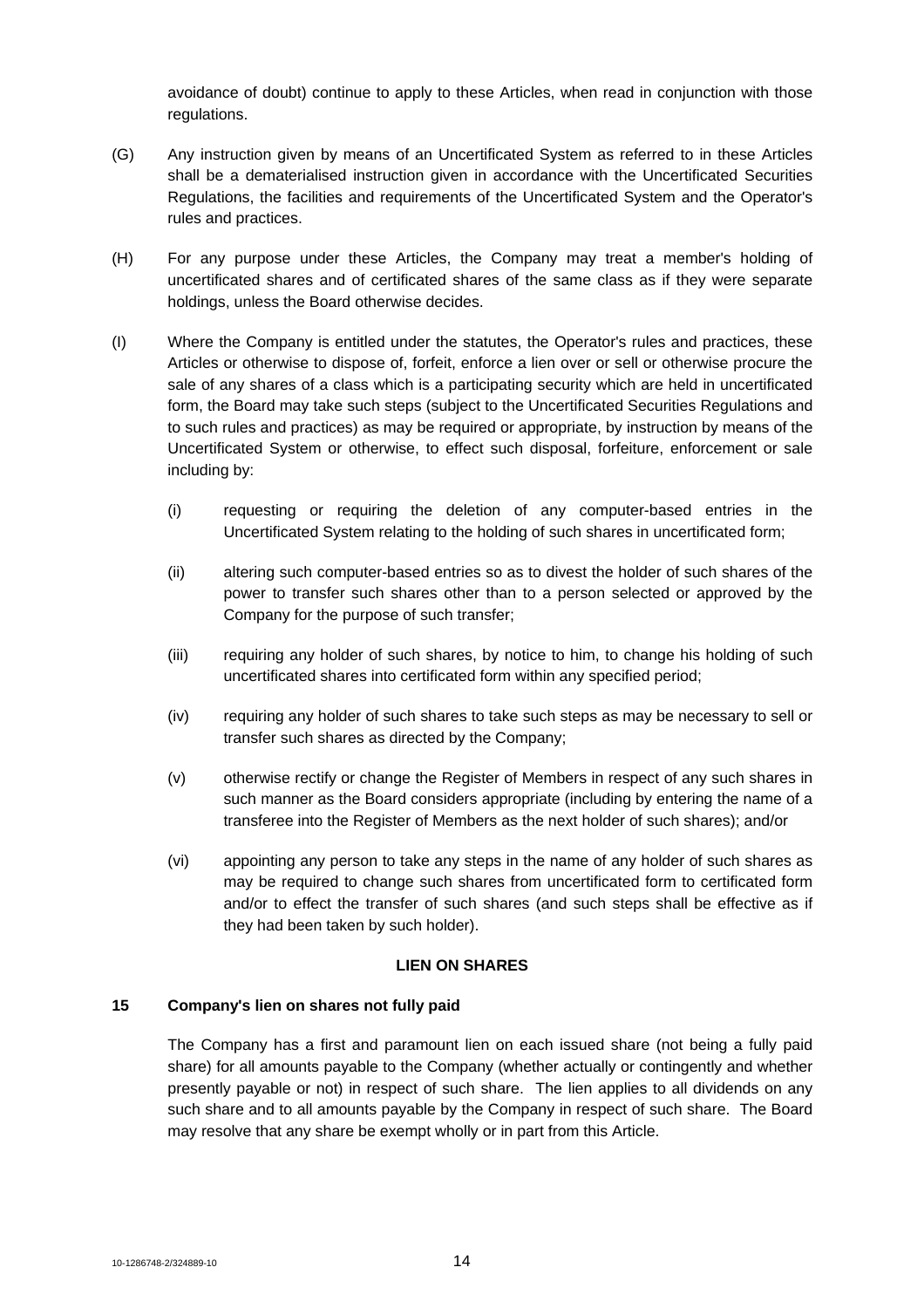### **16 Enforcement of lien by sale**

- (A) For the purpose of enforcing the Company's lien on any shares, the Board may sell them in such manner as it decides if an amount in respect of which the lien exists is presently payable and is not paid within fourteen (14) days following the giving of a notice to the holder (or any person entitled by transmission to the share) demanding payment of the amount due within such fourteen day period and stating that if the notice is not complied with the shares may be sold.
- (B) To give effect to such sale the Board may:
	- (i) in the case of certificated shares, authorise a person to execute an instrument of transfer of shares in the name and on behalf of the holder of, or the person entitled by transmission to, them to the purchaser or as the purchaser may direct; and
	- (ii) in the case of uncertificated shares, exercise any power conferred on it by paragraph (I) of the Article headed "**Uncertificated shares**" to effect a transfer of the shares.
- (C) The purchaser will not be bound to see to the application of the purchase monies in respect of any such sale. The title of the transferee to the shares will not be affected by any irregularity in or invalidity of the proceedings connected with the sale or transfer. Any instrument or exercise referred to at paragraph (B) of this Article shall be effective as if it had been executed or exercised by the holder of, or the person entitled by transmission to, the shares to which it relates.

# **17 Application of sale proceeds**

The net proceeds of any sale of shares subject to the Company's lien under these Articles (after payment of the costs and expenses of sale) shall be applied in or towards satisfaction of the amount then due to the Company in respect of the shares. Any balance shall be paid to the original holder of, or the person entitled (but for such sale) by transmission to, the shares on (in the case of certificated shares) surrender to the Company for cancellation of the certificate for such shares and (in all cases) subject to the Company having a lien on such balance on the same basis as applied to such shares for any amount not presently payable as existed on such shares before the sale.

# **CALLS**

# **18 Calls**

- (A) Subject to the terms on which shares are allotted, the Board may make calls on the members (and any persons entitled by transmission) in respect of any amounts unpaid on their shares (whether in respect of nominal value or premium) and not payable on a date fixed by or in accordance with the allotment terms. Each such member or other person shall pay to the Company the amount called, subject to receiving at least fourteen (14) days' notice specifying when and where the payment is to be made, as required by such notice.
- (B) A call may be made payable by instalments. A call shall be deemed to have been made when the resolution of the Board authorising it is passed. A call may, before the Company's receipt of any amount due under it, be revoked or postponed in whole or in part as the Board may decide. A person on whom a call is made will remain liable for calls made on him notwithstanding the subsequent transfer of the shares in respect of which the call was made.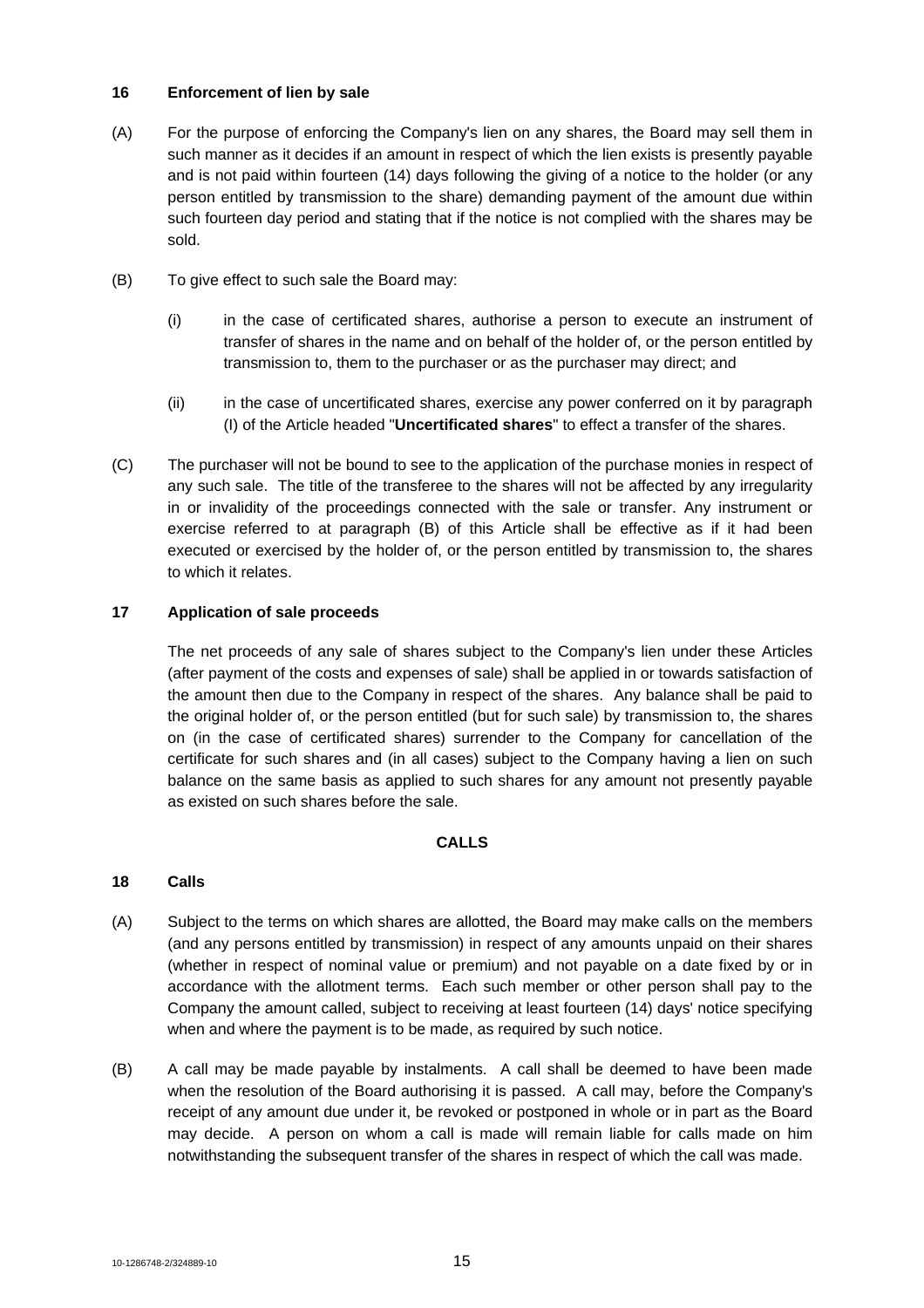### **19 Liability of joint holders**

The joint holders of a share shall be jointly and severally liable to pay all calls in respect of it.

### **20 Interest**

If the whole of the sum payable in respect of any call is not paid by the day it becomes due and payable, the person from whom it is due shall pay all costs, charges and expenses incurred by the Company by reason of such non-payment, together with interest on the unpaid amount from the day it became due and payable until it is paid at the rate fixed by the terms of the allotment of the share or in the notice of the call or, if no rate is fixed, at such fixed or floating rate, not exceeding the Bank of England base rate by more than five percentage points, as the Board shall determine. The Board may waive payment of such costs, charges, expenses or interest in whole or in part.

#### **21 Differentiation**

The Board may make arrangements on or before the issue of shares to differentiate between the holders of shares in the amounts and times of payment of calls on their shares.

### **22 Payment in advance of calls**

- (A) The Board may receive from any member (or any person entitled by transmission) all or any part of the amount uncalled and unpaid on the shares held by him (or to which he is entitled). The liability of each such member or other person on the shares to which such payment relates shall be reduced by such amount. The Company may pay interest on such amount from the time of receipt until the time when such amount would, but for such advance, have become due and payable at such fixed or floating rate not exceeding the Bank of England base rate for any relevant date or period by more than five percentage points as the Board may decide.
- (B) No sum paid up on a share in advance of a call shall entitle the holder to any portion of a dividend subsequently declared or paid in respect of any period prior to the date on which such sum would, but for such payment, become due and payable.

# **23 Restrictions if calls unpaid**

Unless the Board decides otherwise, no member shall be entitled to receive any dividend or to be present or vote at any meeting or to exercise any right or privilege as a member until he has paid all calls due and payable on every share held by him, whether alone or jointly with any other person, together with interest and expenses (if any) to the Company.

### **24 Sums due on allotment treated as calls**

Any sum payable to the Company or at its direction in respect of the allotment of a share on or following its allotment or on any fixed date, whether in respect of the nominal value of the share or by way of premium or as an instalment of a call, shall be deemed to be a call. If such sum is not paid by the required time, these Articles shall apply as if it had become due and payable by virtue of a call.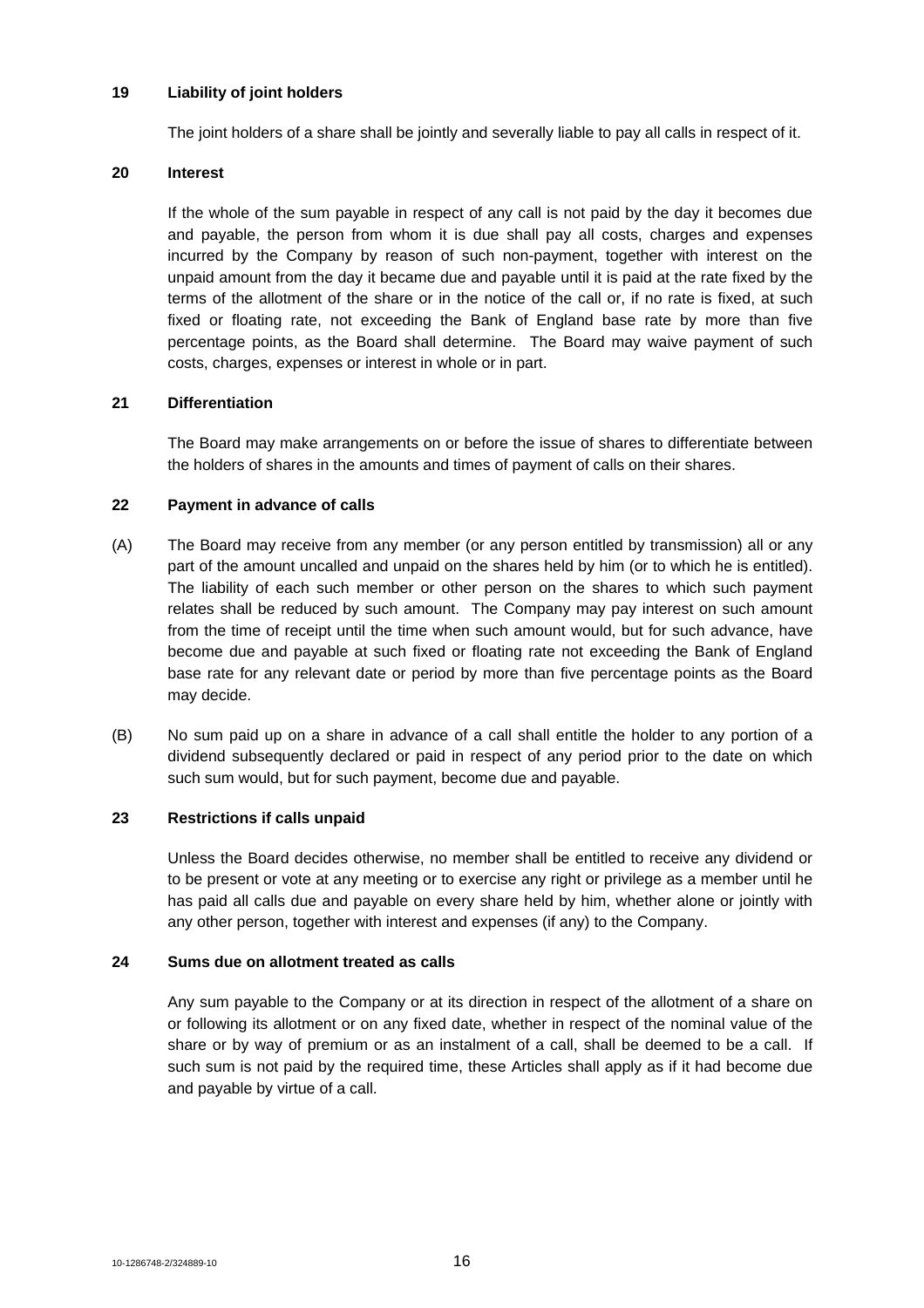### **FORFEITURE**

### **25 Forfeiture after notice of unpaid call**

- (A) If a call or an instalment of a call remains unpaid after it has become due and payable, the Board may give to the person from whom it is due not less than fourteen (14) days' notice requiring payment of the amount unpaid together with any interest which may have accrued and any costs, charges and expenses that the Company may have incurred by reason of such non-payment. The notice shall state the place where payment is to be made and that, if the notice is not complied with, the shares in respect of which the call was made will be liable to be forfeited. If the notice is not complied with, any shares in respect of which it was given may, before the payment required by the notice has been made, be forfeited by a resolution of the Board. The forfeiture will include all dividends and other amounts payable in respect of the forfeited shares which have not been paid before the forfeiture.
- (B) The Board may accept the surrender of a share which is liable to be forfeited in accordance with these Articles. All provisions in these Articles which apply to the forfeiture of a share also apply to the surrender of a share.

#### **26 Notice after forfeiture**

When a share has been forfeited, the Company shall give notice of the forfeiture to the person who was before forfeiture the holder of the share or the person entitled by transmission to the share. An entry that such notice has been given and of the fact and date of forfeiture shall be made in the Register of Members. No forfeiture will be invalidated by any omission to give such notice or make such entry.

#### **27 Consequences of forfeiture**

- (A) A share shall, on its forfeiture, become the property of the Company.
- (B) All interest in and all claims and demands against the Company in respect of a share and all other rights and liabilities incidental to the share as between its holder and the Company shall, on its forfeiture, be extinguished and terminate except as otherwise stated in these Articles or, in the case of past members, as provided by the statutes.
- (C) The holder of a share (or the person entitled to it by transmission) which is forfeited shall:
	- (i) on its forfeiture cease to be a member (or a person entitled) in respect of it;
	- (ii) if a certificated share, surrender to the Company for cancellation the certificate for the share;
	- (iii) remain liable to pay to the Company all monies payable in respect of the share at the time of forfeiture, with interest from such time of forfeiture until the time of payment, in the same manner in all respects as if the share had not been forfeited; and
	- (iv) remain liable to satisfy all (if any) claims and demands which the Company might have enforced in respect of the share at the time of forfeiture without any deduction or allowance for the value of the share at the time of forfeiture or for any consideration received on its disposal.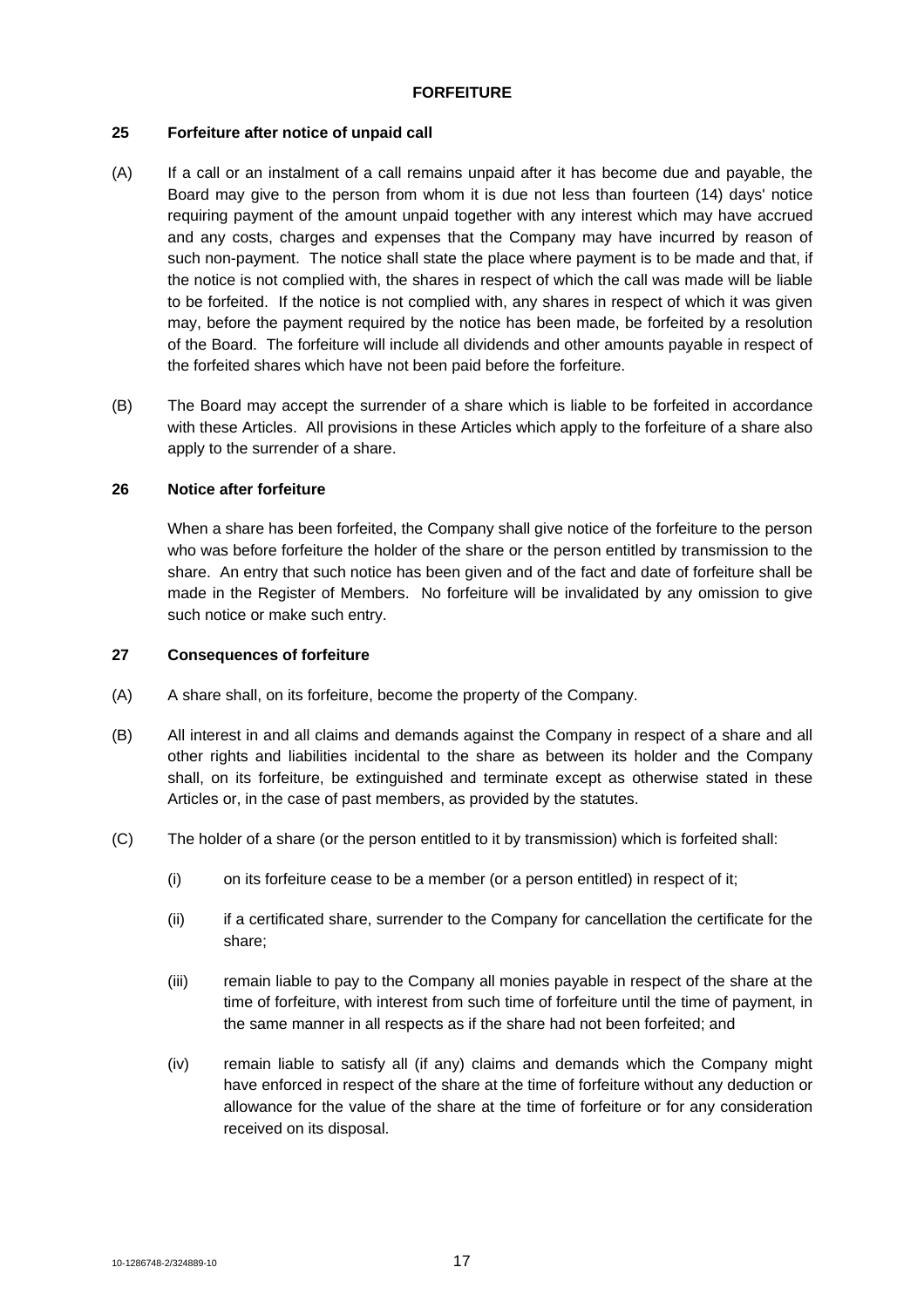# **28 Disposal of forfeited share**

- (A) Subject to the statutes, a forfeited share may be sold, re-allotted or otherwise disposed of on such terms and in such manner as the Board may decide either to the person who was before the forfeiture the holder or to any other person. At any time before the disposal, the forfeiture may be cancelled on such terms as the Board may decide. Where for the purpose of its disposal a forfeited share is to be transferred to any transferee, the Board may:
	- (i) in the case of certificated shares, authorise a person to execute an instrument of transfer of shares in the name and on behalf of their holder to the purchaser or as the purchaser may direct; and
	- (ii) in the case of uncertificated shares, exercise any power conferred on it by paragraph (I) of the Article headed "Uncertificated shares" to effect a transfer of the shares.
- (B) The purchaser will not be bound to see to the application of the purchase monies in respect of any such sale. The title of the transferee to the shares will not be affected by any irregularity in or invalidity of the proceedings connected with the sale or transfer. Any instrument or exercise referred to at paragraph (A) of this Article shall be effective as if it had been executed or exercised by the holder of, or the person entitled by transmission to, the shares to which it relates.

# **29 Proof of forfeiture**

A statutory declaration by a Director or the Secretary that a share has been forfeited on a specified date shall be conclusive evidence of the facts stated in it against all persons claiming to be entitled to the share. The declaration shall (subject to the execution of any necessary instrument of transfer) constitute good title to the share. The person to whom the share is disposed of shall not be bound to see to the application of the consideration (if any) given for it on such disposal. His title to the share will not be affected by any irregularity in, or invalidity of, the proceedings connected with the forfeiture or disposal.

# **UNTRACED MEMBERS**

# **30 Sale of shares**

- (A) The Company may sell any share of a member, or any share to which a person is entitled by transmission, through a member of the London Stock Exchange or other appropriate intermediary acting (in any case) on a "best execution" (or equivalent) basis or in such other manner (whether or not through an intermediary) that provides a price which the Board considers to be reasonable in the circumstances if:
	- (i) during the period of twelve (12) years prior to the date of the publication of the advertisements referred to in this paragraph (A) (or, if published on different dates, the earlier or earliest of them):
		- (a) no cheque, warrant or money order in respect of such share sent by or on behalf of the Company through the post in a pre-paid envelope addressed to the member or to the person entitled by transmission to the share, at his address in the Register of Members or other last known address given to the Company by the member or person for the despatch of cheques, warrants or money orders has been cashed; and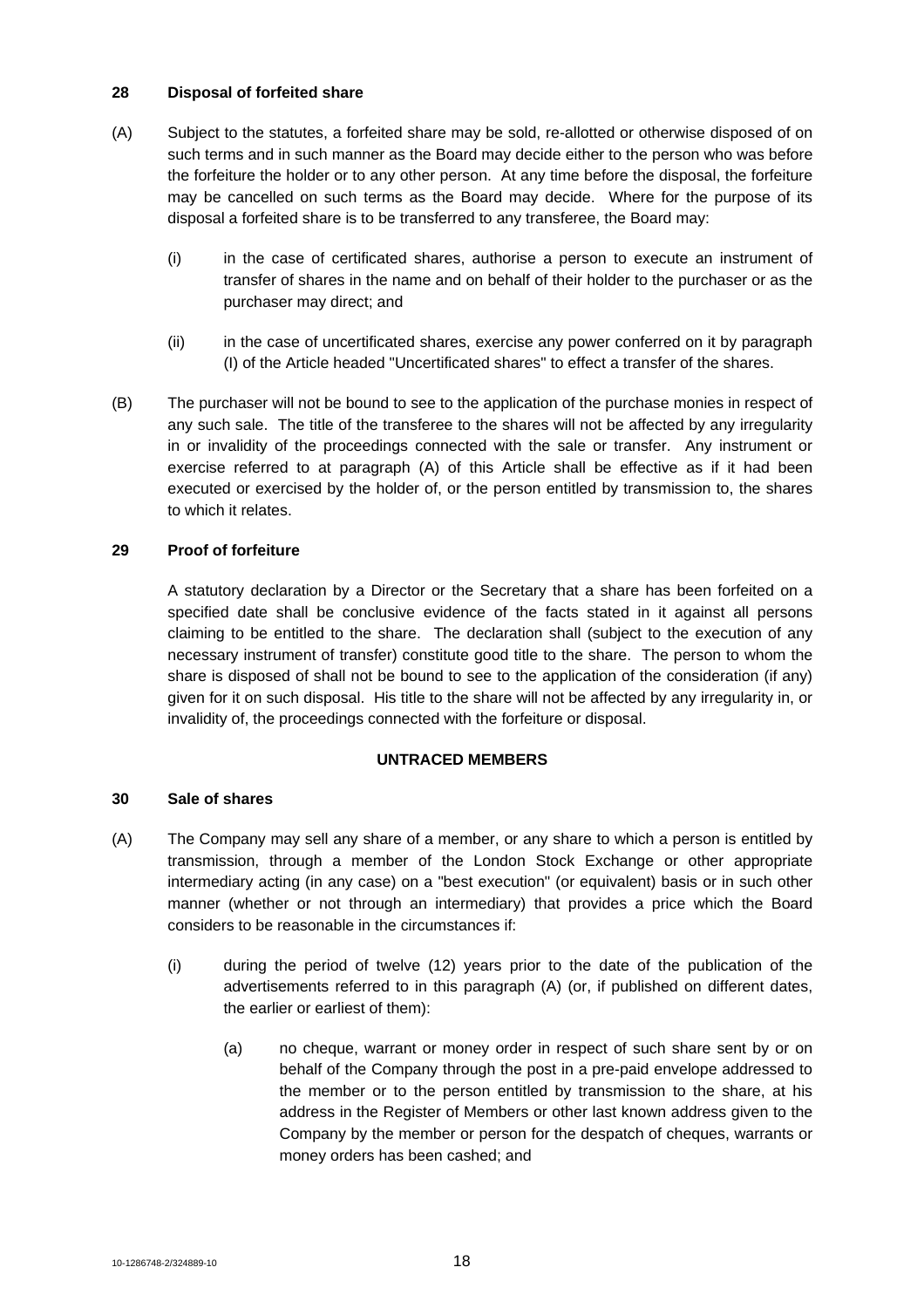(b) no cash dividend payable on the shares has been satisfied by the transfer of funds to a bank account of the member (or person entitled by transmission to the share) or by transfer of funds by means of the Uncertificated System,

and the Company has received no communication in respect of such share from such member or person, provided that during such twelve year period the Company has paid at least three cash dividends (whether interim or final) in respect of shares of the class in question and no such dividend has been claimed by the person entitled to such share;

- (ii) on or after the expiry of such twelve year period the Company has given notice of its intention to sell such share by an advertisement in a leading daily newspaper widely circulated in the country in which the Company's registered office is located and by an advertisement published on an appropriate website of the Company;
- (iii) such advertisements, if not published on the same day, are published within thirty (30) days of each other; and
- (iv) during a further period of three months following the date of publication of such advertisements (or, if published on different dates, the date on which the requirements of this paragraph (A) concerning the publication of advertisements are met) and prior to the sale the Company has not received any communication in respect of such share from the member or person entitled by transmission.
- (B) If during such twelve year period, or during any subsequent period ending on the date when all the requirements of paragraph (A) of this Article have been met in respect of any shares, any additional shares have been issued in respect of those held at the beginning of, or previously so issued during, any such subsequent period and all the requirements of paragraph (A) of this Article have been satisfied with regard to such additional shares, the Company may also sell the additional shares.
- (C) To give effect to a sale pursuant to paragraph (A) or paragraph (B) of this Article, the Board may:
	- (i) in the case of certificated shares, authorise a person to execute an instrument of transfer of shares in the name and on behalf of the holder of, or the person entitled by transmission to, them to the purchaser or as the purchaser may direct; and
	- (ii) in the case of uncertificated shares, exercise any power conferred on it by paragraph (I) of the Article headed "**Uncertificated shares**" to effect a transfer of the shares.
- (D) The purchaser will not be bound to see to the application of the purchase monies in respect of any such sale. The title of the transferee to the shares will not be affected by any irregularity in or invalidity of the proceedings connected with the sale or transfer. Any instrument or exercise referred to at paragraph (C) of this Article shall be effective as if it had been executed or exercised by the holder of, or the person entitled by transmission to, the shares to which it relates.

# **31 Application of sale proceeds**

The Company shall account to the member or other person entitled to such share for the net proceeds of such sale by carrying all monies in respect of the sale to a separate account. The Company shall be deemed to be a debtor to, and not a trustee for, such member or other person in respect of such monies. Monies carried to such separate account may either be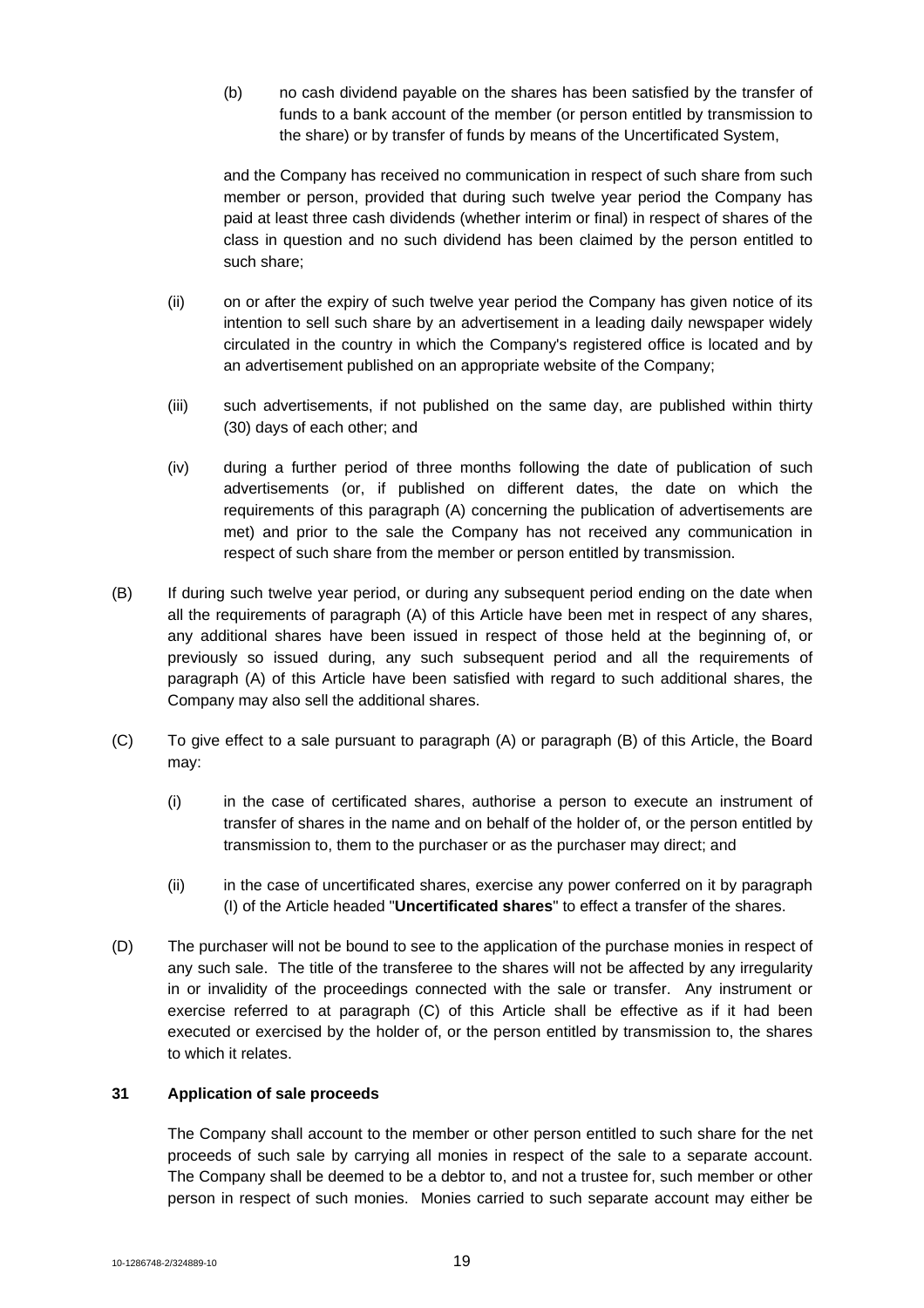employed in the business of the Company or invested as the Board may think fit. No interest shall be payable to such member or other person in respect of such monies and the Company shall not be required to account for any money earned on them.

# **TRANSFER OF SHARES**

# **32 Form of transfer**

- (A) Subject to these Articles, a member may transfer all or any of his shares:
	- (i) in the case of certificated shares, by an instrument of transfer in writing in any usual form or in another form approved by the Board, which must be executed by or on behalf of the transferor and (in the case of a transfer of a share which is not fully paid) by or on behalf of the transferee; or
	- (ii) in the case of uncertificated shares, without a written instrument in accordance with the Uncertificated Securities Regulations.
- (B) The transferor shall remain the holder of the share transferred until the name of the transferee is entered in the Register of Members in respect of it.

# **33 Registration of a certificated share transfer**

- (A) Subject to these Articles and to the statutes, the Board may refuse to register the transfer of a certificated share or the renunciation of a renounceable letter of allotment unless it is:
	- $(i)$  in respect of a share which is fully paid:
	- (ii) in respect of only one class of shares;
	- (iii) in favour of a single transferee or renouncee or not more than four joint transferees or renouncees;
	- (iv) duly stamped (if required); and
	- (v) delivered for registration to the Registered Office or such other place as the Board may decide, accompanied by the certificate for the shares to which it relates (except in the case of a transfer of a share, for which a certificate has not been issued, by a person in respect of whom the Company is not required by the statutes to complete and have ready for delivery a share certificate, and except in the case of a renunciation) and any other evidence as the Board may reasonably require to prove the title to such share of the transferor or person renouncing and the due execution by him of the transfer or renunciation or, if the transfer or renunciation is executed by some other person on his behalf, the authority of such person to do so.
- (B) If the Board refuses to register a transfer or renunciation pursuant to this Article, it shall, within two months after the date on which the transfer or renunciation was delivered to the Company and subject to the statutes, send notice of the refusal to the transferee or renouncee. An instrument of transfer or renunciation which the Board refuses to register shall (except in the case of suspected fraud) be returned to the person delivering it. All instruments of transfer which are registered may, subject to these Articles, be retained by the Company.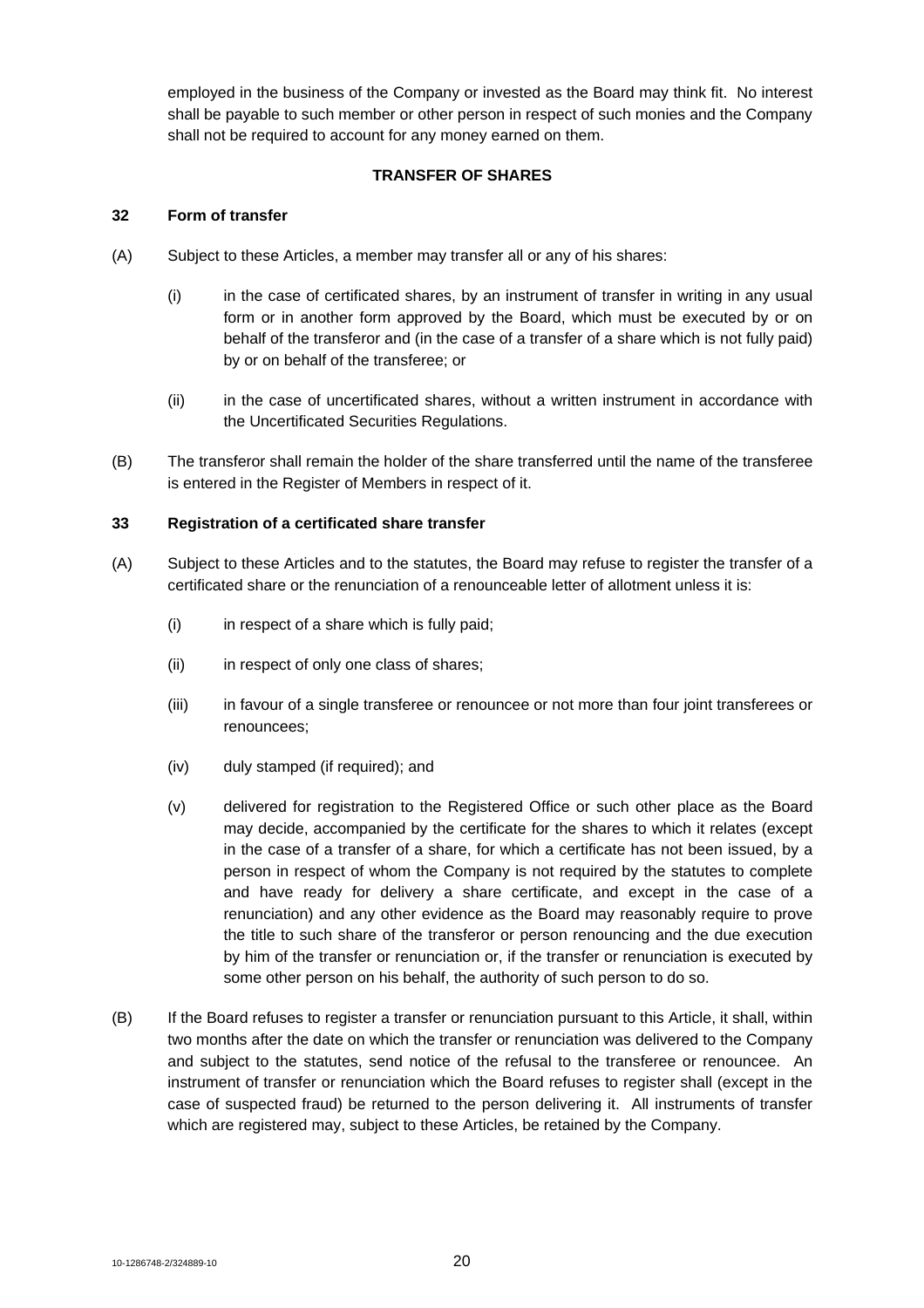### **34 Registration of an uncertificated share transfer**

- (A) The Board shall register a transfer of title to any uncertificated share or the renunciation or transfer of any renounceable right of allotment of a share which is a participating security held in uncertificated form in accordance with the Uncertificated Securities Regulations, except that the Board may refuse to register any such transfer or renunciation which is in favour of more than four persons jointly or in any other circumstance permitted by the Uncertificated Securities Regulations.
- (B) Subject to the statutes, if the Board refuses to register any such transfer or renunciation the Company shall, within two months after the date on which the instruction relating to such transfer or renunciation was received by the Company, send notice of the refusal to the transferee or renouncee.

#### **35 Renunciation of allotments**

The Board may, at its discretion, recognise and give effect to a renunciation of the allotment of any share by the allottee in favour of some other person.

#### **36 No fee on registration**

No fee shall be charged for the registration of a transfer of a share or the renunciation of a renounceable letter of allotment or other document relating to or affecting the title to any share.

# **TRANSMISSION OF SHARES**

#### **37 On death**

If a member dies, the survivors or survivor where he was a joint holder, or his personal representatives where he was the sole or only surviving holder, shall be the only persons recognised by the Company as having any title to his shares. Nothing in these Articles shall release the estate of a deceased holder from any liability in respect of a share which has been held by him solely or jointly.

#### **38 Election of person entitled by transmission**

- (A) A person becoming entitled to a share in consequence of the death or bankruptcy of a member, or of any other event giving rise to a transmission of such entitlement by operation of law, may, on such evidence as to his title being produced as the Board may require, elect either to become registered as the holder of such share or to have some person nominated by him so registered. If he elects to be registered himself, he shall give notice to the Company to that effect. If he elects to have some other person registered, he shall:
	- (i) in the case of a certificated share, execute an instrument of transfer of such share to such person; and
	- (ii) in the case of an uncertificated share, either:
		- (a) procure that all appropriate instructions are given by means of the Uncertificated System to effect the transfer of such share to such person; or
		- (b) change the uncertificated share to certificated form and then execute an instrument of transfer of such share to such person.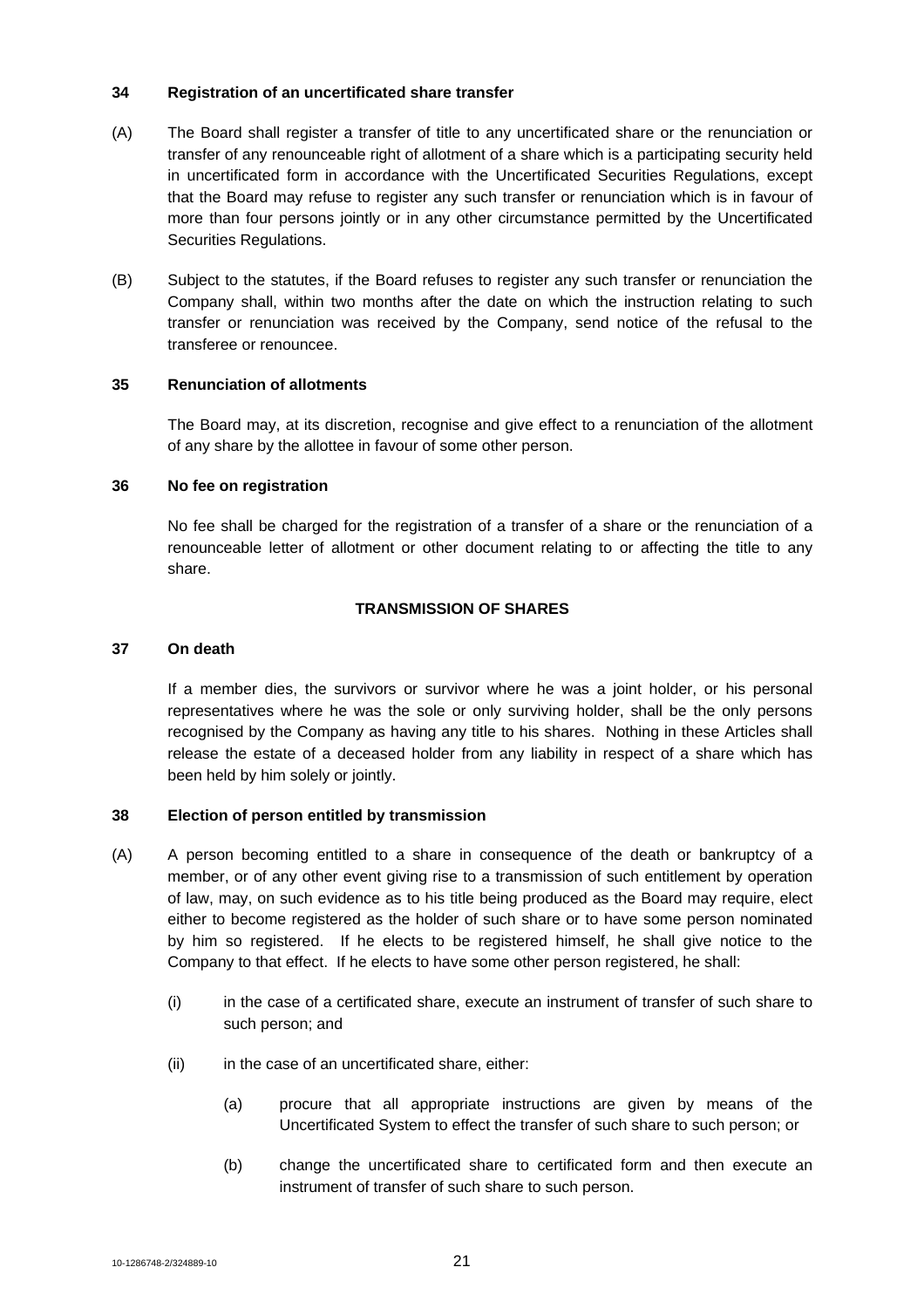- (B) All the provisions of these Articles relating to the transfer of shares shall apply to the notice or instrument of transfer or instructions (as the case may be) referred to at paragraph (A) of this Article as if the notice were an instrument of transfer and as if the instrument of transfer were executed, or the instructions were given, by the member and the event giving rise to the transmission had not occurred.
- (C) The Board may give notice requiring a person to make the election referred to in paragraph (A) of this Article. If such notice is not complied with within sixty (60) days, the Board may withhold payment of all dividends and other amounts payable in respect of the share until notice of election has been made.

### **39 Rights on transmission**

A person becoming entitled by transmission to a share shall have the rights to which he would be entitled if he were the holder of the share, except that he shall not, before being registered as its holder, be entitled in respect of it to receive notice of, or to attend or vote at, any general meeting.

#### **GENERAL MEETINGS**

# **40 Convening general meetings**

- (A) The Company shall hold annual general meetings, which shall be convened by the Board, in accordance with the statutes.
- (B) All general meetings other than annual general meetings may be called general meetings or extraordinary general meetings.
- (C) The Board may convene a general meeting which is not an annual general meeting whenever it thinks fit.

#### **41 Notice of general meetings**

- (A) An annual general meeting and all other general meetings of the Company shall be called by at least such minimum period of notice as is prescribed for such meeting under the statutes.
- (B) The notice of meeting shall be given to the members (other than a member who, under these Articles or any restrictions imposed on any shares, is not entitled to receive notice from the Company), to the Directors and to the Auditors.
- (C) The notice of meeting may specify a time, subject to the statutes, by which a person must be entered on the Register of Members in order for such person to have the right to attend or vote at the meeting.
- (D) The accidental omission or failure to send a notice of any general meeting or of any resolution intended to be moved at any general meeting to, or the non-receipt of any such notice by, any person entitled to receive it shall be disregarded for the purposes of determining whether such notice is duly given and shall not invalidate the proceedings at the general meeting concerned.

#### **42 Quorum for general meeting**

No business shall be transacted at a general meeting unless a quorum is present. Two qualifying persons present and entitled to vote on the business to be transacted at the general meeting shall together be a quorum at that meeting unless one of them is a proxy or a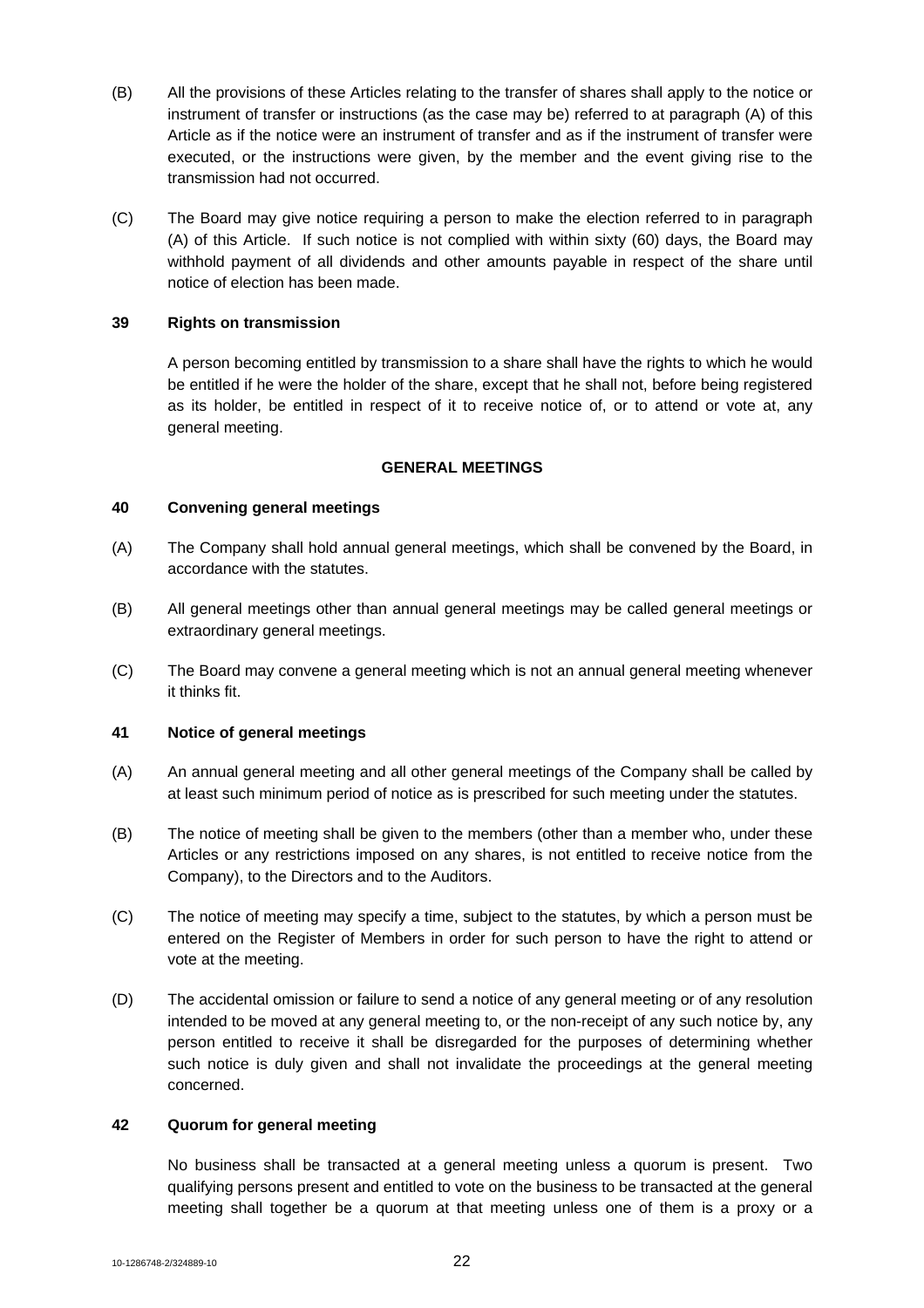corporate representative appointed by the other or if each of them is a proxy or a corporate representative appointed by the same member as the other. For the purposes of this Article a "qualifying person" means (i) an individual who is a member of the Company, (ii) a person authorised under the statutes to act in relation to the meeting as a representative of a member that is a corporation (a "corporate representative"), or (iii) a person appointed as proxy of a member in relation to the meeting. The absence of a quorum will not prevent the appointment of a chairman of the meeting. Such appointment shall not be treated as being part of the business of the meeting.

### **43 Procedure if quorum not present**

- (A) If within five minutes after the time appointed for the holding of the meeting, or such longer time not exceeding one hour as the chairman of the meeting (being, for the purposes of all provisions in these Articles concerning general meetings, "**the chairman**") may decide to wait, a quorum is not present, or if during the meeting a quorum ceases to be present, the meeting:
	- (i) if convened on the requisition of members made by request in accordance with the statutes, shall be dissolved; and
	- (ii) in any other case shall, subject to the statutes, stand adjourned to such day and at such time and place as the chairman (or, in default, the Board) may decide.
- (B) If at such adjourned meeting a quorum is not present within five minutes after the time appointed for holding it one person present and entitled to vote on the business to be transacted, being a member or a proxy for a member or a duly authorised representative of a corporation which is a member, shall be a quorum.

# **44 Chairman of general meeting**

The chairman (if any) of the Board or, in his absence, the deputy chairman (if any) shall preside as chairman at a general meeting. If there is no chairman or deputy chairman, or if at a meeting neither is present within five minutes after the time appointed for the start of the meeting, or neither is willing to act, the Directors present shall select one of their number to be chairman. If only one Director is present and willing to act, he shall be chairman. In default, the members present and entitled to vote shall choose one of their number who is present in person (but not by proxy) to be chairman. If no such member present shall be willing to act, then such members may choose a member present by proxy as chairman.

# **45 Rights of Directors and others to attend meetings**

A Director (and any other person invited by the chairman to do so) shall be entitled to attend and speak at a general meeting, whether or not he is a member.

# **46 Accommodation of members at meeting**

If it appears to the chairman that the meeting place specified in the notice convening the meeting, or appointed for the holding of an adjourned meeting, is inadequate to accommodate all persons entitled and wishing to attend, the meeting will be duly constituted and its proceedings valid if the chairman is satisfied that adequate facilities are available to ensure that any such person who is unable to be accommodated is able (whether at the meeting place or elsewhere):

(i) to participate in the business for which the meeting has been convened;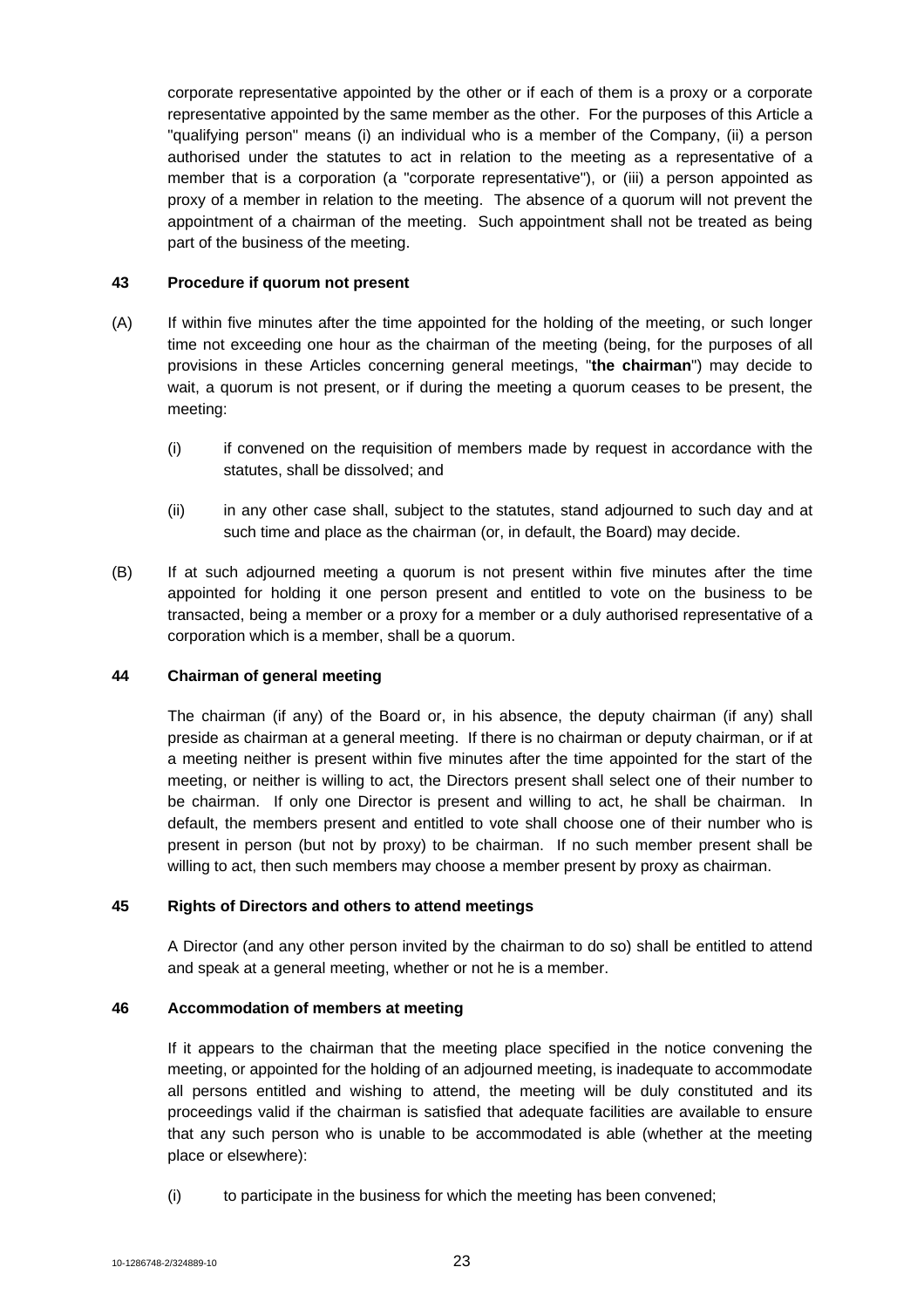- (ii) to hear and see all persons present who speak (whether by the use of microphones, loud-speakers, audio-visual communications equipment or otherwise); and
- (iii) to be heard and seen by all other persons present in the same way.

# **47 Security and order**

- (A) The Board or the chairman may make or impose any arrangement, direction, request or requirement which it or he considers appropriate in the circumstances to facilitate or ensure the security of a meeting, including with regard to providing evidence of identity by any person present or wishing to attend, searching personal property or limiting items of personal property that may be taken into the meeting place. The Board or the chairman or any person directed by it or him may refuse entry to, or eject from, a meeting a person who refuses to, or does not, comply with any such arrangement, direction, request or requirement.
- (B) The Board or the chairman may make or impose any arrangement, direction, request or requirement that it or he considers appropriate in the circumstances to secure the safety of persons attending a meeting or to promote the orderly and proper conduct of the business of the meeting. Any decision of the chairman on procedural matters, points of order or matters arising incidentally from the business of the meeting, and any determination by the chairman as to whether a matter or point is of such a nature, shall be final.
- (C) Nothing in these Articles limit any right or power that a chairman has at common law or otherwise in relation to the conduct of a general meeting.

#### **48 Power to adjourn**

- (A) Subject to the statutes, the chairman may, with the consent of any meeting at which a quorum is present, and shall, if so directed by the meeting, adjourn the meeting from time to time (or indefinitely) and from place to place.
- (B) Subject to the statutes and without prejudice to any other power of adjournment which the chairman may have under these Articles, at common law or otherwise, the chairman may, without the consent of the meeting, adjourn the meeting from time to time (or indefinitely) and from place to place if he decides that it is necessary or appropriate to do so in order to:
	- (i) secure the proper and orderly conduct of the meeting; or
	- (ii) give persons entitled to do so an opportunity of attending the meeting; or
	- (iii) give persons entitled to do so a reasonable opportunity of speaking and voting at the meeting; or
	- (iv) ensure that the business of the meeting is properly concluded or disposed of, including for the purpose of determining the result of a poll.
- (C) Subject to the statutes, all the provisions in these Articles relating to a general meeting also relate, where applicable (or unless stated otherwise), to an adjourned meeting.

# **49 Notice of adjourned meeting**

Subject to the statutes, whenever a meeting is adjourned for thirty (30) days or more or indefinitely, at least seven days' notice, specifying the place, the day and time of the adjourned meeting and the general nature of the business to be transacted, shall be given in the same manner as in the case of an original meeting. Except in these circumstances and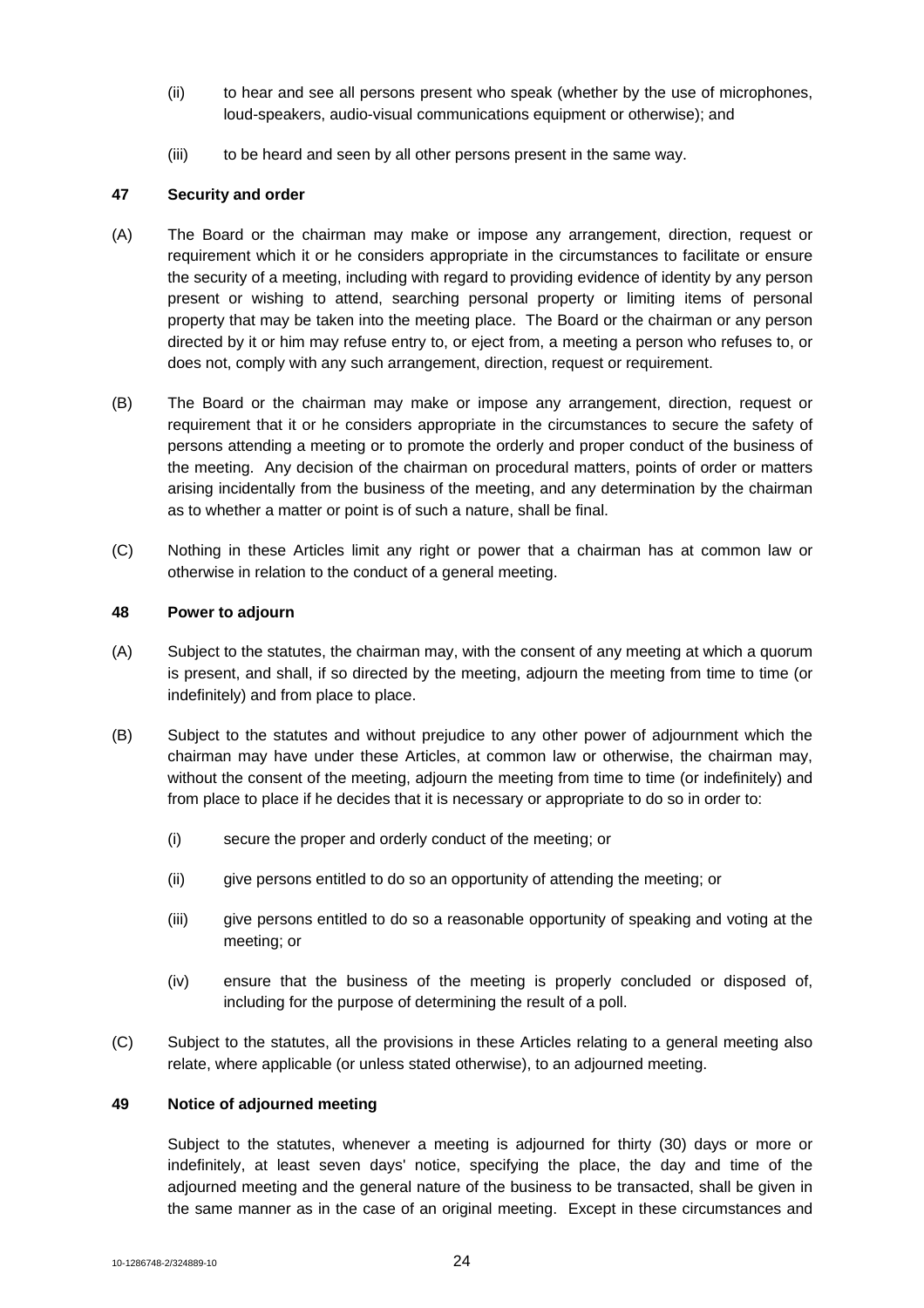subject to the statutes, no member shall be entitled to any notice of an adjournment or of the business to be transacted at any adjourned meeting.

### **50 Business of adjourned meeting**

No business shall be transacted at any adjourned meeting other than the business which might properly have been transacted at the meeting from which the adjournment took place.

#### **VOTING**

### **51 Voting at a general meeting**

- (A) The chairman can demand a poll on any resolution that is to be put to the vote of a general meeting, whether before it has been put to the vote on a show of hands or afterwards. Otherwise a resolution that is put to the vote of a general meeting shall be decided on a show of hands, unless (before or on the declaration of the result of the show of hands) a poll is demanded by:
	- (i) the chairman; or
	- (ii) at least five members having the right to vote on the resolution; or
	- (iii) a member or members representing not less than one-tenth of the total voting rights of all the members having the right to vote on the resolution; or
	- (iv) a member or members holding shares conferring a right to vote on the resolution on which an aggregate sum has been paid up equal to not less than one-tenth of the total sum paid up on all the shares conferring that right.
- (B) Unless a poll is so demanded and the demand is not withdrawn, a declaration by the chairman that a resolution has been carried, or carried unanimously, or by a particular majority, or lost, or not carried by a particular majority, and an entry to that effect in the minutes of the meeting, shall be conclusive evidence of that fact without proof of the number or proportion of the votes recorded in favour of or against such resolution.
- (C) A demand for a poll may be withdrawn before the poll is taken, but only with the consent of the chairman. A demand so withdrawn shall not be taken to have invalidated the result of a show of hands declared before the demand was made. If a poll is demanded before the declaration of the result of a show of hands and the demand is duly withdrawn, the meeting shall continue as if the demand had not been made.

#### **52 Poll procedure**

(A) No poll shall be demanded on the election of a chairman of a meeting or (except by, or with the consent of, the chairman) on any question of adjournment. A poll duly demanded on a question of adjournment shall be taken forthwith and a poll on any other matter shall be taken either forthwith or at such time and place, not being more than thirty (30) days from the date of the meeting at which the poll was demanded, as the chairman shall direct. The chairman may direct the manner in which a poll shall be taken and may appoint scrutineers who need not be members. No notice need be given of a poll not taken immediately if the time and place at which it is to be taken are announced at the meeting at which it is demanded. In any other case at least seven days' notice shall be given specifying the time and place at which the poll is to be taken. The result of the poll shall be deemed to be the resolution of the meeting at which the poll was demanded.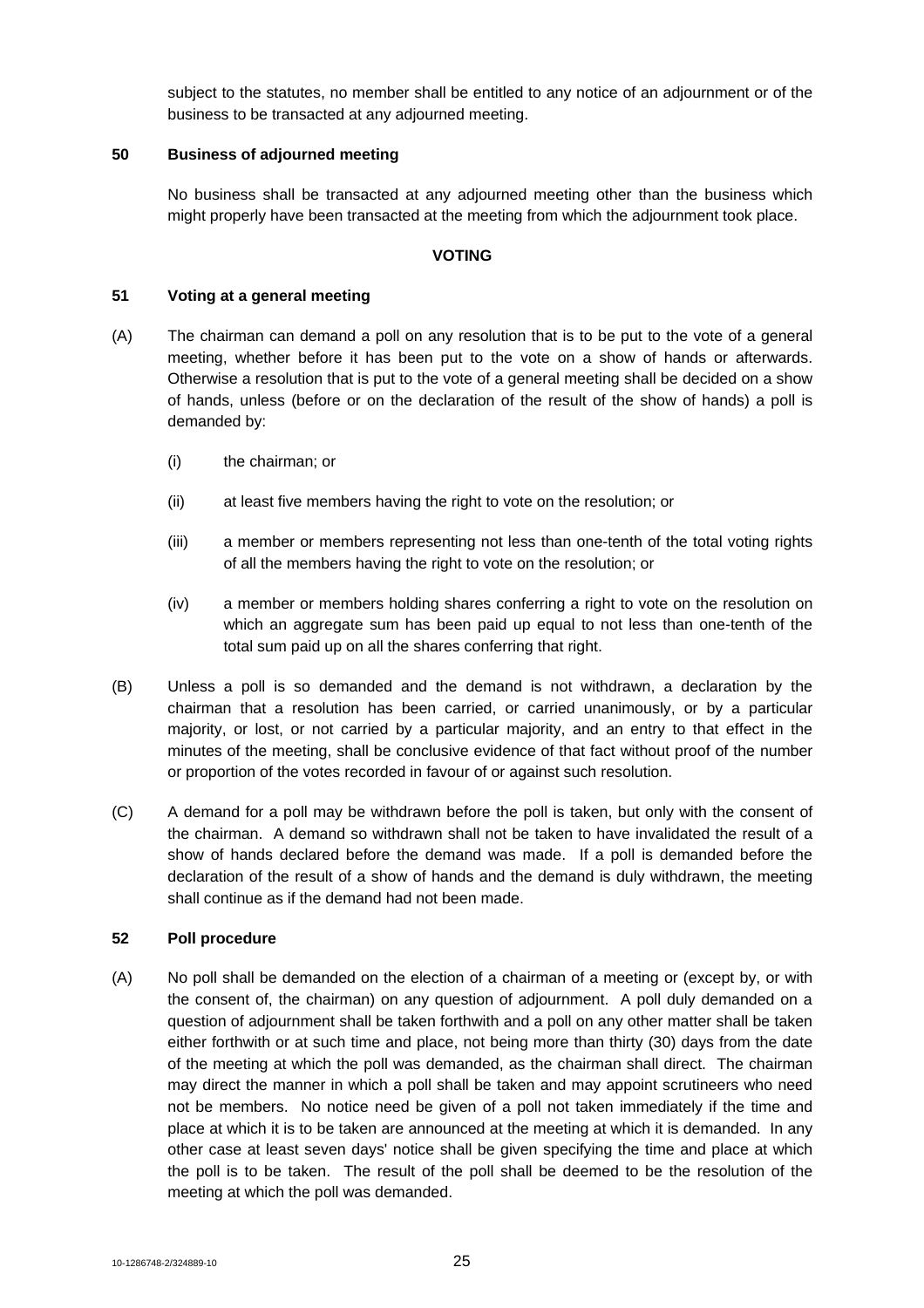(B) The demand for a poll, except on a question of adjournment, shall not prevent the continuance of the meeting for the transaction of any business other than the question on which a poll has been demanded.

### **53 Votes of members**

- (A) Subject to the statutes and to any rights or restrictions attaching to any shares, at a general meeting on a vote on a resolution on a show of hands or on a poll every member who is present in person or by proxy shall be entitled to the number of votes prescribed by the statutes.
- (B) In the case of joint holders, the vote of the senior who tenders a vote shall be accepted to the exclusion of the votes of the other joint holders. Seniority shall be determined by the order in which the names of the holders stand in the Register of Members in respect of the joint holding.
- (C) A member in respect of whom an order has been made by any court or official having jurisdiction (whether in the United Kingdom or elsewhere) in matters concerning mental disorder or incapacity may vote, on a show of hands or on a poll, by his guardian or other person duly authorised to act on his behalf, who may vote by proxy. Subject to the statutes, evidence to the satisfaction of the Board of the authority of the person claiming the right to vote shall be received at the Registered Office, or at such other place as is specified in accordance with these Articles for the deposit of instruments of proxy, by a time not less than forty-eight (48) hours before the time appointed for holding the meeting at which the right to vote is to be exercised, and in default the right to vote shall not be exercisable (which, unless the Board decides otherwise, shall be calculated without taking account of any part of a day that is not a working day).
- (D) Subject to the statutes, a member entitled to more than one vote need not, if he votes, use all his votes or cast all the votes he uses in the same way.

# **54 Voting restrictions on an outstanding call**

Unless the Board decides otherwise, no member shall be entitled to be present or vote at any meeting either personally or by proxy until he has paid all calls due and payable on every share held by him whether alone or jointly with any other person together with interest and expenses (if any) to the Company.

#### **55 Appointment of proxy**

- (A) A member who is entitled to attend and vote at a general meeting is entitled to appoint another person, or two or more persons in respect of different shares held by him, as his proxy to exercise all or any of his rights to attend and to speak and to vote at the meeting. A proxy need not be a member of the Company.
- (B) An instrument appointing a proxy shall be in any usual form or in any other form which the Board may approve, whether in hard copy or electronic form, and shall be executed by or on behalf of the appointor. Deposit of an instrument of proxy shall not preclude a member from attending and voting at the meeting. An instrument appointing a proxy shall, unless it provides to the contrary, be valid for any adjournment of the meeting to which it relates.
- (C) The instrument appointing a proxy shall: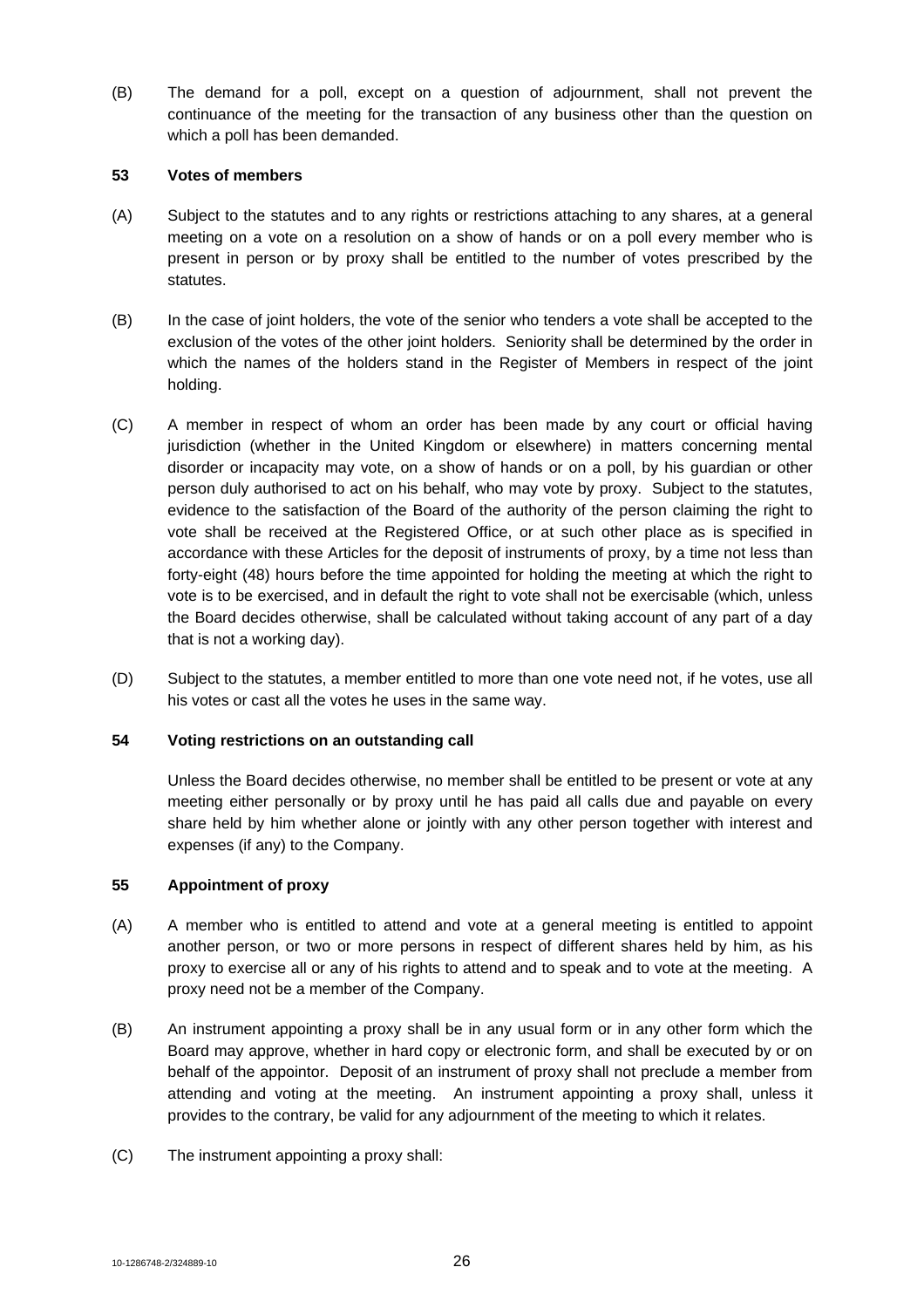- (i) if in hard copy form, be received at the Registered Office or at such other place in the United Kingdom as is specified in the notice convening the meeting, or in any instrument of proxy sent out by the Company in relation to the meeting, by a time not less than forty-eight (48) hours (or such shorter time as the Directors may determine) before the time appointed for holding the meeting concerned (and, subject to the statutes, there shall also be deposited at the same place and by the same time the power of attorney or other authority, if any, under which such instrument is signed, or a copy of the authority certified notarially or in some other way approved by the Board);
- (ii) if in electronic form, be received at any address specified by the Company for the purpose of receiving proxy appointments in electronic form in the notice convening the meeting or in any instrument of proxy sent out by the Company in relation to the meeting or in any invitation to appoint a proxy issued by the Company in relation to the meeting by a time not less than forty-eight hours (or such shorter time as the Directors may determine) before the time appointed for holding the meeting concerned; and
- (iii) if in hard copy or electronic form, in the case of a poll taken more than forty-eight (48) hours after it was demanded, be received at the place or address referred to in paragraphs (B)(i) or (ii) of this Article after the poll has been demanded and not less than twenty-four (24) hours before the time appointed for taking the poll,

and, subject to the statutes, an instrument of proxy which (or in respect of which any other document referred to in paragraph (C)(i) of this Article) is not received in a manner and within the time limits set out above in this Paragraph (C) shall be invalid (unless and to the extent that the Board, in its absolute discretion in relation to any such instrument, waives any such requirement). An instrument appointing a proxy will not be valid after twelve (12) months from the date of its execution, except at an adjourned meeting or on a poll demanded at a meeting or an adjourned meeting in cases where the meeting was originally held within twelve (12) months from such date.

- (D) For the purposes of calculating any period of time under this Article or the next Article headed "**Termination of proxy or corporate authority**", no account need be taken by the Company of any part of a day that is not a working day.
- (E) When two or more valid but differing instruments of proxy are received in respect of the same share for use at the same meeting or poll and in respect of the same matter, the one which is last validly received (regardless of its date or of the date of its execution) shall be treated as replacing and revoking the other or others as regards that share. If the Company is unable to determine which instrument was last validly received, none of them shall be treated as valid in respect of that share, provided that if the Company determines that it has insufficient evidence to decide whether or not an instrument of proxy is in respect of the same share, it shall be entitled to determine which instrument of proxy (if any) is to be treated as valid.
- (F) An instrument appointing a proxy shall be deemed (unless the contrary is stated in it) to confer authority to demand or join in demanding a poll and to vote on a resolution or an amendment of a resolution put to, or other business which may properly come before, the meeting or meetings for which it is given, as the proxy thinks fit and shall also be deemed to confer on the proxy the right to speak at the meeting.
- (G) The Board may, if it thinks fit but subject to the statutes, at the expense of the Company send instruments of proxy to members (with or without provision for their return pre-paid) for use at any general meeting, either in blank or nominating as proxy in the alternative any one or more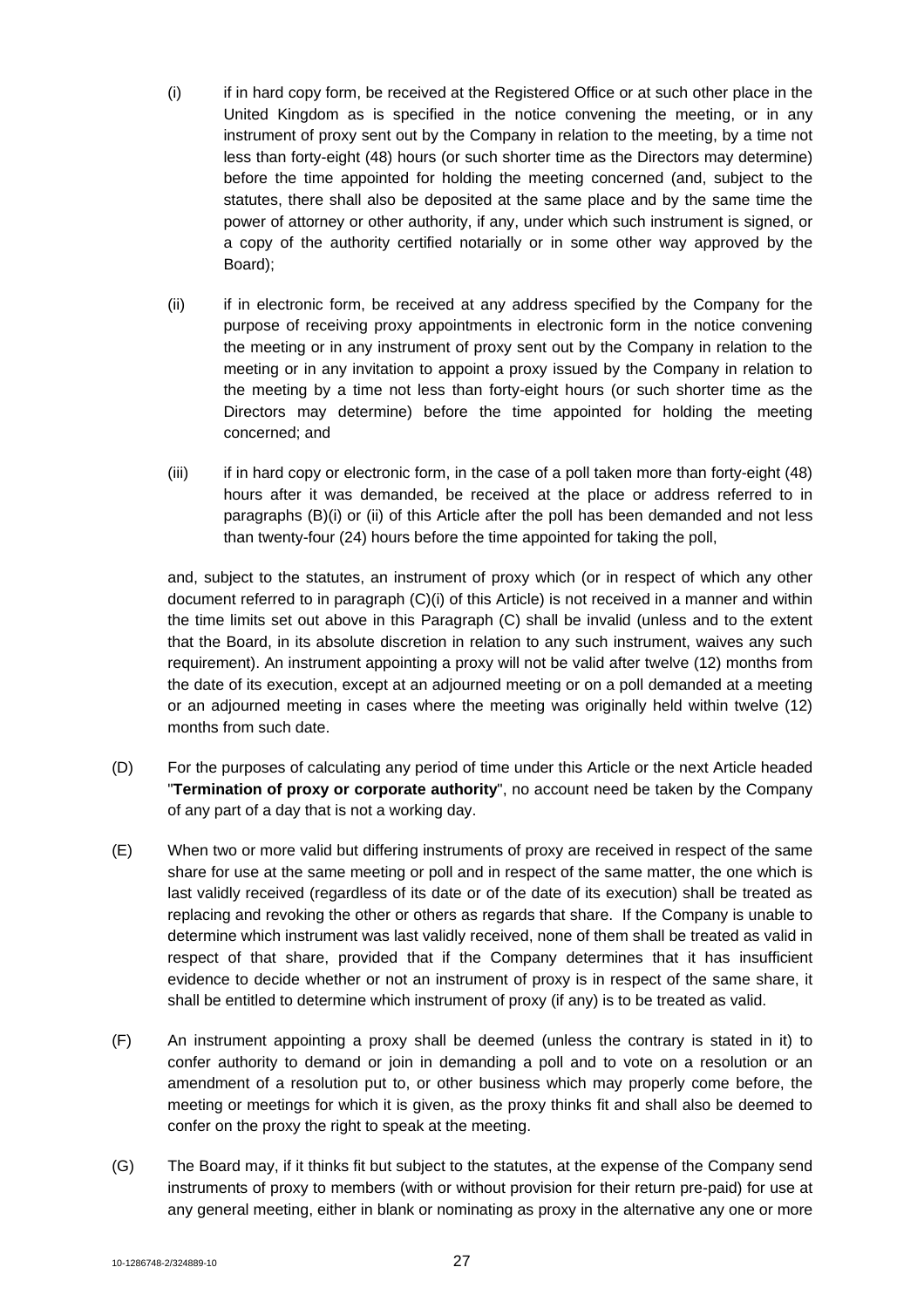of the Directors or any other person. Any omission to send such an instrument or any invitation to appoint a proxy in relation to a general meeting to, or the non-receipt of such instrument or invitation by, any member shall not invalidate the proceedings at the meeting concerned.

(H) The omission or failure by any proxy to act in accordance with any instructions given to him by his appointor shall not invalidate any vote cast by him or any resolution passed at the general meeting concerned. The Company is not under any obligation to investigate whether the exercise of any vote by any proxy or any corporate representative accords with any instruction given by his appointor.

### **56 Termination of proxy or corporate authority**

Subject to the statutes, a vote given or poll demanded by proxy or by the duly authorised representative of a corporation shall be valid notwithstanding the previous termination of the authority of the person voting or demanding a poll, unless notice of the termination was received in writing either by (i) the Company at the Registered Office, or at such other place or address at which the instrument of proxy was duly deposited or (ii) any person (other than the Company) named in the notice convening the general meeting concerned at such place or address as specified in that notice, at least one hour before the time appointed for the holding of the meeting at which the vote is given or the poll demanded or (in the case of a poll not taken on the same day as the meeting) at least one hour before the time appointed for taking the poll.

#### **57 Corporate representatives**

A corporation which is a member may, by resolution of its directors or other governing body, authorise such person or persons as it thinks fit to act as its representative or representatives at any general meeting of the Company. The corporation shall for the purposes of these Articles be deemed to be present in person at any such meeting if a person so authorised is present at it. All references in these Articles to attendance and voting in person shall, subject to the statutes, be construed accordingly. A Director, the Secretary or some other person authorised for the purpose by the Secretary may require the representative to produce a certified copy of the resolution so authorising him or such other evidence of his authority reasonably satisfactory to such person before permitting him to exercise his powers.

#### **58 Amendment to resolutions**

- (A) If an amendment shall be proposed to any resolution but shall in good faith be ruled out of order by the chairman, any error in such ruling shall not invalidate the proceedings on the substantive resolution.
- (B) In the case of a resolution duly proposed as a special resolution, no amendment to it (other than an amendment to correct a manifest error) may be considered or voted on and in the case of a resolution duly proposed as an ordinary resolution no amendment to it (other than an amendment to correct a manifest error) may be considered or voted on unless either:
	- (i) at least forty-eight (48) hours prior to the time appointed for holding the meeting at which such ordinary resolution is to be proposed (which, unless the Board decides otherwise, shall be calculated without taking account of any part of a day that is not a working day) notice of the terms of the amendment and intention to move it has been received in hard copy form at the Registered Office or at such other place as may be specified by or on behalf of the Company for that purpose; or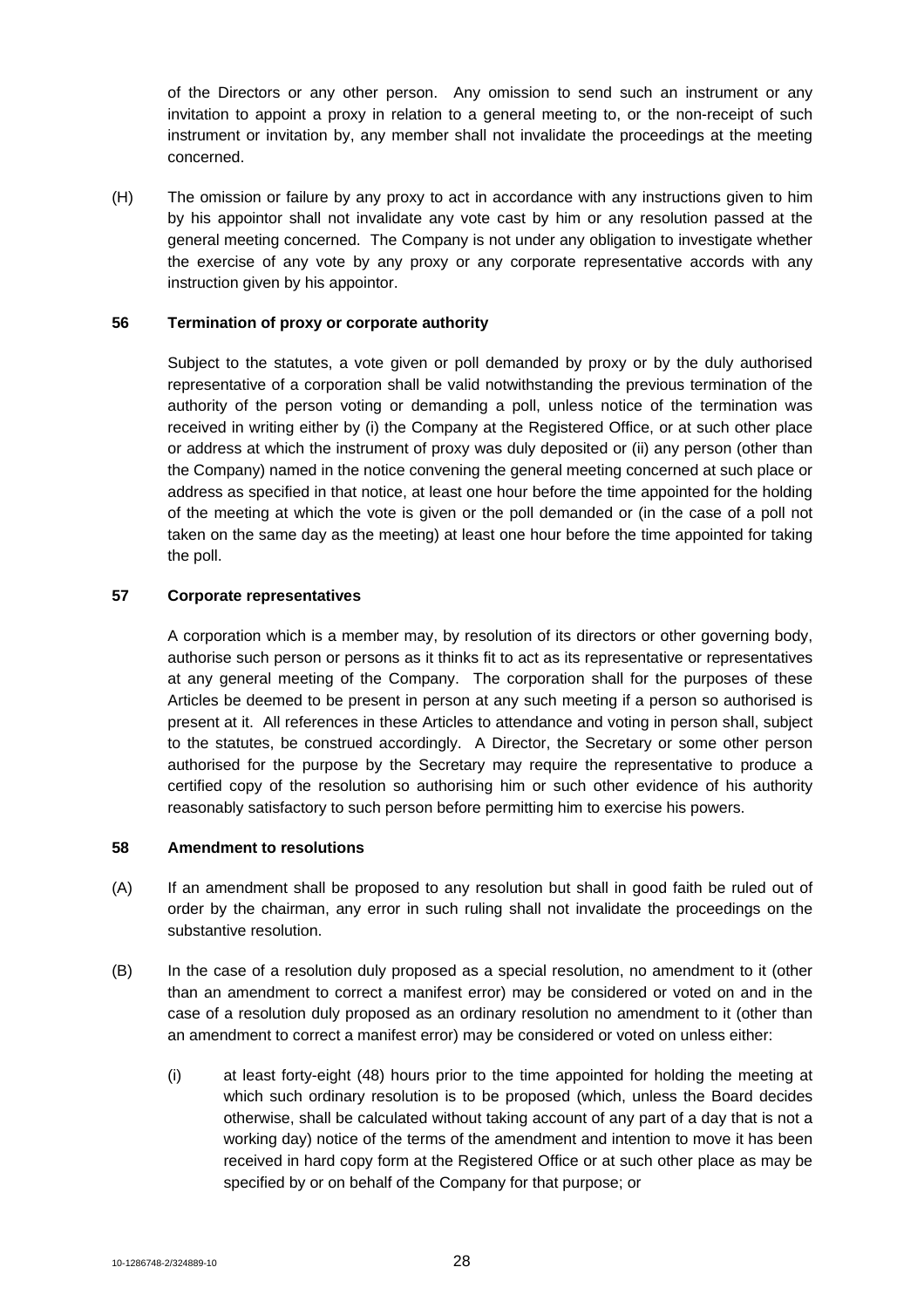(ii) the chairman in his absolute discretion decides that it may be considered or voted on.

# **59 Objection to error in voting**

No objection shall be raised to the qualification of any voter or to the counting of, or failure to count, any vote, except at the meeting at which the vote objected to is given or tendered or at which the error occurs. Any such objection or error shall be referred to the chairman , who shall not be obliged to take it into account unless he considers it to be of sufficient magnitude to affect the decision of the meeting. The chairman's decision on such matters shall be final and binding on all concerned.

# **FAILURE TO DISCLOSE INTERESTS IN SHARES**

# **60 Failure to disclose interests in shares**

- (A) For the purpose of this Article:
	- (i) "**Exempt Transfer**" means, in relation to shares held by a member:
		- (a) a transfer pursuant to acceptance of a takeover offer (as defined in Part 28 of the 2006 Act) for the Company or in relation to any of its shares;
		- (b) a transfer in consequence of a sale made through a recognised investment exchange (as defined in the Financial Services and Markets Act 2000) operated in the United Kingdom or any other stock exchange selected by the Company outside the United Kingdom on which any shares are normally traded; or
		- (c) a transfer which is shown to the satisfaction of the Board to be made in consequence of a sale in good faith of the whole of the beneficial interest in the shares to a person who is unconnected with the member and with any other person appearing to be interested in the shares;
	- (ii) "**interested**" is construed as it is for the purpose of Part 22 of the 2006 Act;
	- (iii) "**transfer**" means a transfer of a share or (where applicable) a renunciation of a renounceable letter of allotment or other renounceable document of title relating to a share;
	- (iv) a person, other than the member holding a share, shall be treated as appearing to be interested in such share if the member has informed the Company that the person is or may be so interested, or if the Company (after taking account of information obtained from the member or, pursuant to a section 793 notice, from anyone else) knows or has reasonable cause to believe that the person is or may be so interested; and
	- (v) reference to a person having failed to give to the Company information required by a section 793 notice, or being in default of supplying such information, includes references to his having:
		- (a) failed or refused to give all or any part of such information; and
		- (b) given information which he knows to be false in a material particular or recklessly given information which is false in a material particular.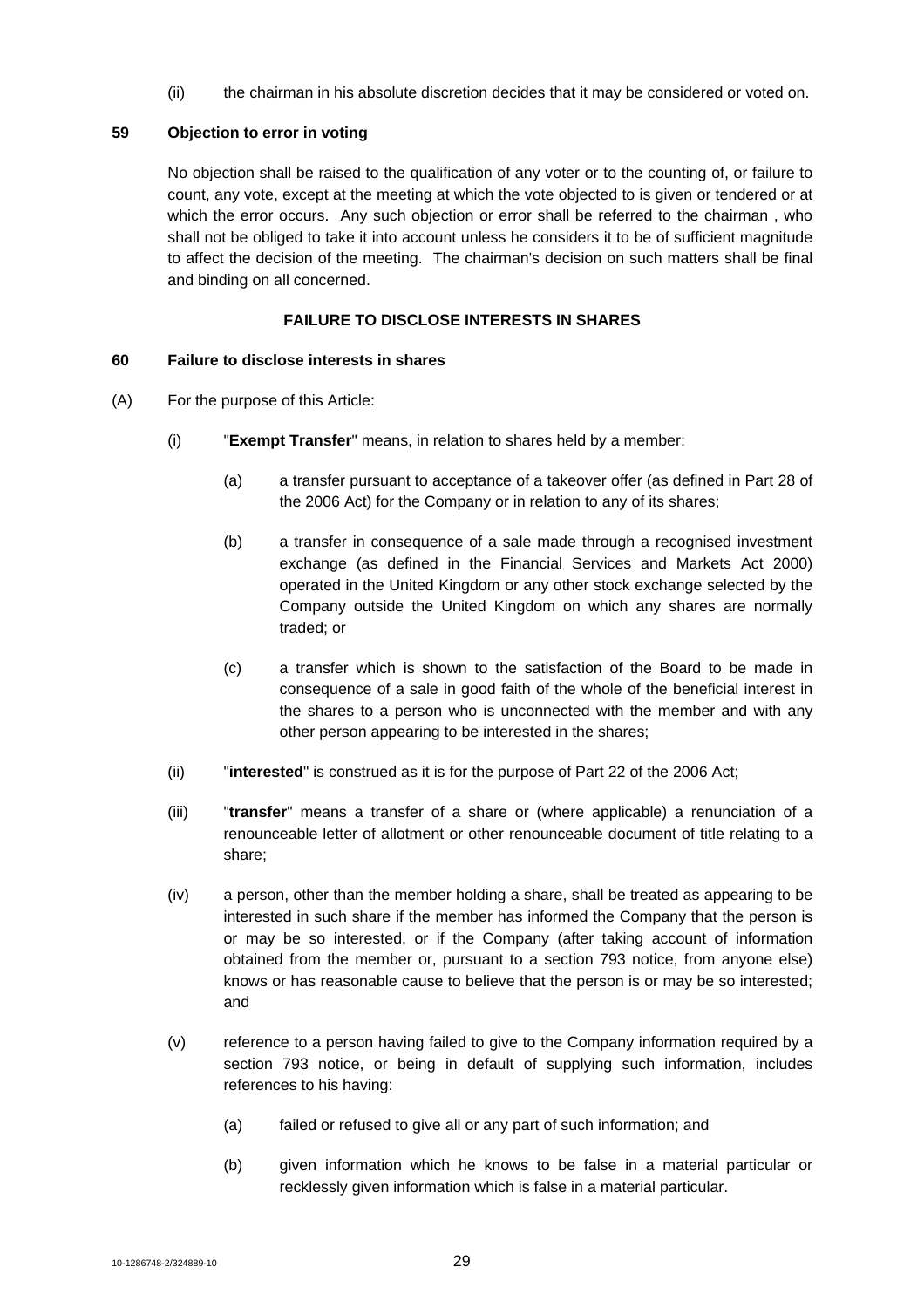- (B) Where notice is given by the Company under section 793 of the 2006 Act (a "**section 793 notice**") to a member, or another person appearing to be interested in shares held by such member, and the member or other person has failed in relation to any shares ("**Default Shares**", which expression applies also to any shares issued after the date of the section 793 notice in respect of those shares and to any other shares registered in the name of such member at any time whilst the default subsists) to give the Company the information required within fourteen (14) days after the date of service of the section 793 notice, unless the Board otherwise decides:
	- (i) the member is not entitled in respect of the Default Shares to be present or to vote at a general meeting or on a poll, or to exercise any other rights conferred by membership in relation to the meeting or poll; and
	- (ii) where the Default Shares represent at least 0.25 per cent. in nominal value of the issued shares of their class:
		- (a) a dividend (or any part of a dividend) or other distribution or amount payable in respect of the Default Shares (except on a winding up of the Company) may be withheld by the Company, which shall have no obligation to pay interest on it;
		- (b) the member shall not be entitled to elect, pursuant to these Articles or otherwise, to receive shares instead of a dividend; and
		- (c) the Board may, in its absolute discretion, refuse to register the transfer of any Default Shares (subject to the statutes) unless:
			- (1) the transfer is an Exempt Transfer; or
			- (2) the member is not himself in default in supplying the information required and proves to the satisfaction of the Board that no person in default of supplying the information required is interested in any of the shares which are the subject of the transfer.
- (C) The sanctions under paragraph (B) of this Article shall cease to apply seven days after the earlier of:
	- (i) receipt by the Company of notice of an Exempt Transfer, but only in relation to the shares transferred; and
	- (ii) receipt by the Company, in a form satisfactory to the Board, of all the information required by the section 793 notice.
- (D) The Board may:
	- (i) give notice to any member holding Default Shares in uncertificated form requiring the member:
		- (a) to change his holding of such shares from uncertificated form into certificated form within a specified period; and
		- (b) to hold such Default Shares in certificated form for so long as the default subsists; and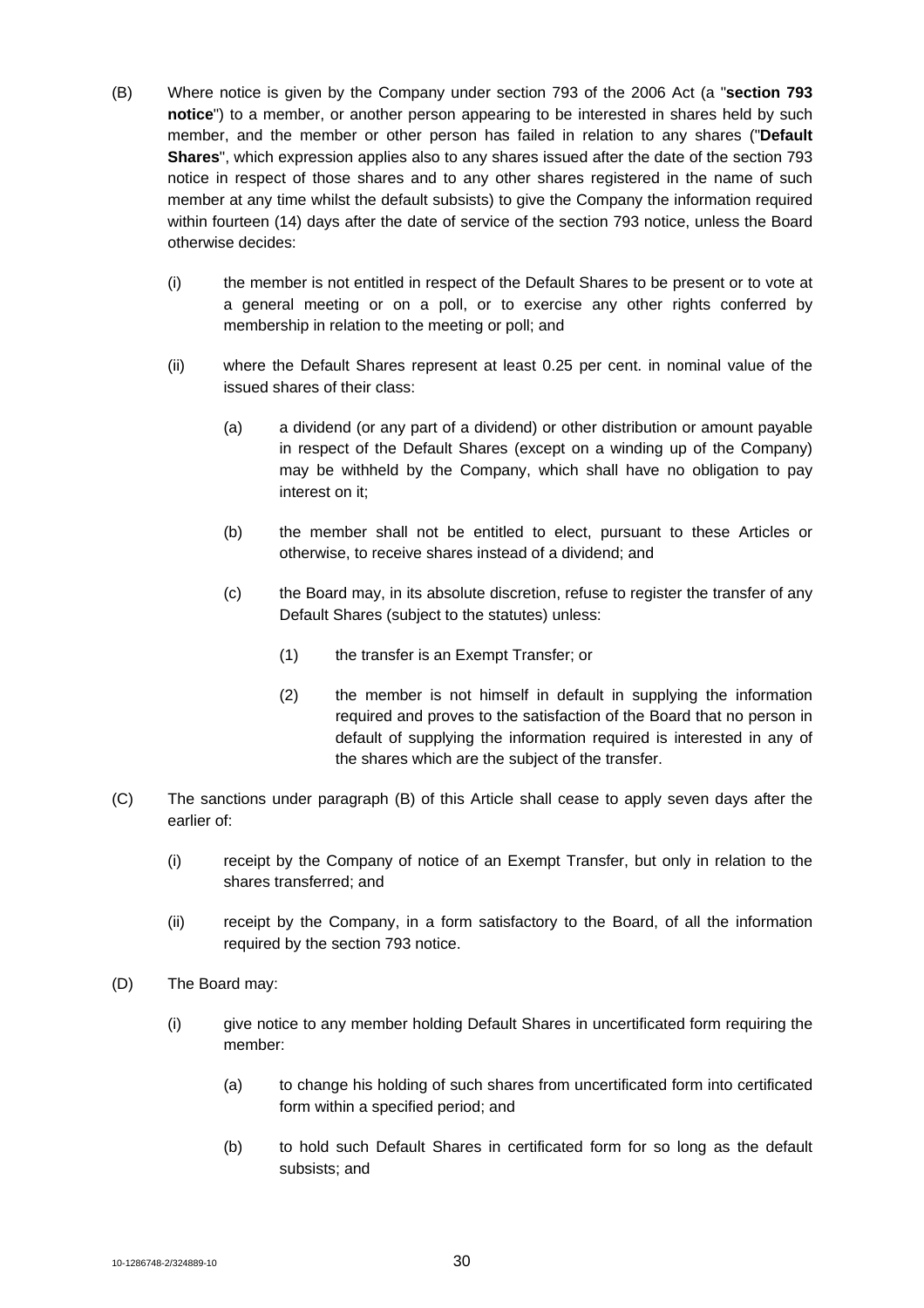- (ii) appoint any person to take any steps, by instruction by means of the Uncertificated System or otherwise, in the name of any holder of Default Shares as may be required to change such shares from uncertificated form into certificated form (and such steps shall be effective as if they had been taken by such holder).
- (E) The provisions of this Article are in addition and without prejudice to the provisions of the statutes.

# **APPOINTMENT, RETIREMENT AND REMOVAL OF DIRECTORS**

### **61 Number of Directors**

Unless and until otherwise determined by the Company by ordinary resolution, the number of Directors shall be not less than three and not more than fifteen (15).

### **62 No share qualification**

A Director need not hold any shares.

#### **63 Company's power to appoint Directors**

Subject to these Articles, the Company may by ordinary resolution appoint as a Director a person who is willing to act as such, either to fill a vacancy or as an addition to the existing Directors, subject to the total number of Directors not exceeding any maximum number fixed by or in accordance with these Articles.

# **64 Board's power to appoint Directors**

Without prejudice to these Articles, the Board shall have power at any time to appoint as a Director any person who is willing to act as such, either to fill a vacancy or as an addition to the existing Board, subject to the total number of Directors not exceeding any maximum number fixed by or in accordance with these Articles.

#### **65 Appointment of executive Directors**

Subject to the statutes, the Board may appoint any Director to hold any employment or executive office with the Company for such period and on such terms as the Board may decide. The Board may revoke, terminate or vary the terms of any such appointment, without prejudice to any claim for damages which the Director may have for breach of contract against the Company.

#### **66 Eligibility of new Directors**

No person, other than a Director retiring (by rotation or otherwise), shall be appointed a Director at any general meeting unless:

- (i) he is recommended for appointment by the Board; or
- (ii) not less than seven nor more than forty-two (42) days before the date appointed for the holding of the meeting, a notice executed by a member (other than the person to be proposed) qualified to vote at the meeting has been received by the Company at the Registered Office of the intention to propose such person for appointment, stating the particulars which would, if he were so appointed, be required to be included in the Company's register of directors, accompanied by a notice executed by that person of his willingness to be appointed.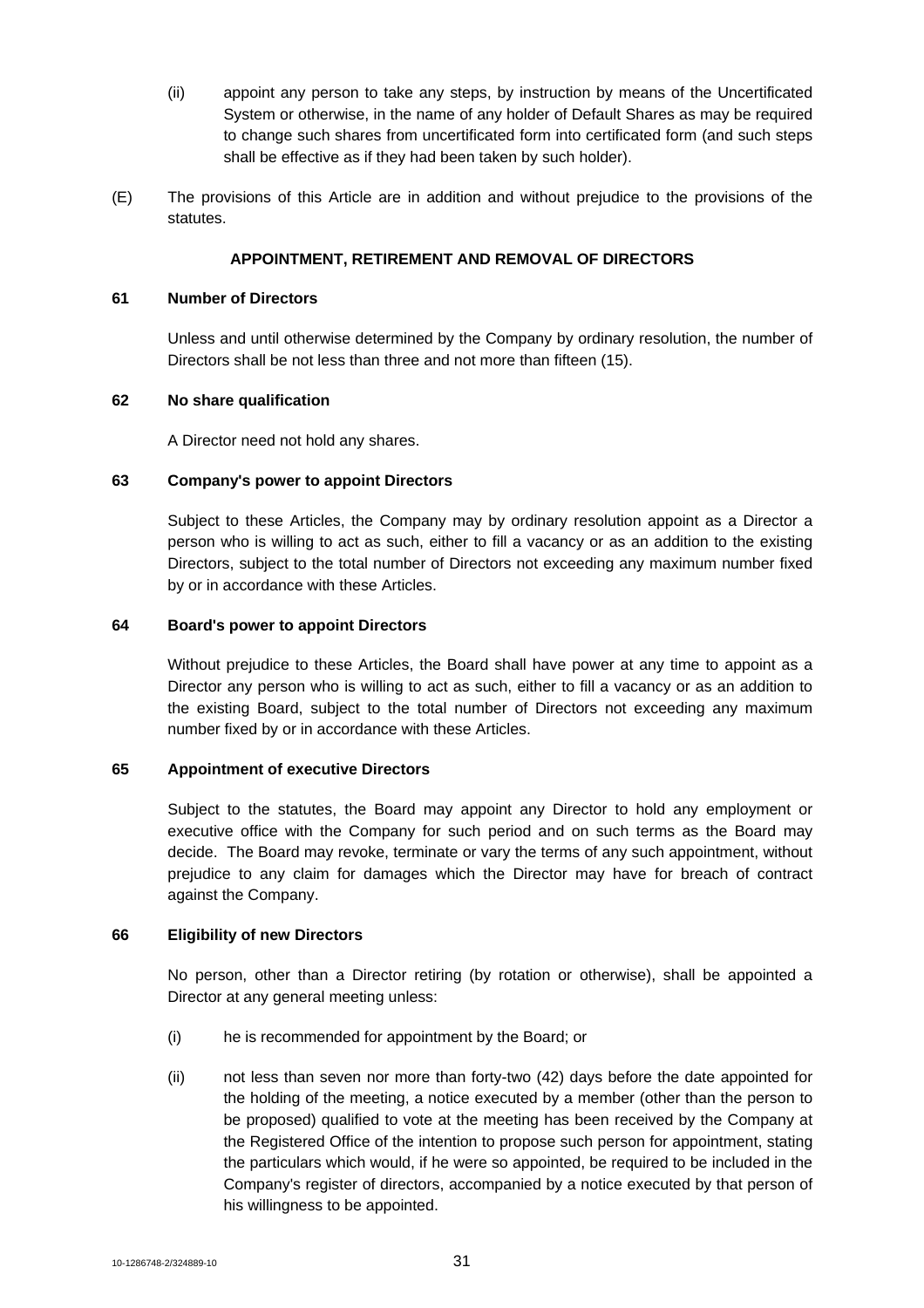# **67 Rotational retirement at annual general meeting**

At every annual general meeting any director:

- (i) who has been appointed by the board since the last annual general meeting, or
- (ii) who held office at the time of the two preceding annual general meetings and who did not retire at either of them, or
- (iii) who has held office with the Company, other than employment or executive office, for a continuous period of nine years or more at the date of the meeting,

shall retire from office and may offer himself for re-appointment by the members.

# **68 Position of retiring Director**

- (A) A Director who retires at an annual general meeting (whether by rotation or otherwise) may, if willing to act, be re-appointed. If he is not re-appointed or deemed to have been reappointed, he shall retain office until the meeting appoints someone in his place or, if it does not do so, until the end of the meeting.
- (B) At any general meeting at which a Director retires by rotation the Company may fill the vacancy and, if it does not do so, the retiring Director shall, if willing, be deemed to have been re-appointed unless it is expressly resolved not to fill the vacancy or a resolution for the reappointment of the Director is put to the meeting and lost.

# **69 Removal by ordinary resolution**

In addition to any power of removal under the statutes, the Company may:

- (i) by ordinary resolution remove any Director before the expiration of his period of office, but without prejudice to any claim for damages which he may have for breach of contract against the Company; and
- (ii) by ordinary resolution appoint as a Director another person who is willing to act as such in his place (subject to these Articles).

Any person so appointed shall be treated, for the purposes of determining the time at which he or any other Director is to retire, as if he had become a Director on the day on which the person in whose place he is appointed was last appointed or re-appointed a Director.

# **70 Vacation of Director's office**

- (A) Without prejudice to the provisions in these Articles for retirement (by rotation or otherwise) the office of a Director shall be vacated if:
	- (i) he resigns by notice delivered to the Secretary at the Registered Office or tendered at a Board meeting;
	- (ii) he only held office as a Director for a fixed term and such term expires;
	- (iii) he ceases to be a Director by virtue of any provision of the statutes, is removed from office pursuant to these Articles or the statutes or becomes prohibited by law from being a Director;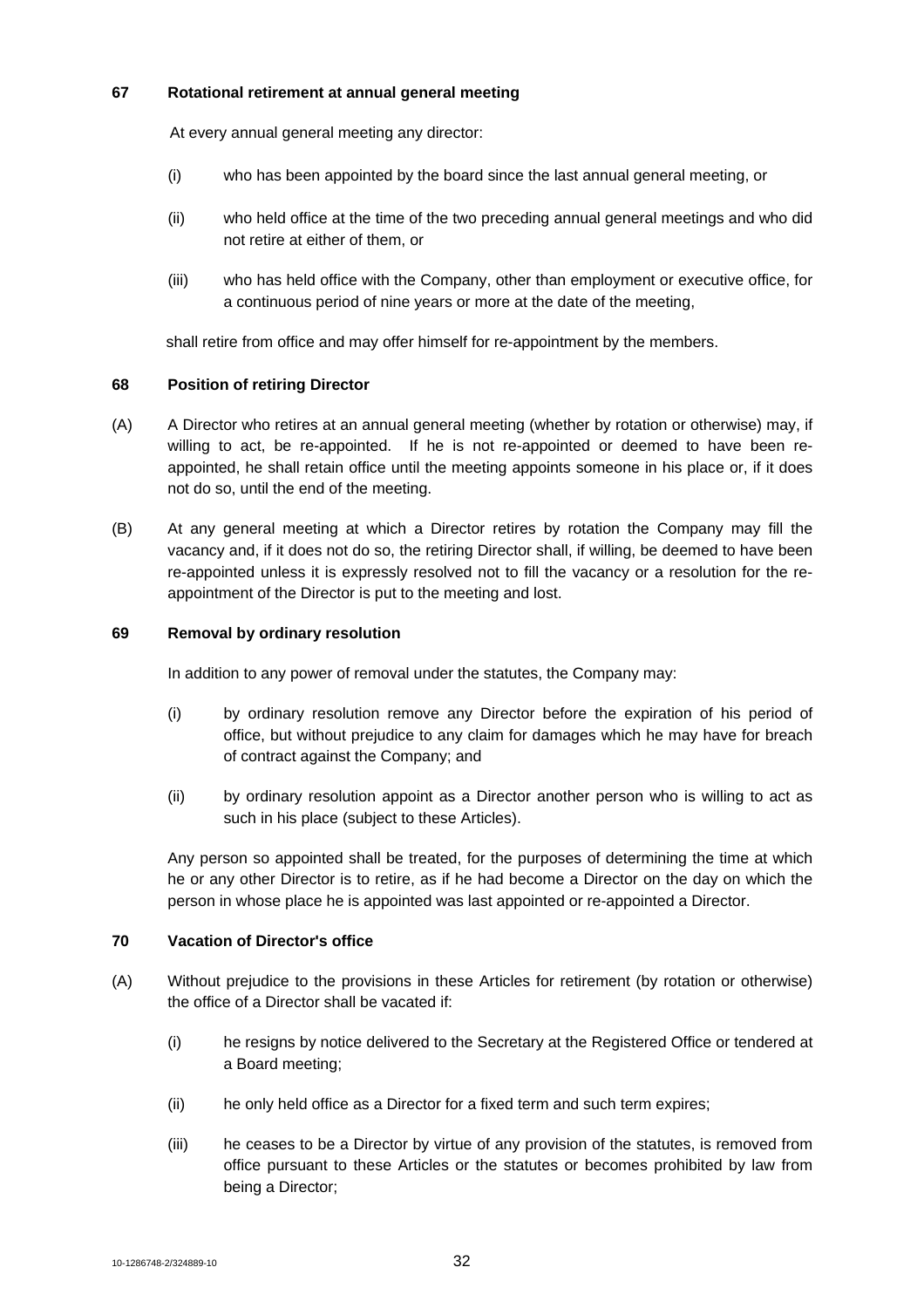- (iv) he becomes bankrupt, has an interim receiving order made against him, makes any arrangement or compounds with his creditors generally or applies to the court for an interim order in connection with a voluntary arrangement under any legislation relating to insolvency;
- (v) an order is made by any court of competent jurisdiction on the ground (however formulated) of mental disorder for his detention or for the appointment of a guardian or receiver or other person to exercise powers with respect to his property or affairs or he is admitted to hospital in pursuance of an application for admission for treatment under any legislation relating to mental health and the Board resolves that his office be vacated;
- (vi) he is absent, without permission of the Board, from Board meetings for six consecutive months (whether or not an alternate Director attends in his place) and the Board resolves that his office be vacated;
- (vii) he is removed from office by notice addressed to him at an address of his shown in the Company's register of directors and signed by all the other Directors and all the other Directors are not less than three in number (without prejudice to any claim for damages which he may have for breach of contract against the Company), and such notice may consist of several documents in the same form each executed or otherwise confirmed in writing by one or more of the Directors concerned;
- (viii) in the case of a Director who holds executive office, his appointment to such office is terminated or expires and the Board resolves that his office be vacated; or
- (ix) in the case of a Director who is an employee of a Group Undertaking, he ceases to be employed by such Group Undertaking (and is not an employee of any other Group Undertaking) for any reason, other than in circumstances where the Board resolves that a Director who holds executive office continue in office as a Director in a nonexecutive capacity.
- (B) A resolution of the Board declaring a Director to have vacated office pursuant to this Article shall be conclusive as to the fact and grounds of vacation stated in the resolution.

# **ALTERNATE DIRECTORS**

# **71 Appointment**

- (A) A Director (other than an alternate Director) may appoint any other Director or any person approved for that purpose by the Board and willing to act, to be his alternate by notice delivered to the Secretary at the Registered Office, or in any other manner approved by the Board.
- (B) The appointment of an alternate Director who is not already a Director shall:
	- (i) require the approval of either a majority of the Directors or the Board by way of a Board resolution; and
	- (ii) not be effective until his consent to act as a Director in the form prescribed by the statutes has been received at the Registered Office.
- (C) An alternate Director need not hold a share qualification and shall not be counted in reckoning any maximum or minimum number of Directors allowed by these Articles.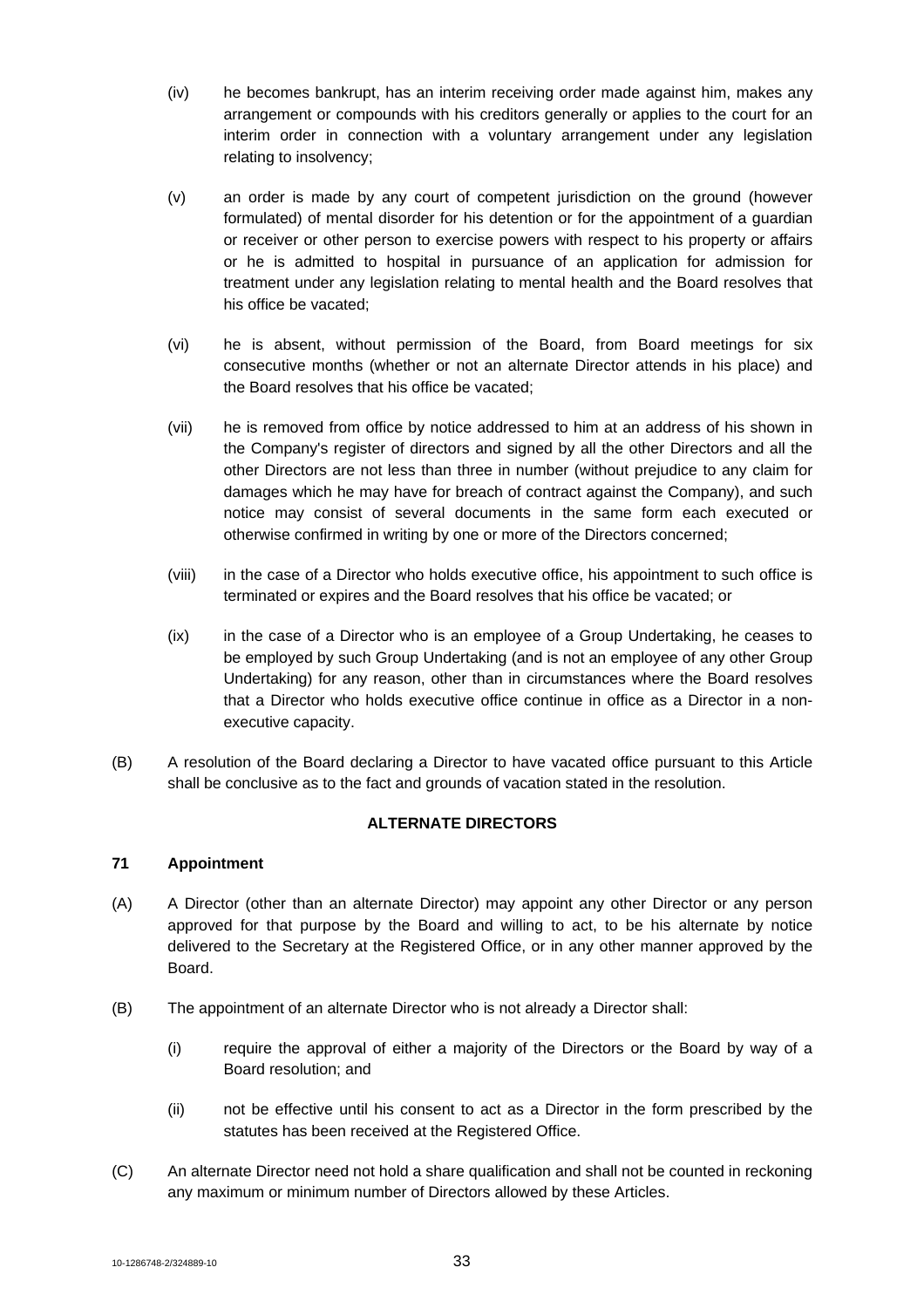### **72 Responsibility**

Every person acting as an alternate Director shall be an officer of the Company, shall alone be responsible to the Company for his own acts and defaults and shall not be deemed to be the agent of the Director appointing him.

### **73 Participation at Board meetings**

An alternate Director shall (subject to his giving to the Company an address within the United Kingdom at which notices may be served on him) be entitled to receive notice of all meetings of the Board and all committees of the Board of which his appointor is a member and, in the absence from such meetings of his appointor, to attend and vote at such meetings and to exercise all the powers, rights, duties and authorities of his appointor (other than the power to appoint an alternate Director). A Director acting as alternate Director shall have a separate vote at Board meetings for each Director for whom he acts as alternate Director, but he shall count as only one for the purpose of determining whether a quorum is present.

#### **74 Interests**

An alternate Director shall be entitled to contract and be interested in and benefit from contracts or arrangements with the Company and to be repaid expenses and to be indemnified in the same way and to the same extent as a Director. However, he shall not be entitled to receive from the Company any fees for his services as alternate, except only such part (if any) of the fee payable to his appointor as such appointor may by notice to the Company direct. Subject to this Article, the Company shall pay to an alternate Director such expenses as might properly have been paid to him if he had been a Director.

### **75 Termination of appointment**

An alternate Director shall cease to be an alternate Director:

- (i) if his appointor revokes his appointment by notice delivered to the Secretary at the Registered Office or in any other manner approved by the Board; or
- (ii) if his appointor ceases for any reason to be a Director, provided that if any Director retires but is re-appointed or deemed to be re-appointed at the same meeting, any valid appointment of the alternate Director which was in force immediately before his retirement shall remain in force; or
- (iii) if any event happens in relation to him which, if he were a Director, would cause his office as Director to be vacated.

#### **BOARD POWERS**

### **76 Board powers**

The business of the Company shall be managed by the Board, which may exercise all the powers of the Company (whether relating to the management of the business or not) and may do on behalf of the Company all such acts as may be done by or on behalf of the Company and as are not, by the statutes or by these Articles, required to be exercised or done by the Company in general meeting, subject to (i) the statutes, (ii) these Articles, and (iii) such directions (whether or not consistent with these Articles) as may be prescribed by the Company by special resolution. No such direction and no alteration of the these Articles shall invalidate any prior act of the Board which would have been valid if such direction had not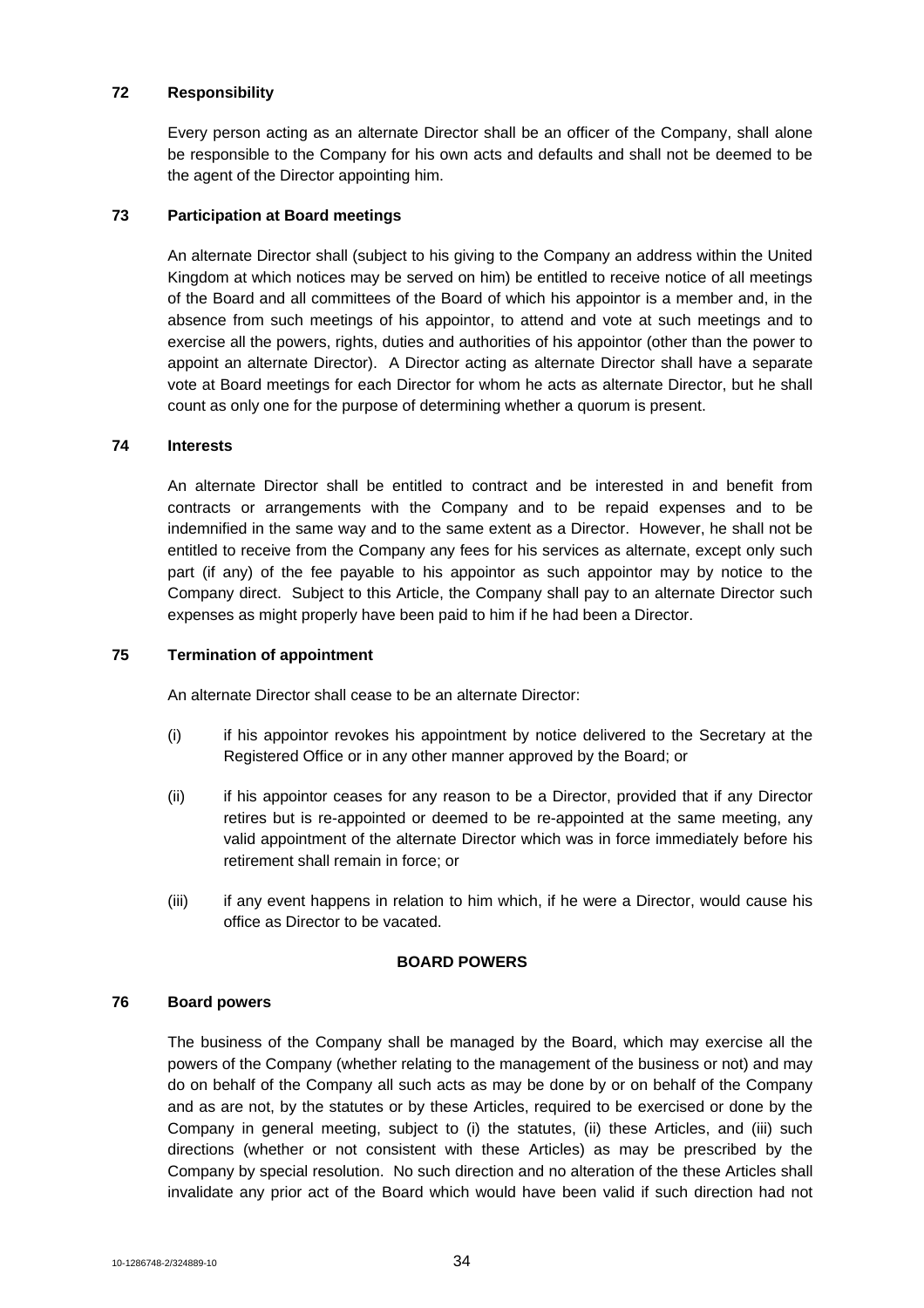been given or such alteration had not been made. The provisions in these Articles giving specific powers to the Board shall not limit the general powers given by this Article.

### **77 Directors below the minimum number**

If the number of Directors is less than the minimum prescribed in accordance with these Articles, the remaining Director or Directors shall act only for the purposes of appointing an additional Director or Directors to make up such minimum or of convening a general meeting for the purpose of making such appointment. If there are no Director or Directors able or willing to act, any two members may summon a general meeting for the purpose of appointing Directors. Any additional Director so appointed shall hold office (subject to these Articles) only until the dissolution of the annual general meeting next following such appointment unless he is re-elected during such meeting.

#### **78 Delegation to executive Directors**

The Board may delegate to a Director holding executive office any of its powers, authorities and discretions for such time and on such terms and conditions as it shall think fit. The Board may grant to a Director the power to sub-delegate, and may retain or exclude the right of the Board to exercise the delegated powers, authorities or discretions collaterally with the Director. The Board may at any time revoke the delegation or alter its terms and conditions.

#### **79 Delegation to committees**

- (A) The Board may delegate any of its powers, authorities and discretions for such time and on such terms and conditions as it shall think fit to a committee consisting of one or more Directors and (if thought fit) one or more other persons. The Board may grant to the committee the power to sub-delegate, and may retain or exclude the right of the Board to exercise the delegated powers, authorities or discretions collaterally with the committee. The Board may at any time revoke the delegation or alter its terms and conditions or discharge the committee in whole or in part. Where a provision of the Articles refers to the exercise of a power, authority or discretion by the Board and that power, authority or discretion has been delegated by the Board to a committee, the provision shall be construed as permitting the exercise of the power, authority or discretion by the committee.
- (B) The Board's power under these Articles to delegate to a committee:
	- (i) includes the power to delegate the determination of any fee, monies, remuneration or other benefit to be paid or provided to any Director and the power to authorise any situation or matter to which section 175 of the 2006 Act applies; and
	- (ii) is not limited by the fact that in some Articles but not others express reference is made to particular powers being exercised by the Board or by a committee.

#### **80 Local management**

The Board may establish local or divisional boards, agencies or branch offices for managing the affairs of the Company in a specified locality, either in the United Kingdom or elsewhere, and may appoint persons to be members of a local or divisional board, agency or branch office and may fix their remuneration. The Board may delegate to a local or divisional board, agency or branch office any of its powers, authorities and discretions for such time and on such terms and conditions as it thinks fit. The Board may grant to such local or divisional board, agency or branch office the power to sub-delegate, may retain or exclude the right of the Board to exercise the delegated powers, authorities or discretions collaterally with the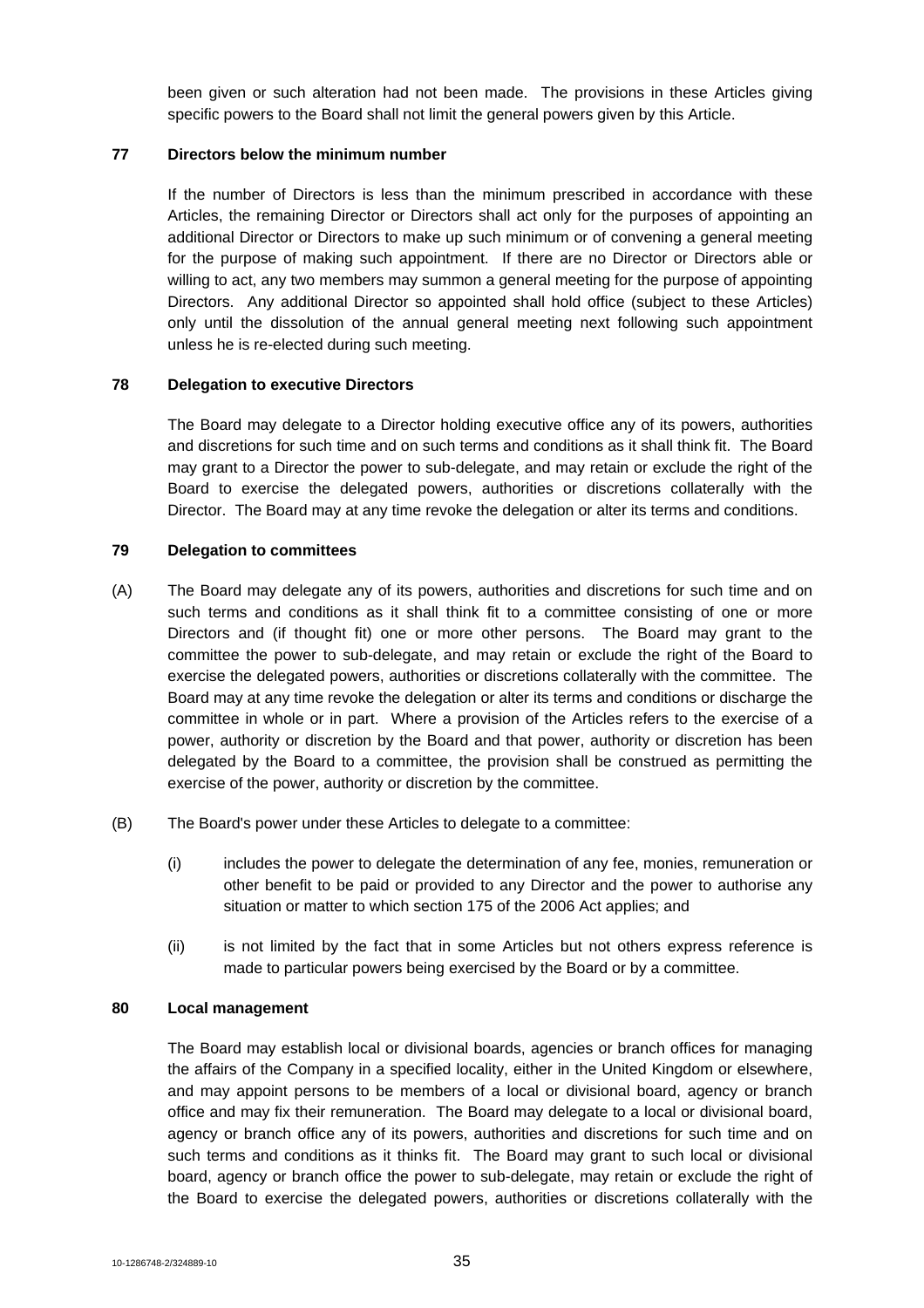local or divisional board, agency or branch office and may authorise the members of a local or divisional board, agency or branch (or any of them) to fill a vacancy or to act despite a vacancy. The Board may at any time revoke or alter the terms and conditions of the appointment or delegation. Subject to the terms and conditions imposed by the Board, the proceedings of a local or divisional board, agency or branch office with two or more members are governed by those Articles that regulate the proceedings of the Board, so far as applicable.

#### **81 Delegation to agents**

The Board may, by power of attorney or otherwise, appoint a person to be the agent of the Company and may delegate to such person any of its powers, authorities and discretions for such purposes, for such time and on such terms and conditions (including as to remuneration) as it thinks fit. The Board may grant the power to sub-delegate and may retain or exclude the right of the Board to exercise the delegated powers, authorities or discretions collaterally with the agent. The Board may at any time revoke or alter the terms and conditions of the appointment or delegation.

## **82 Exercise of voting power**

The Board may exercise or cause to be exercised the voting power conferred by shares in any other body corporate held or owned by the Company, and any power of appointment exercisable by the Company, in any manner it thinks fit (including the exercise of the voting power or power of appointment in favour of the appointment of any Director as a director or other officer or employee of such company or in favour of the payment of remuneration to the directors, officers or employees of such company).

#### **83 Provision for employees**

The Board may exercise any power conferred on the Company by the statutes to make provision for the benefit of persons employed or formerly employed by any Group Undertaking in connection with the cessation or the transfer to any person of the whole or part of the undertaking of such Group Undertaking.

#### **84 Overseas registers**

- (A) Subject to the statutes, the Company may cause to be kept in any territory an overseas branch register of members resident in such territory, and the Board may make and vary such provisions as it may think fit regarding the keeping of any such register.
- (B) Subject to the statutes, the Board may determine that any shares or class of shares held on any overseas branch register of members may be held in uncertificated form in accordance with any system operated outside the United Kingdom which enables title to such shares to be evidenced and transferred without a written instrument and which is a "relevant system" for the purpose of the Uncertificated Securities Regulations.

#### **85 Associate directors**

The Board may appoint any person (not being a Director) to any office or employment having a designation or title including the word "director" or attach to any existing office or employment with the Company such designation or title and may terminate any such appointment or the use of such designation or title. The inclusion of the word "director" in the designation or title of any such office or employment shall not imply that such person is, or is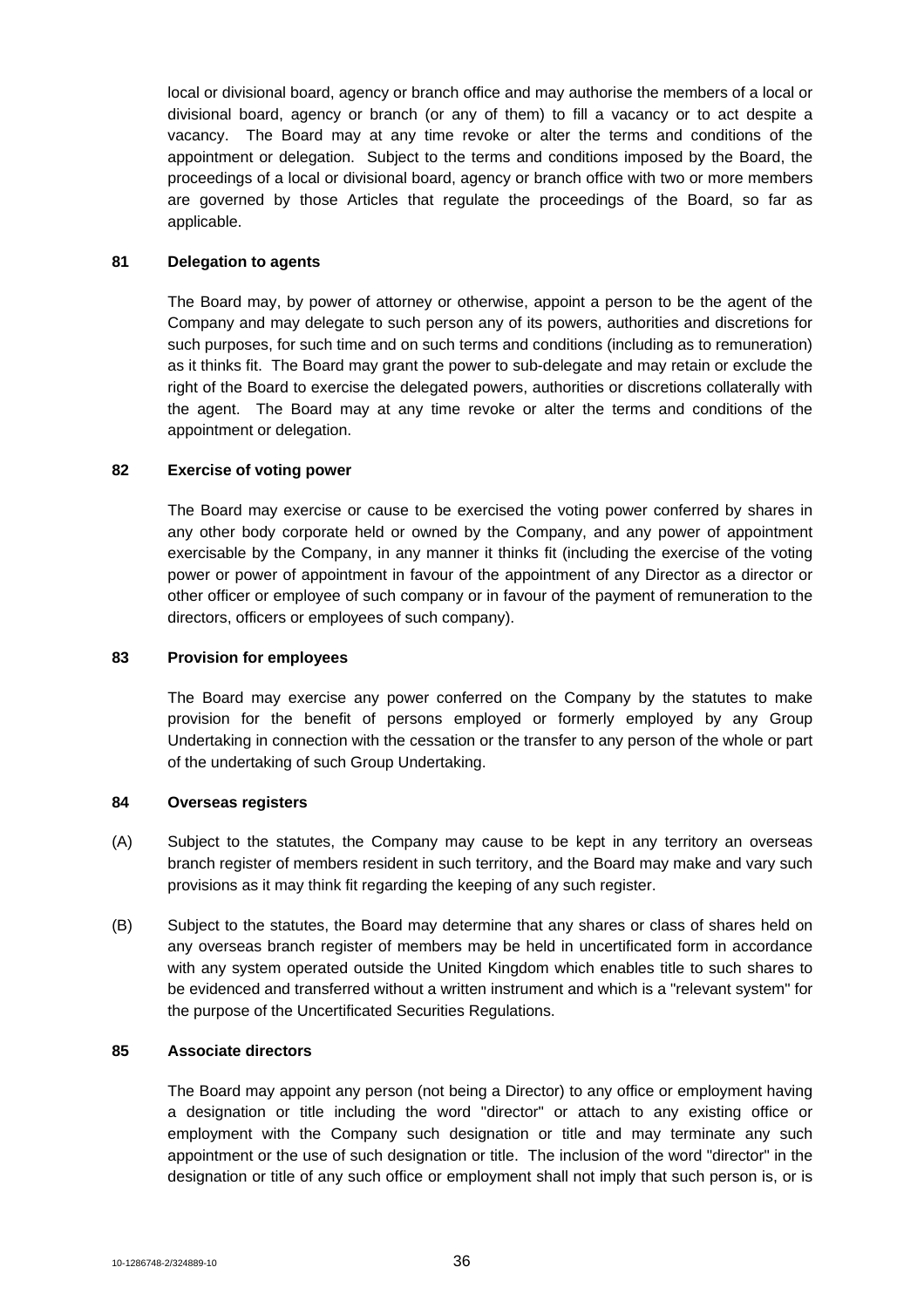deemed to be, or is empowered in any respect to act as, a Director for any of the purposes of the statutes or these Articles.

#### **86 Borrowing powers**

- (A) Subject to this Article, the board may exercise all the powers of the Company to borrow money and to mortgage or charge all or any part of the undertaking, property and assets (present and future) and uncalled capital of the Company and to issue debentures and other securities, whether outright or as collateral security, for any debt, liability or obligation of the Company or of any third party.
- (B) The aggregate amount for the time being remaining outstanding or moneys so borrowed or secured and of moneys borrowed or secured by any subsidiary of the Company (exclusive of moneys borrowed or secured by the Company from or to any such subsidiary or by any such subsidiary from or to another such subsidiary or from or to the Company) shall not at any time without the previous sanction of an ordinary resolution of the Company exceed seven times the aggregate of the amount for the time being paid up on the share capital of the Company and the amount for the time being standing to the credit of the consolidated capital and revenue reserves (including share premium account and profit and loss account but excluding any reserve for future taxation) of the Company and its subsidiaries.

# **DIRECTORS' REMUNERATION, EXPENSES AND BENEFITS**

#### **87 Fees**

The Company shall pay to the Directors (but not alternate Directors) for their services as Directors such aggregate amount of fees as the Board decides (not exceeding £400,000 per annum or such larger amount as the Company may by ordinary resolution decide). The aggregate fees shall be divided among the Directors in such proportions as the Board decides or, if no decision is made, equally. A fee payable to a Director pursuant to this Article shall be distinct from any salary, remuneration or other amount payable to him pursuant to other provisions of these Articles and shall accrue from day to day.

# **88 Expenses**

- (A) A Director may also be paid all travelling, hotel and other expenses properly incurred by him in connection with his attendance at meetings to which these Articles apply or otherwise in connection with the discharge of his duties as a Director, including any professional fees incurred by him (with the approval of the Board or in accordance with any procedures prescribed by the Board) in taking independent professional advice in connection with the discharge of such duties.
- (B) The Company may, subject to the statutes:
	- (i) provide any Director with funds to meet his defence expenditure in respect of any civil or criminal proceedings or regulatory investigation or other regulatory action or in connection with any application for any category of relief permitted by the statutes; and
	- (ii) do anything to enable him to avoid incurring any such expenditure.

#### **89 Remuneration of executive Directors**

The salary or remuneration of a Director appointed to hold employment or executive office in accordance with the Articles may be a fixed sum of money, or wholly or in part governed by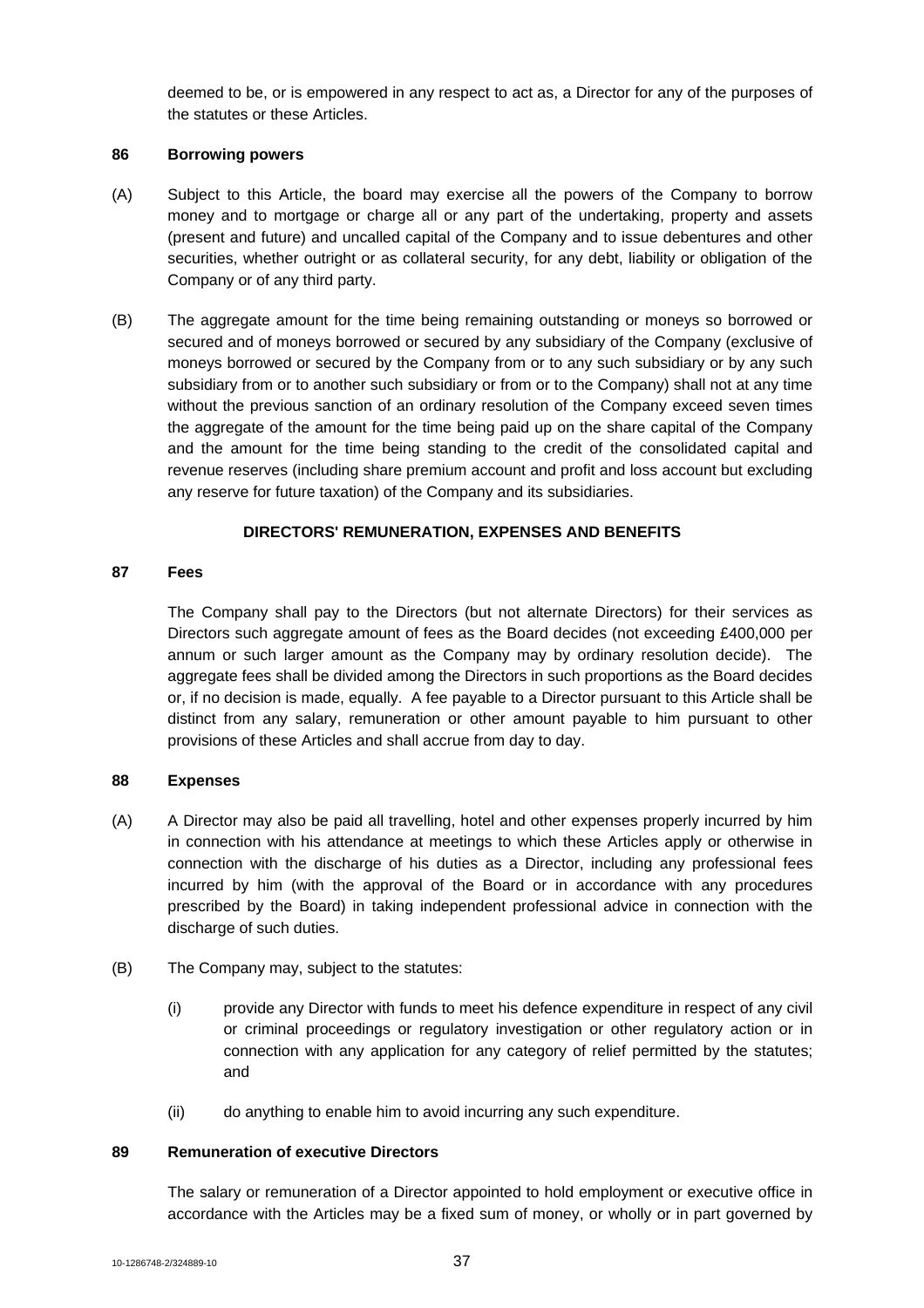business done or profits made, or as otherwise decided by the Board (including, for the avoidance of doubt, by the Board acting through a duly authorised Board committee), and may be in addition to or instead of a fee payable to him for his services as Director pursuant to these Articles.

## **90 Special remuneration**

A Director who, at the request of the Board, goes or resides abroad, makes a special journey or performs a special service on behalf of or for the Company (including services as a chairman or deputy-chairman of the Board, services as a member of any Board committee and services which the Board considers to be outside the scope of the ordinary duties of a Director) may be paid such reasonable additional remuneration (whether by way of salary, bonus, commission, percentage of profits or otherwise) and expenses as the Board (including, for the avoidance of doubt, the Board acting through a duly authorised Board committee) may decide.

# **91 Pensions and other benefits**

The Board may exercise all the powers of the Company to provide pensions or other retirement or superannuation benefits and to provide death or disability benefits or other allowances or gratuities (by insurance or otherwise) for a person who is or has at any time been a Director, an officer or a director or an employee of a company which is or was a Group Undertaking, a company which is or was allied to or associated with a Group Undertaking or a predecessor in business of a Group Undertaking (and for any member of his family, including a spouse or former spouse, or a person who is or was dependent on him). For this purpose the Board may establish, maintain, subscribe and contribute to any scheme, trust or fund and pay premiums. The Board may arrange for this to be done by the Company alone or in conjunction with another person. A Director or former Director is entitled to receive and retain for his own benefit any pension or other benefit provided in accordance with this Article and is not obliged to account for it to the Company.

# **DIRECTORS' PROCEEDINGS**

#### **92 Board meetings**

Subject to these Articles, the Board may regulate its proceedings as it thinks fit.

#### **93 Notice of Board Meetings**

A Director may, and the Secretary at the request of a Director shall, call a meeting of the Board. Notice of a Board meeting shall be deemed to be duly given to a Director if it is given to him personally or by word of mouth or by electronic means at an address given by him to the Company for that purpose or sent in writing to his last known address within the United Kingdom or any other address within the United Kingdom given to the Company by him for such purpose. It shall not be necessary to give notice of a Board meeting to a Director who is absent from the United Kingdom unless the Director has notified the Company in writing of an address in the United Kingdom or an electronic address at which notice of such meetings is to be given to him when he is absent from the United Kingdom. A Director may waive the requirement that notice of any Board meeting be given to him, either prospectively or retrospectively.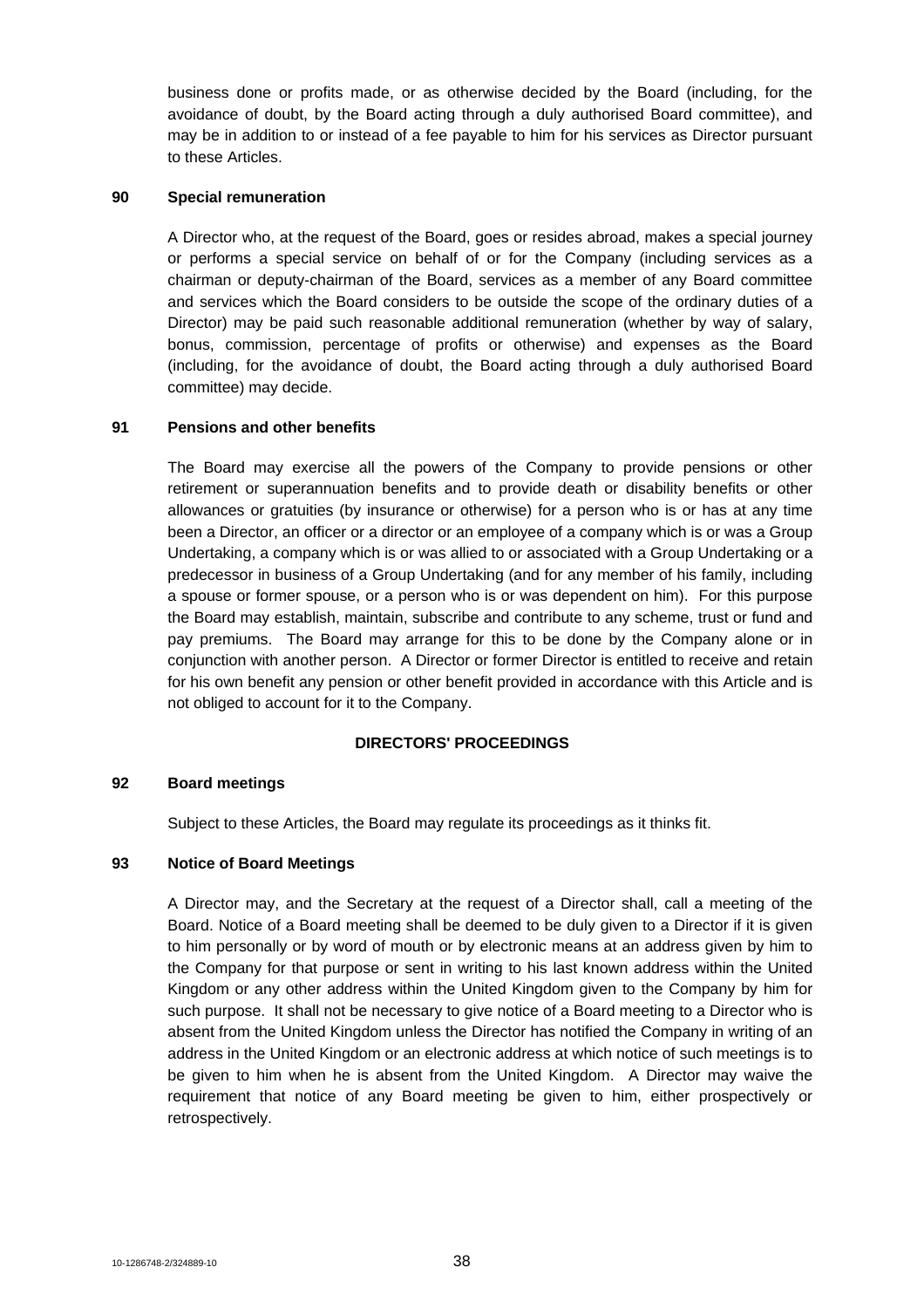#### **94 Quorum**

Subject to these Articles, no business shall be transacted at any meeting of the Board unless a quorum is present. The quorum may be fixed by the Board and unless so fixed at any other number shall be two. An alternate Director who is not himself a Director shall, if his appointor is not present, be counted in the quorum. A duly convened Board meeting at which a quorum is present shall be competent to exercise any and all of the authorities, discretions and powers vested in or exercisable by the Board.

### **95 Board chairman**

The Board may appoint any Director to be, and may remove, a chairman and a deputychairman of the Board. The chairman or, in his absence, the deputy-chairman, shall preside at all Board meetings. If there is no chairman or deputy-chairman, or if at a Board meeting neither the chairman nor the deputy-chairman is present within five minutes after the time appointed for the holding of the meeting, or if neither of them is willing to act as chairman, the Directors present may choose any Director present to be chairman of the meeting. The chairman of a Board meeting is "the chairman" for the purposes of all provisions in these Articles concerning that meeting.

#### **96 Voting**

Questions arising at a meeting shall be decided by a majority of votes. In the case of an equality of votes, the chairman shall have a second or casting vote.

### **97 Audio-visual participation**

A Director or his alternate Director may participate in a meeting of the Board through the medium of conference telephone, video conferencing or any other form of communication equipment if all persons participating in the meeting are able to hear and speak to each other throughout the meeting. A person participating in this way shall be deemed to be present in person at the meeting and shall be counted in a quorum and entitled to vote. Subject to the statutes, all business transacted in this way by the Board shall be deemed for the purposes of the Articles to be validly and effectively transacted at a meeting of the Board even if one Director only is physically present at any one place. The meeting shall be deemed to take place where the largest group of those participating is assembled or, if there is no such group, where the chairman then is.

#### **98 Written resolutions**

- (A) A resolution in writing executed by all the Directors for the time being entitled to receive notice of a Board meeting and in number not being less than a quorum, or by all the members of a committee of the Board for the time being entitled to receive notice of the meetings of such committee and in number not being less than a quorum of such committee, shall be as valid and effective for all purposes as a resolution duly passed at such a meeting (a "written resolution").
- (B) A written resolution:
	- (i) may consist of several documents in the same form each executed or otherwise confirmed in writing by one or more of the Directors or members of the relevant committee;
	- (ii) need not be signed by an alternate Director if it is signed by his appointor;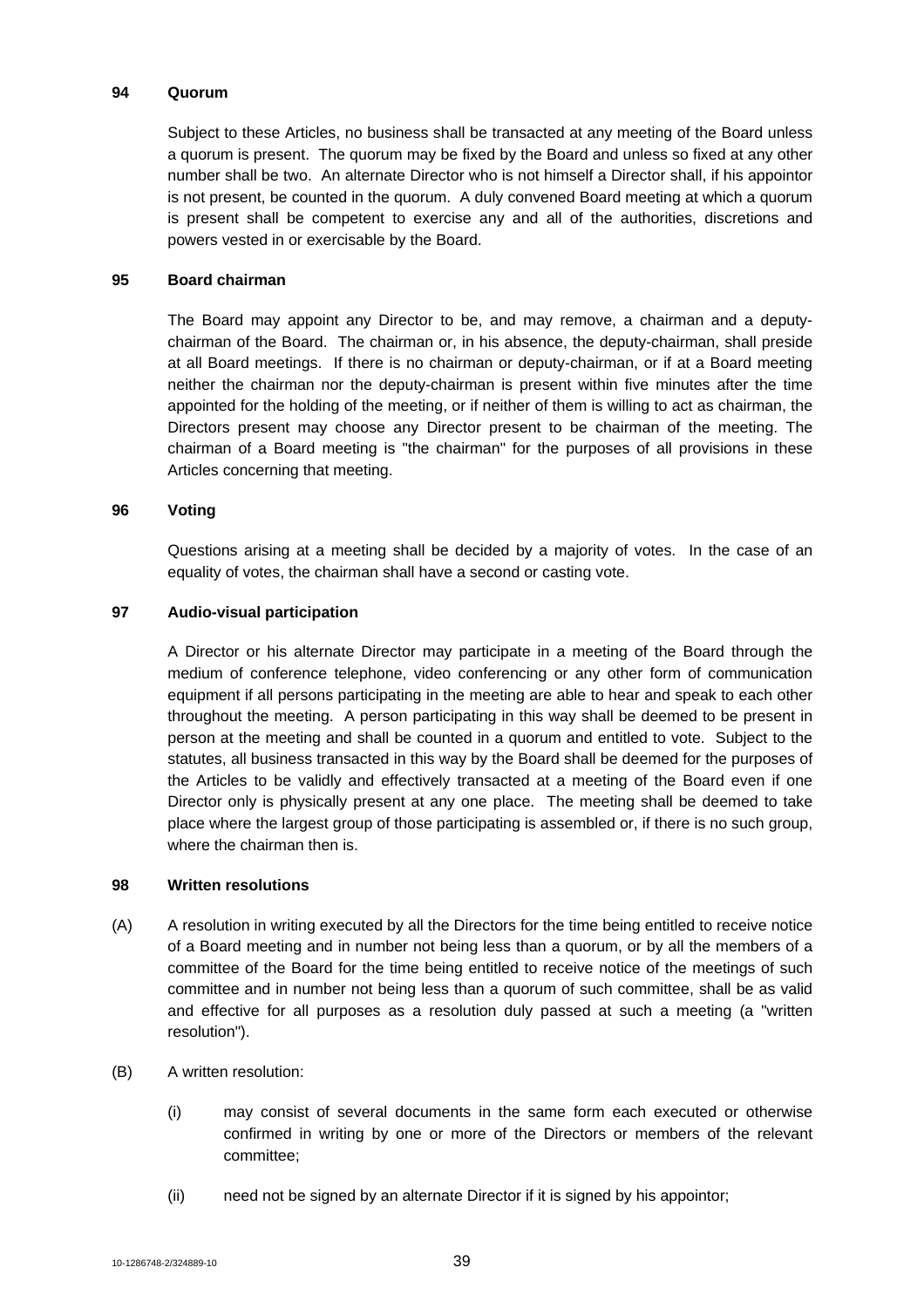- (iii) if signed by an alternate Director, need not also be signed by his appointor; and
- (iv) to be effective, need not be signed by a Director who is prohibited by these Articles from voting on it, or by his alternate.

#### **99 Committee proceedings**

Proceedings of committees of the Board shall be conducted in accordance with regulations prescribed by the Board (if any). Subject to those regulations, such proceedings shall be conducted in accordance with applicable provisions of these Articles regulating the proceedings of the Board. Where the Board resolves to delegate any of its powers, authorities and discretions to a committee and such resolution states that the committee shall consist of any one or more unnamed Directors, it shall not be necessary to give notice of a meeting of such committee to any Directors other than the Director or Directors who form the committee.

#### **100 Minutes**

- (A) The Board shall cause minutes to be made of:
	- (i) all appointments of officers and committees made by the Board and of any such officer's remuneration; and
	- (ii) the names of Directors present at every meeting of the Board, a committee of the Board, the Company or the holders of any class of shares or debentures, and all orders, resolutions and proceedings of such meetings.
- (B) Any such minutes, if purporting to be signed by the chairman at which the proceedings were held or by the chairman of the next succeeding meeting or the Secretary, shall be prima facie evidence of the matters stated in them.

# **101 Validity of proceedings**

All acts done in good faith by a meeting of the Board, or of a committee of the Board, or by a person acting as a Director, an alternate Director or a committee member shall, notwithstanding that it may be discovered afterwards that there was a defect in the appointment of any person so acting or that any of them were disqualified from holding office, or had vacated office, or were not entitled to vote, be as valid as if every such person had been duly appointed and was qualified and had continued to be a Director, alternate Director or committee member and entitled to vote.

#### **INTERESTS OF DIRECTORS**

#### **102 Directors' power to authorise conflicts**

(A) The Directors may authorise any situation or matter relating to a particular Director to which section 175 of the 2006 Act applies (each a "**Conflict Matter**"), subject to that section, on such terms (if any) as they think fit. Before any such authorisation (a "**Conflict Authorisation**") is given, a Director (whether or not the Director concerned) shall propose to the Directors, in accordance with the Board's normal procedures for putting proposals to the Directors for their consideration and approval at a meeting of the Board or by way of written resolution or with such other procedures as the Directors may determine, that the Conflict Matter concerned be so authorised. The Directors may terminate or withdraw a Conflict Authorisation at any time by giving notice to the Director concerned.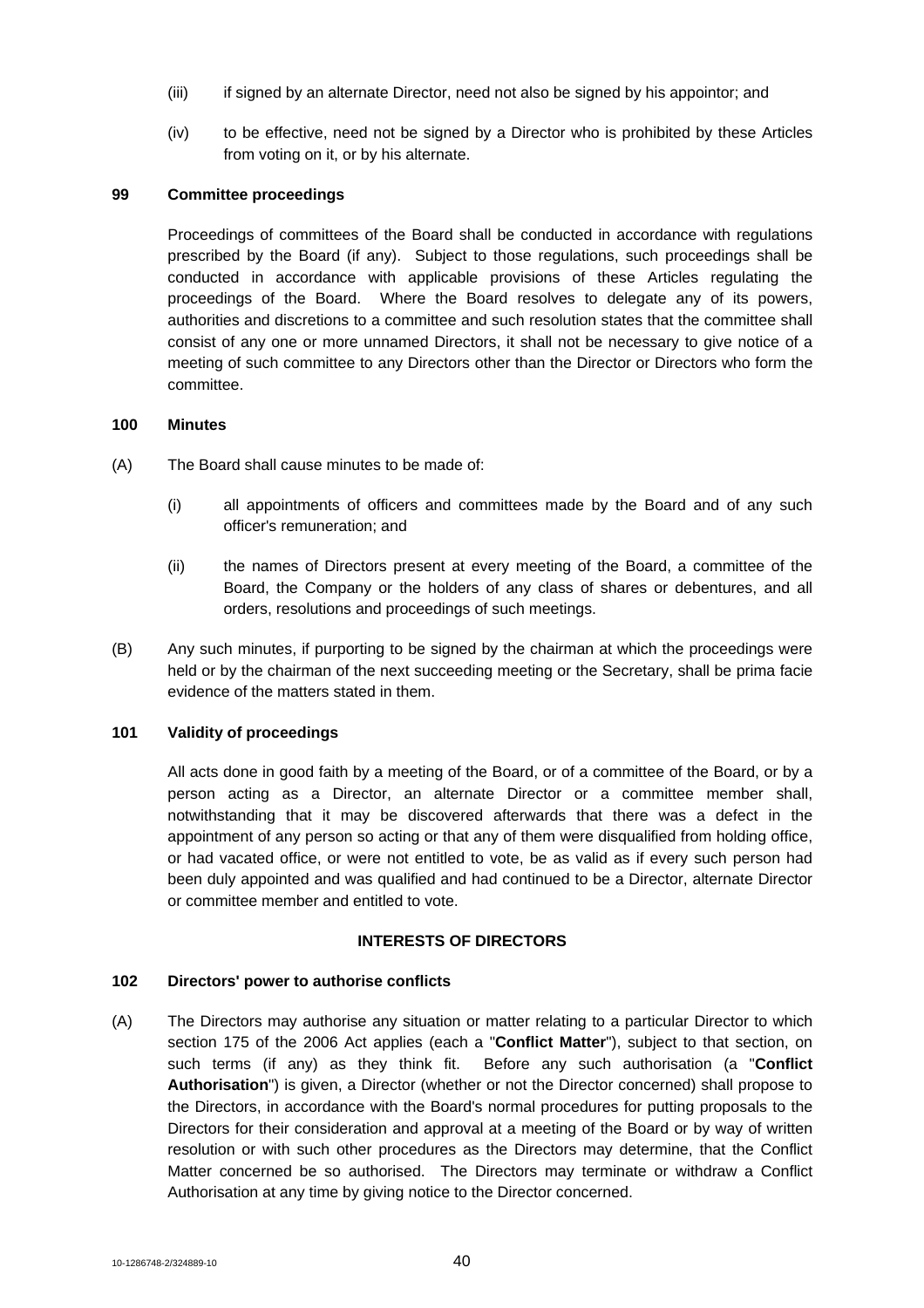- (B) Any terms to which a Conflict Authorisation is made subject ("**Conflict Authorisation Terms**") may include, in each case at the Directors' discretion, that the Director concerned:
	- (i) is not obliged to disclose to the Company confidential information obtained by him (other than in his capacity as its Director or as its employee or agent or, if the Directors so decide, in any other capacity that would otherwise oblige him to disclose it to the Company) in any situation to which the Conflict Authorisation applies, nor to use any such information directly or indirectly for the benefit of the Company, where to do so would amount to a breach of a duty of confidence, previously disclosed to the Directors by the Director concerned, to any third party; and
	- (ii) may absent himself from any Board discussions, and make arrangements not to receive documents and information, relating to the Conflict Matter concerned for so long as he reasonably believes that, as a Director, he has or may have a conflict of interest in respect of it,

and the Company will not treat anything done, or omitted to be done, by the Director concerned in accordance with the Conflict Authorisation Terms as a breach of duty under the following sections of the 2006 Act - section 172 (duty to promote the success of the company), section 173 (duty to exercise independent judgement) and section 174 (duty to exercise reasonable care, skill and diligence).

### **103 Directors permitted to retain benefits**

- (A) A Director is not required, by reason of being a Director, to account to the Company for any profit, remuneration or other benefit which he derives from or in connection with a Conflict Matter which has been authorised by the Board pursuant to the preceding Article, or by the Company in general meeting (subject to any terms, limits or conditions attaching to such authorisation).
- (B) Provided he has disclosed his interest in the matter concerned in accordance with the statutes, a Director is not required, by reason of being a Director, to account to the Company for any profit, remuneration or other benefit which he derives from or in connection with:
	- (i) being interested in any contract, arrangement, transaction or proposal with the Company or in which the Company is otherwise interested;
	- (ii) holding any other office or place of profit under the Company, except that of auditor, in conjunction with the office of Director and acting by himself or through his firm in a professional capacity for the Company (and being entitled to remuneration as the Board may arrange, either in addition to or in lieu of any remuneration provided for by any other Article); and
	- (iii) being a director or other officer of, or employed by, or a party to any contract, arrangement, transaction or proposal with or otherwise interested in, any body corporate promoted by the Company or in which the Company is otherwise interested or as regards which the Company has any powers of appointment.
- (C) The Company will not treat the receipt by the Director of any profit, remuneration or other benefit referred to in paragraphs (A) or (B) of this Article as a breach of duty under section 176 of the 2006 Act (duty not to accept benefits from third parties). No such contract, arrangement, transaction or proposal shall be avoided on the grounds of any such interest, profit, remuneration or other benefit.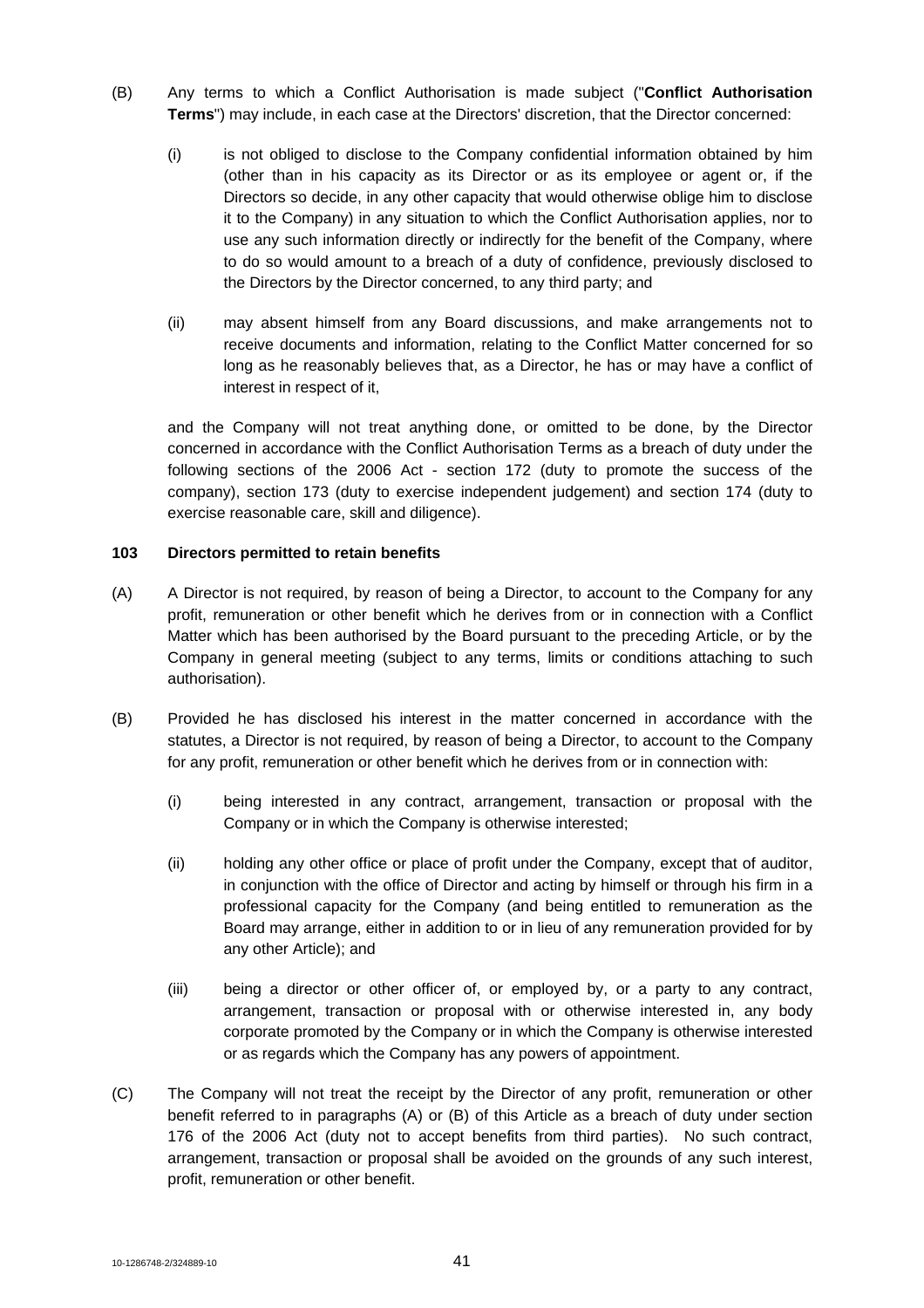### **104 Interested Director not to vote or count for quorum**

A Director shall not vote on, or be counted in the quorum in relation to, any resolution of the Board concerning any contract or arrangement or any other proposal to which the Company is or is to be a party and in which he has an interest which is to his knowledge a material interest (otherwise than by virtue of his interests in shares or debentures or other securities of, or otherwise in or through, the Company), other than a resolution:

- (i) relating to the giving of any security, guarantee or indemnity to him in respect of money lent or obligations incurred by him or by any other person at the request of or for the benefit of a Group Undertaking;
- (ii) relating to the giving of any security, guarantee or indemnity in respect of a debt or obligation of a Group Undertaking for which he himself has assumed responsibility in whole or in part under a guarantee or indemnity or by the giving of security;
- (iii) relating to, or in the context of, an offer of securities by a Group Undertaking in which he is or may be entitled to participate as a holder of securities or in the underwriting or sub-underwriting of which he is to participate;
- (iv) relating to another company in which he does not have to his knowledge an interest (as that term is used in Part 22 of the 2006 Act) in shares representing one per cent. or more of either any class of the equity share capital, or the voting rights in, such company;
- (v) relating to an arrangement for the benefit of employees of any Group Undertaking which does not award him any privilege or benefit not generally awarded to the employees to whom such arrangement relates;
- (vi) concerning insurance which the Company proposes to maintain or purchase for the benefit of Directors or for the benefit of persons including any Director; or
- (vii) any proposal for the Company (1) to provide him with an indemnity permitted by the statutes, (2) to provide him with funds in circumstances permitted by the statutes to meet his defence expenditure in respect of any civil or criminal proceedings or regulatory investigation or other regulatory action or in connection with any application for any category of relief permitted by the statutes, or (3) to do anything to enable him to avoid incurring any such expenditure.

# **105 Director's interest in own appointment**

A Director shall not vote or be counted in the quorum on any resolution of the Board concerning his own appointment (including fixing or varying or recommending the terms of his appointment or its termination) as a holder of any office or place of profit with the Company or any body corporate in which the Company is interested. Where proposals are under consideration concerning the appointment (including fixing or varying or recommending the terms of appointment or the termination thereof) of two or more Directors to offices or places of profits with the Company or any body corporate in which the Company is interested, such proposals may be divided and a separate resolution considered in relation to each Director. In such case each of the Directors concerned (if not debarred from voting under these Articles) shall be entitled to vote (and be counted in the quorum) in respect of each resolution except that concerning his own appointment.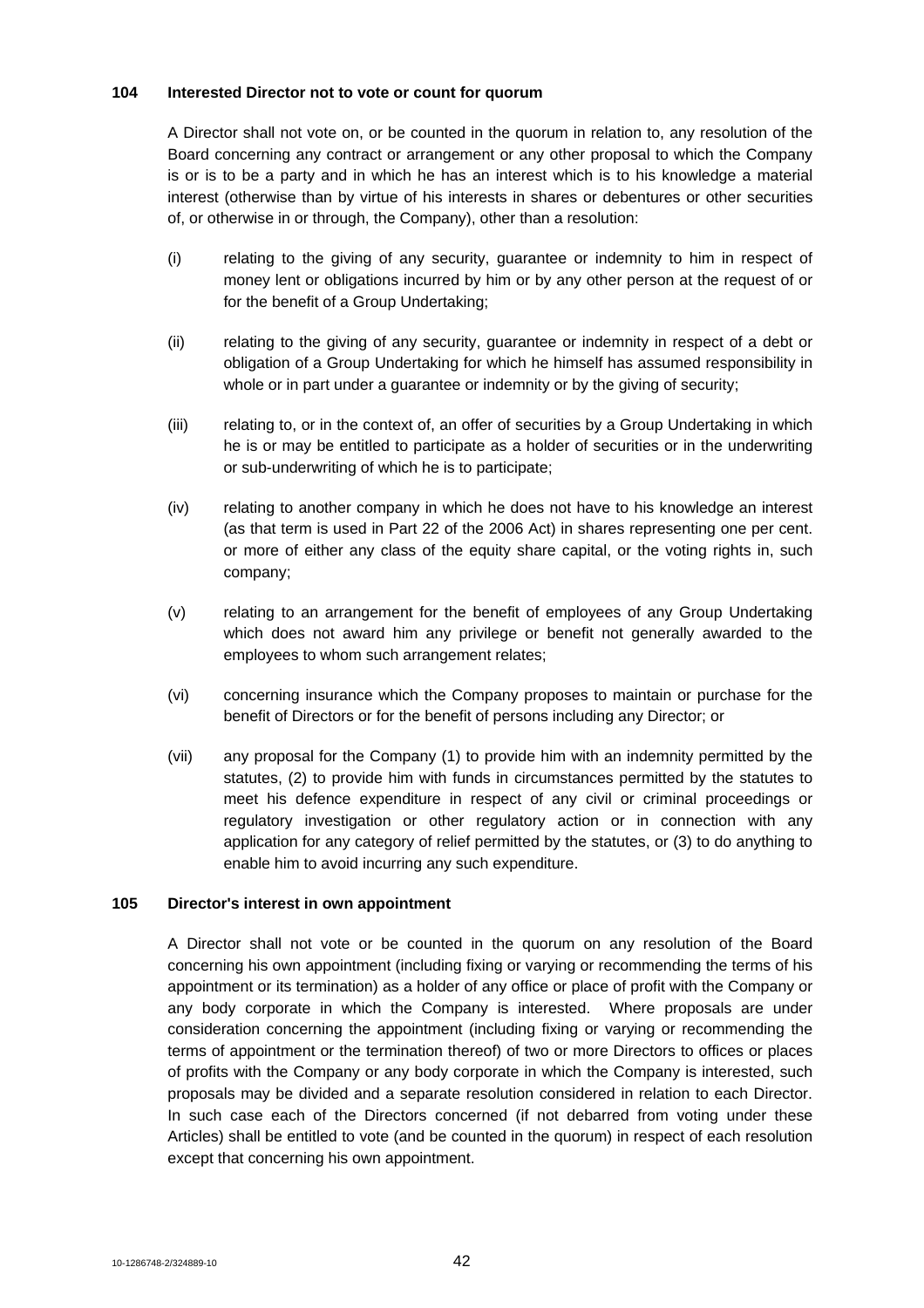### **106 Conclusive rulings on Directors' interests**

- (A) If any question arises at any meeting as to the materiality of the interest of a Director (other than the chairman) or as to the entitlement of any Director (other than the chairman) to vote or be counted in the quorum and such question is not resolved by his voluntarily agreeing to abstain from voting or being counted in the quorum, such question shall be referred to the chairman. The chairman's ruling in relation to such Director shall be conclusive and binding on all concerned (except in a case where the nature or extent of the interest of such Director, as known to him, has not been adequately disclosed to the meeting).
- (B) If any question arises at any meeting as to the materiality of the interest of the chairman or as to his entitlement to vote or be counted in the quorum and such question is not resolved by his voluntarily agreeing to abstain from voting or being counted in the quorum, such question shall be decided by a resolution of the Directors or committee members present at the meeting (excluding the chairman), whose majority vote shall be conclusive and binding on all concerned (except in a case where the nature or extent of the interest of such chairman, as known to him, has not been adequately disclosed to the meeting).

## **SECRETARY**

#### **107 Secretary**

- (A) Subject to the statutes, the Board shall appoint a Secretary and may appoint one or more persons to be a joint, deputy or assistant Secretary on such terms and conditions as it thinks fit. The Board may remove a person appointed pursuant to this Article from office and appoint another or others in his place.
- (B) Any provision of the statutes or of these Articles requiring or authorising a thing to be done by or to a Director and the Secretary shall not be satisfied by its being done by or to the same person acting both as a Director and as, or in the place of, the Secretary, but subject to this, anything required or authorised by the statutes or these Articles to be done by or to the Secretary may, if the office is vacant or there is for any other reason no Secretary capable of acting, be done by or to any assistant or deputy Secretary or, if there is no assistant or deputy Secretary capable of acting, by or to a Director authorised generally or specially for that purpose by the Board.

# **SEALS AND DOCUMENT AUTHENTICATION**

#### **108 Application of Seal**

- (A) Any Seal may be used only by the authority of the Board or of a committee of the Board. The Board may decide who is to sign an instrument to which the Seal is to be affixed either generally or in relation to a particular instrument or type of instrument. The Board may decide, either generally or in a particular case, that a signature may be dispensed with or affixed by mechanical, electronic or other means. Unless otherwise decided by the Board:
	- (i) share certificates and certificates issued in respect of debentures or other securities to which the Seal is affixed (subject to the provisions of the relevant instrument) need not be signed or, if signed, a signature may be applied by mechanical, electronic or other means or may be printed; and
	- (ii) every other instrument to which the Seal is affixed shall be signed by one Director and by the Secretary or by two Directors or by a Director in the presence of a witness who attests the signature.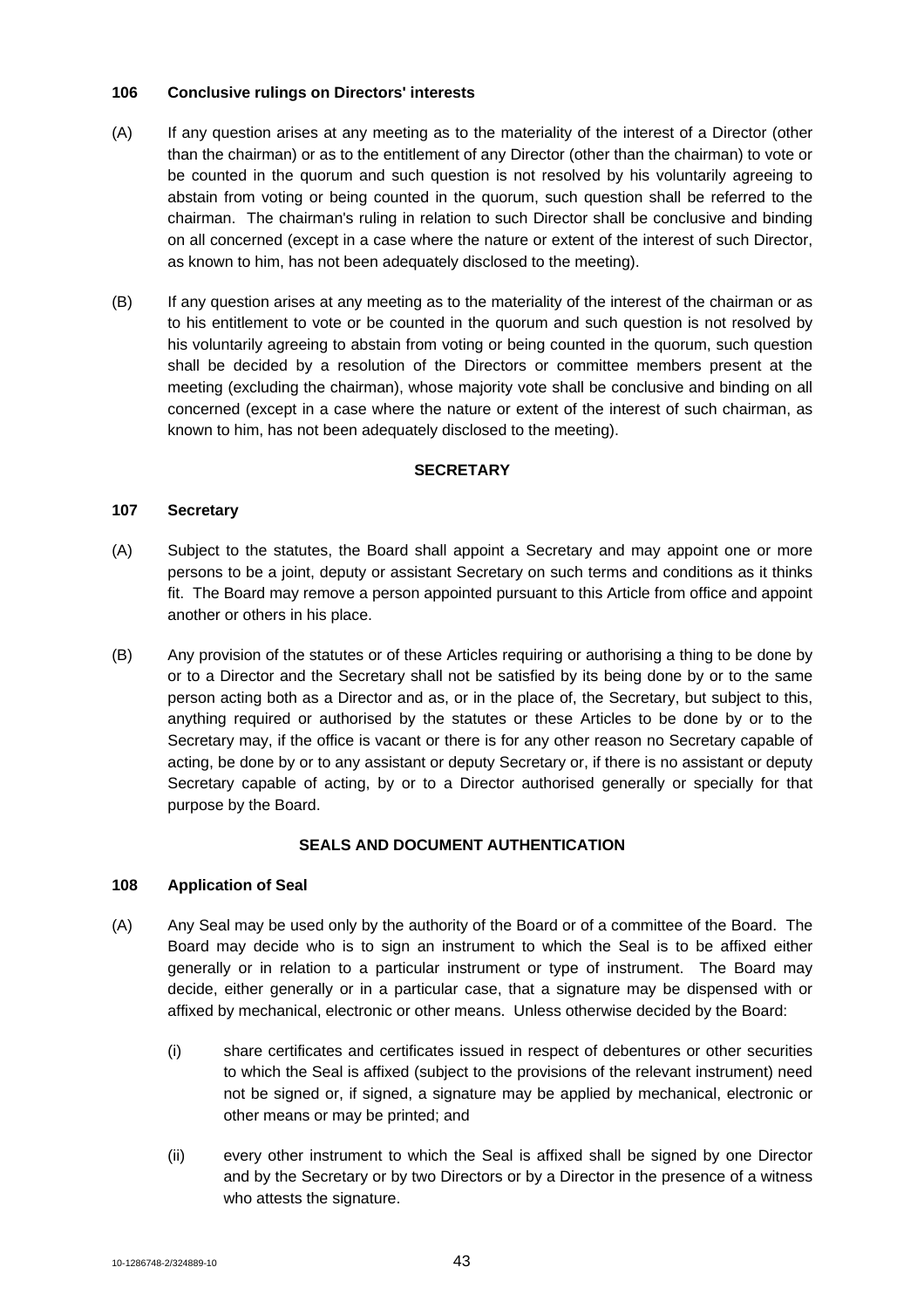(B) Every share certificate or share warrant shall be issued either under the Seal (which may be affixed to it or printed on by mechanical, electronic or other means) or in such other manner as the Board, having regard to the terms of issue and the statutes may authorise. All references in these Articles to the Seal shall be construed in relation to share certificates and share warrants accordingly.

#### **109 Directors or Secretary to authenticate or certify**

A Director or the Secretary or any person appointed by the Board for the purpose may authenticate any documents affecting the constitution of the Company and any resolutions passed by the Company or holders of a class of shares or the Board or any committee of the Board and any books, records, documents and accounts relating to the business of the Company, and may certify copies of or extracts from any such items as true copies or extracts.

# **DIVIDENDS AND OTHER PAYMENTS**

#### **110 Declaration**

Subject to the statutes and these Articles, the Company may by ordinary resolution declare a dividend to be paid to members according to their respective rights and interests in the profits of the Company. No such dividend shall exceed the amount recommended by the Board.

#### **111 Interim dividends**

Subject to the statutes, the Board may pay such interim dividends (including any dividend payable at a fixed rate) as appears to the Board to be justified by the profits of the Company available for distribution. If at any time the share capital is divided into different classes, the Board may pay such interim dividends on shares which rank after shares conferring preferential rights with regard to dividend as well as on shares conferring preferential rights, unless at the time of payment any preferential dividend is in arrears. If the Board acts in good faith, no Director shall incur any liability to the holders of shares conferring preferential rights for any loss that they may suffer by the lawful payment of an interim dividend on any shares ranking after those with preferential rights.

#### **112 Entitlement to dividends**

- (A) Except as otherwise provided by these Articles or the rights attached to shares:
	- (i) a dividend shall be declared and paid according to the amounts paid up (otherwise than in advance of calls) on the nominal value of the shares on which the dividend is paid; and
	- (ii) dividends shall be apportioned and paid proportionately to the amounts paid up on the nominal value of the shares during any portion or portions of the period in respect of which the dividend is paid, but if any share is issued on terms that it shall rank for dividend as from a particular date, it shall rank for dividend accordingly.
- (B) Except as otherwise provided by these Articles or the rights attached to shares:
	- (i) a dividend may be paid in any currency or currencies decided by the Board; and
	- (ii) the Company may agree with a member that any dividend declared or which may become due in one currency will be paid to the member in another currency,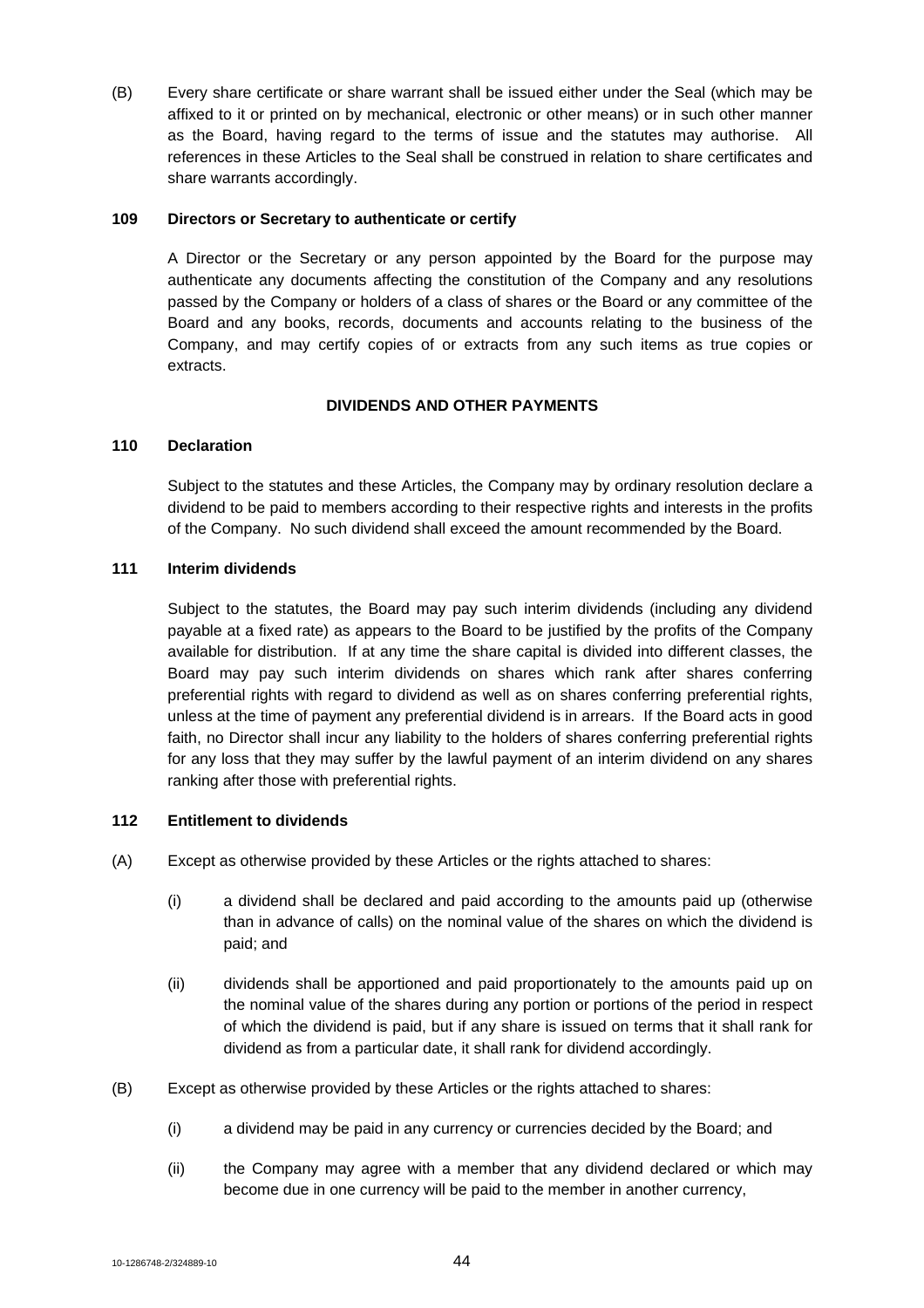for which purpose the Board may use any relevant exchange rate current at any time as the Board may select for the purpose of calculating the amount of any member's entitlement to the dividend.

### **113 Payment methods**

- (A) The Company may pay a dividend, interest or other amount payable in respect of a share in cash or by cheque, warrant or money order or by a bank or other funds transfer system or (in respect of any uncertificated share) through the Uncertificated System in accordance with any authority given to the Company to do so (whether in writing, through the Uncertificated System or otherwise) by or on behalf of the member in a form or in a manner satisfactory to the Board. Any joint holder or other person jointly entitled to a share may give an effective receipt for a dividend, interest or other amount paid in respect of such share.
- (B) The Company may send a cheque, warrant or money order by post:
	- (i) in the case of a sole holder, to his registered address;
	- (ii) in the case of joint holders, to the registered address of the person whose name stands first in the Register of Members;
	- (iii) in the case of a person or persons entitled by transmission to a share, as if it were a notice given in accordance with the Article headed "**Notice to persons entitled by transmission**"; or
	- (iv) in any case, to a person and address that the person or persons entitled to the payment may in writing direct.
- (C) Every cheque, warrant or money order shall be sent at the risk of the person or persons entitled to the payment and shall be made payable to the order of the person or persons entitled or to such other person or persons as the person or persons entitled may in writing direct. The payment of the cheque, warrant or money order shall be a good discharge to the Company. If payment is made by a bank or other funds transfer or through the Uncertificated System, the Company shall not be responsible for amounts lost or delayed in the course of transfer. If payment is made by or on behalf of the Company through the Uncertificated System:
	- (i) the Company shall not be responsible for any default in accounting for such payment to the member or other person entitled to such payment by a bank or other financial intermediary of which the member or other person is a customer for settlement purposes in connection with the Uncertificated System; and
	- (ii) the making of such payment in accordance with any relevant authority referred to in paragraph (A) above shall be a good discharge to the Company.
- (D) The Board may:
	- (i) lay down procedures for making any payments in respect of uncertificated shares through the Uncertificated System;
	- (ii) allow any holder of uncertificated shares to elect to receive or not to receive any such payment through the Uncertificated System; and
	- (iii) lay down procedures to enable any such holder to make, vary or revoke any such election.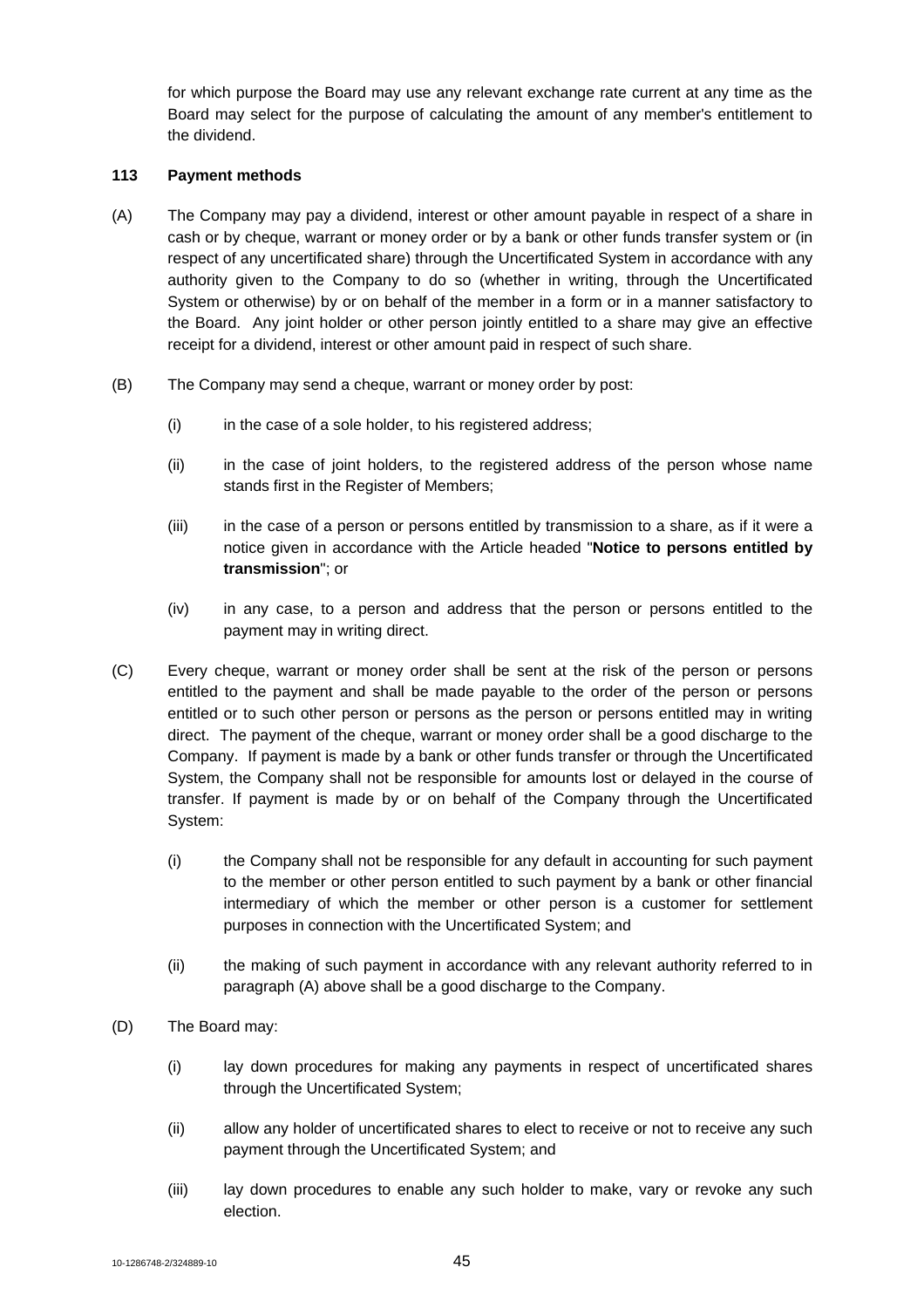(E) The Board may withhold payment of a dividend (or part of a dividend) payable to a person entitled by transmission to a share until he has provided any evidence of his entitlement that the Board may reasonably require.

#### **114 Deductions**

The Board may deduct from any dividend or other amounts payable to any person in respect of a share all such sums as may be due from him to the Company on account of calls or otherwise in relation to any shares.

### **115 Interest**

No dividend or other money payable in respect of a share shall bear interest against the Company, unless otherwise provided by the rights attached to the share.

### **116 Unclaimed dividends**

All unclaimed dividends or other monies payable by the Company in respect of a share may be invested or otherwise made use of by the Board for the benefit of the Company until claimed. The payment of any unclaimed dividend or other amount payable by the Company in respect of a share into a separate account shall not constitute the Company a trustee in respect of it. Any dividend unclaimed after a period of twelve (12) years from the date the dividend became due for payment shall be forfeited and shall revert to the Company.

# **117 Uncashed dividends**

If, in respect of a dividend or other amount payable in respect of a share:

- (i) a cheque, warrant or money order is returned undelivered or left uncashed; or
- (ii) a transfer made by or through a bank transfer system and/or other funds transfer system(s) (including the Uncertificated System) fails or is not accepted,

on two consecutive occasions, or one occasion and reasonable enquiries have failed to establish another address or account of the person entitled to the payment, the Company shall not be obliged to send or transfer a dividend or other amount payable in respect of such share to such person until he notifies the Company of an address or account to be used for such purpose.

#### **118 Dividends in kind**

A general meeting declaring a dividend may, on the recommendation of the Board, direct that it shall be satisfied wholly or partly by the distribution of assets (including paid up shares or securities of any other body corporate). Where any difficulty arises concerning such distribution, the Board may settle it as it thinks fit. In particular, the Board may:

- (i) issue fractional certificates or ignore fractions;
- (ii) fix the value for distribution of any assets, and may determine that cash shall be paid to any member on the footing of the value so fixed in order to adjust the rights of members; and
- (iii) vest any assets in trustees on trust for the persons entitled to the dividend.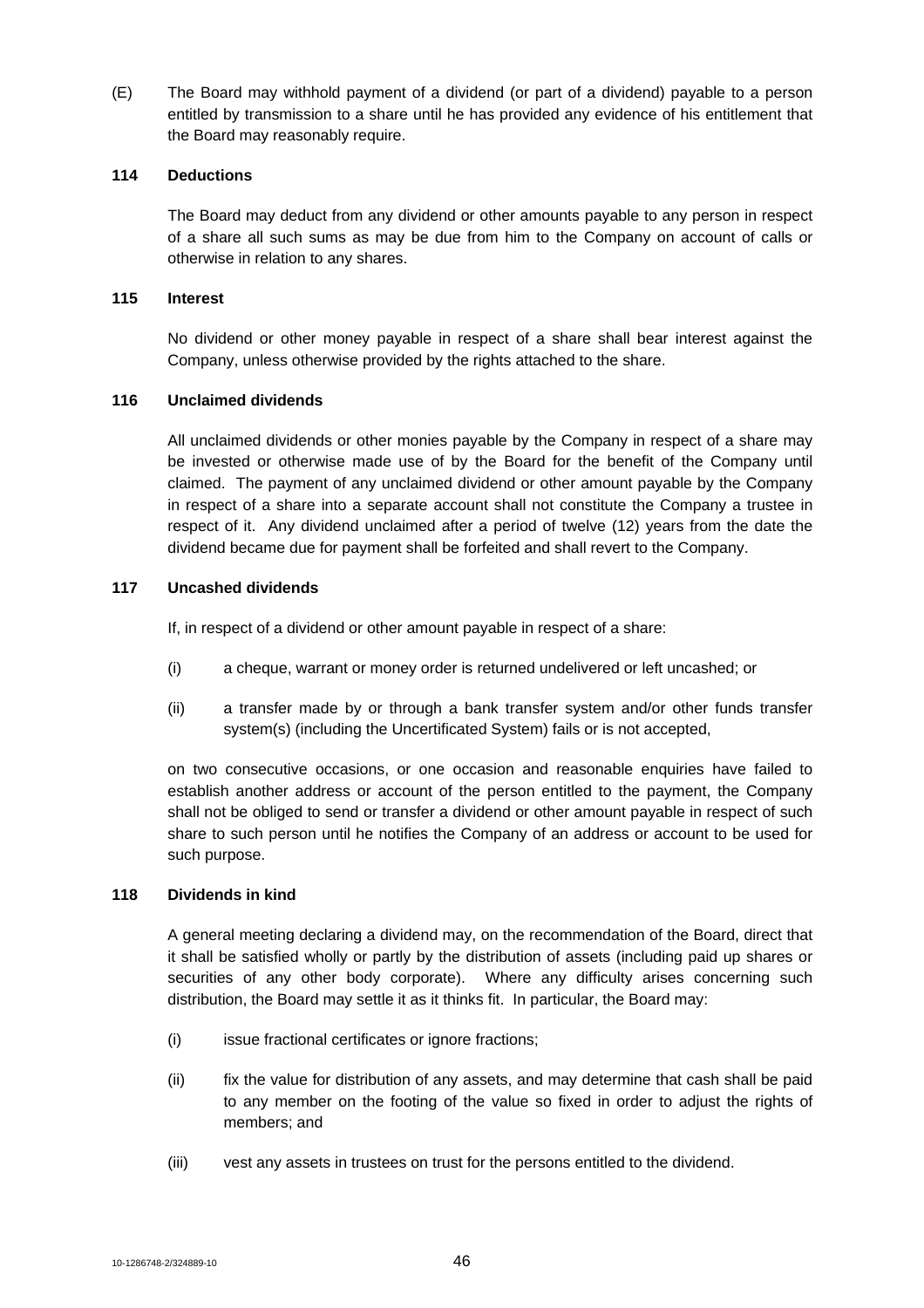### **119 Scrip dividends**

- (A) The Board may, with the prior authority of an ordinary resolution and subject to such terms and conditions as the Board may determine, offer any holders of Ordinary Shares the right to elect to receive Ordinary Shares, credited as fully paid, instead of cash in respect of the whole (or some part, to be determined by the Board) of any dividend specified by the ordinary resolution, subject to the statutes and to the provisions of this Article.
- (B) An ordinary resolution under paragraph (A) of this Article may specify a particular dividend (whether or not declared), or may specify all or any dividends declared within a specified period, but such period may not end later than the beginning of the fifth annual general meeting next following the date of the meeting at which the ordinary resolution is passed.
- (C) The entitlement of each holder of Ordinary Shares to new Ordinary Shares shall be such that the relevant value of the entitlement shall be the cash amount, disregarding any tax credit, (or as near to such cash amount as the Board considers appropriate) that such holder would have received by way of dividend. For this purpose, "**relevant value**" shall be calculated by reference to the average of the middle market quotations for the Ordinary Shares on the London Stock Exchange as derived from the London Stock Exchange Daily Official List or such other source as the Board considers appropriate for the day on which the Ordinary Shares are first quoted "ex" the relevant dividend and the four subsequent dealing days, or in such other manner as may be determined by or in accordance with the ordinary resolution. A written confirmation or report by the Auditors as to the amount of the relevant value in respect of any dividend shall be conclusive evidence of that amount.
- (D) The Board may make any provision it considers appropriate in relation to an allotment made or to be made pursuant to this Article (whether before or after the passing or the ordinary resolution referred to in paragraph (A) of this Article), including:
	- (i) the giving of notice to holders of the right of election offered to them;
	- (ii) the provision of forms of election and/or a facility and a procedure for making elections through the Uncertificated System (whether in respect of a particular dividend or dividends generally);
	- (iii) determination of the procedure for making and revoking elections;
	- (iv) the place at which, and the latest time by which, forms of election and other relevant documents must be received in order to be effective;
	- (v) the disregarding or rounding up or down or carrying forward of fractional entitlements, in whole or in part, or the accrual of the benefit of fractional entitlements to the Company (rather than to the holders concerned); and
	- (vi) the exclusion from any offer of any holders of Ordinary Shares where the Board considers that the making of the offer to them would or might involve the contravention of any law or that for any other reason the offer should not be made to them.
- (E) The dividend (or that part of the dividend in respect of which a right of election has been offered) shall not be payable on Ordinary Shares in respect of which a valid election has been made ("**the elected Ordinary Shares**"). Instead additional Ordinary Shares shall be allotted to the holders of the elected Ordinary Shares on the basis of allotment determined under this Article. For such purpose, the Board may capitalise out of any amount for the time being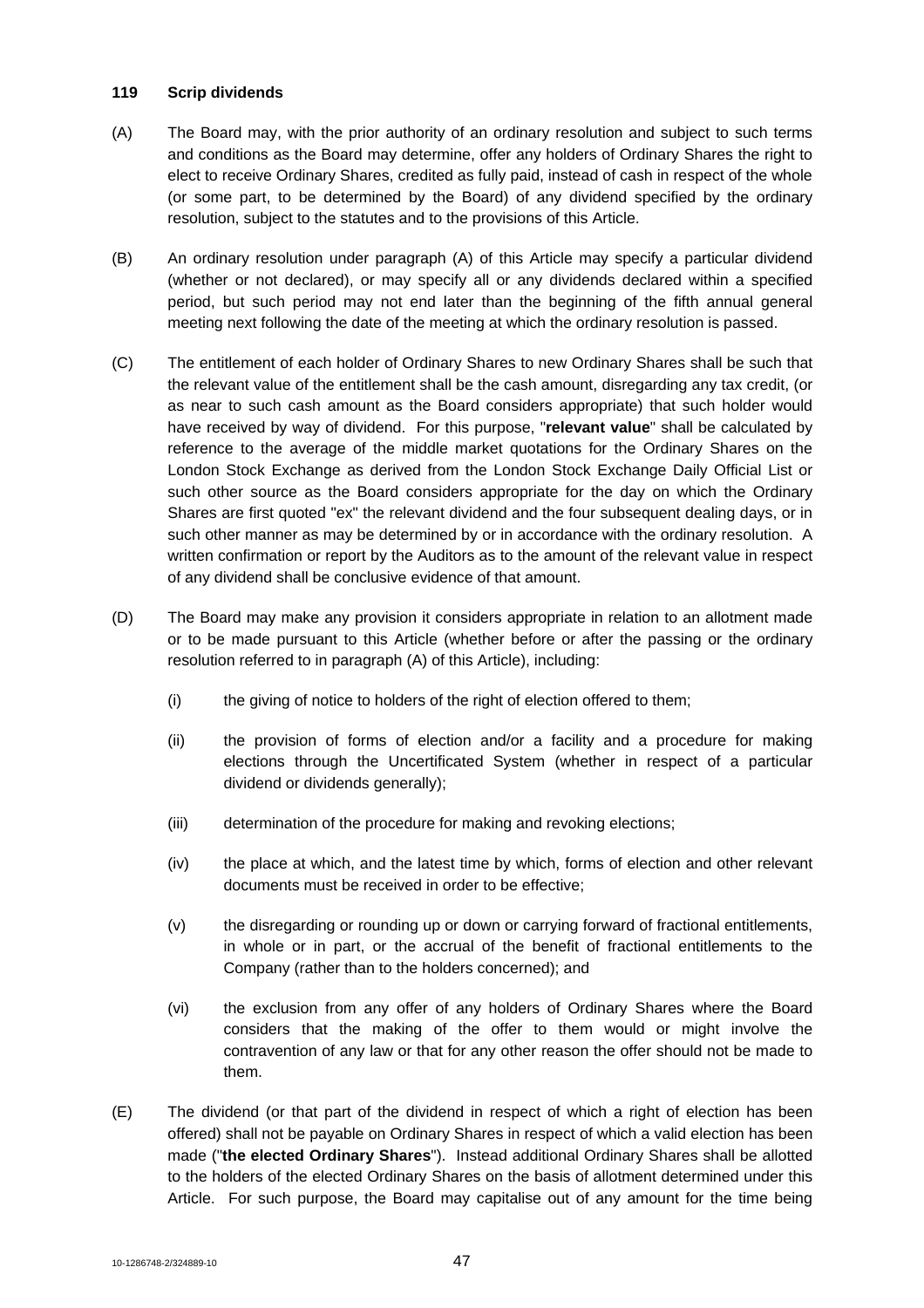standing to the credit of any reserve or fund of the Company (including any share premium account, capital redemption reserve and profit and loss account), whether or not available for distribution, a sum equal to the aggregate nominal amount of the additional Ordinary Shares to be allotted on that basis and apply it in paying up in full the appropriate number of new Ordinary Shares for allotment and distribution to the holders of the elected Ordinary Shares on that basis.

- (F) The additional Ordinary Shares when allotted shall rank pari passu in all respects with the fully paid Ordinary Shares in issue on the record date for the dividend in respect of which the right of election has been offered, except that they will not rank for any dividend or other entitlement which has been declared, paid or made by reference to such record date.
- (G) The Board may:
	- (i) do all acts and things which it considers necessary or expedient to give effect to any such capitalisation, and may authorise any person to enter on behalf of all the members interested into an agreement with the Company providing for such capitalisation and incidental matters and any agreement so made shall be binding on all concerned;
	- (ii) establish and vary a procedure for election mandates in respect of future rights of election and determine that every duly effected election in respect of any Ordinary Shares shall be binding on every successor in title to the holder of such shares; and
	- (iii) terminate, suspend or amend any offer of the right to elect to receive Ordinary Shares in lieu of any cash dividend at any time and generally implement any scheme in relation to any such offer on such terms and conditions as the Board may determine and take such other action as the Board may deem necessary or desirable in respect of any such scheme.

# **120 Reserves**

The Board may set aside out of the profits of the Company and carry to reserve such sums as it thinks fit. Such sums standing to reserve may be applied, at the Board's discretion, for any purpose to which the profits of the Company may properly be applied and, pending such application, may either be employed in the business of the Company or be invested in such investments as the Board thinks fit. The Board may divide the reserve into such special funds as it thinks fit and may consolidate into one fund any special funds or any parts of any special funds into which the reserve may have been divided as it thinks fit. The Board may also carry forward any profits without placing them to reserve.

# **121 Capitalisation of profits and reserves**

The Board may, with the authority of an ordinary resolution:

- (i) subject to this Article, resolve to capitalise any undivided profits of the Company not required for paying any preferential dividend (whether or not available for distribution) or any sum standing to the credit of any reserve or fund of the Company (including any share premium account, capital redemption reserve and profit and loss account), whether or not available for distribution;
- (ii) appropriate the sum resolved to be capitalised to the holders of Ordinary Shares in proportion to the nominal amounts of the shares (whether or not fully paid) held by them respectively which would entitle them to participate in a distribution of that sum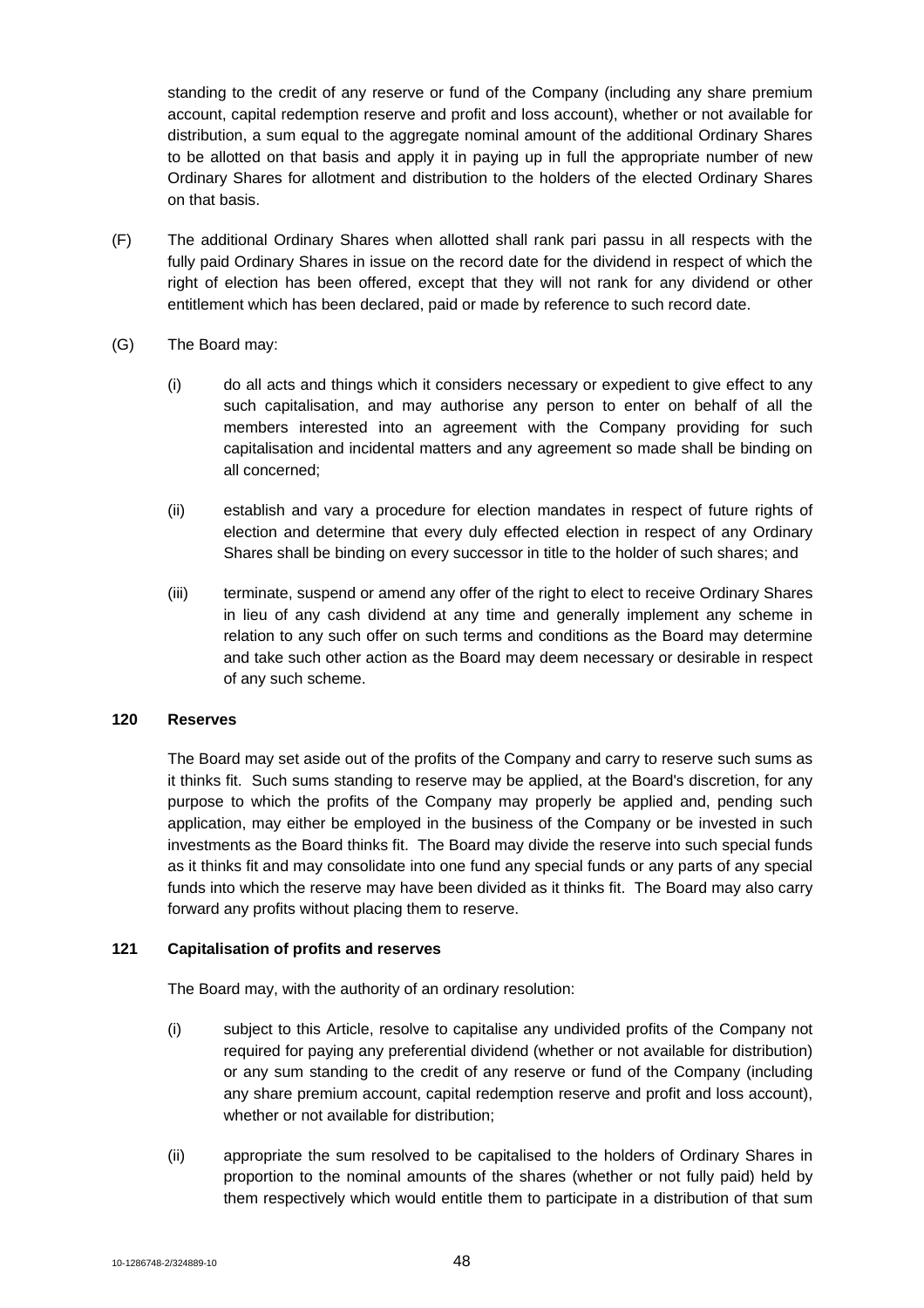if the shares were fully paid and the sum were then distributable and were distributed by way of dividend and apply such sum on their behalf either in or towards paying up the amounts, if any, unpaid on any shares held by them respectively, or in paying up in full new shares or debentures of the Company of a nominal amount equal to that sum, and allot the shares or debentures credited as fully paid to those holders of Ordinary Shares or as the Board may direct, in those proportions, or partly in one way and partly in the other, but so that the share premium account, the capital redemption reserve and any profits or reserves which are not available for distribution may, for the purposes of this Article, only be applied in paying up new shares to be allotted to members credited as fully paid;

- (iii) resolve that any shares so allotted to any member in respect of a holding by him of any partly paid shares shall, so long as such shares remain partly paid, rank for dividend only to the extent that such partly paid shares rank for dividend;
- (iv) make such provision by the issue of fractional certificates (or by ignoring fractions or by accruing the benefit of fractions to the Company rather than to the holders concerned) or by payment in cash or otherwise as the Board may determine in the case of shares or debentures becoming distributable in fractions;
- (v) authorise any person to enter on behalf of all the members concerned into an agreement with the Company providing for either:
	- (a) the allotment to them respectively, credited as fully paid, of any further shares or debentures to which they are entitled on such capitalisation; or
	- (b) the payment up by the Company on behalf of such members by the application thereto of their respective proportions of the reserves or profits resolved to be capitalised, of the amounts or any part of the amounts remaining unpaid on their existing shares,

and so that any such agreement shall be binding on all such members; and

(vi) generally do all acts and things required to give effect to such resolution.

# **RECORD DATES**

# **122 Board to fix date**

Notwithstanding any other provision of these Articles but without prejudice to the rights attached to any shares and subject to the statutes and paragraph (F) of the Article headed "**Communications to and from members**", the Board may fix any date ("**the record date**") as the date at the close of business (or such other time as the Board may decide) on which persons registered as the holders of shares or other securities shall be entitled to receipt of any dividend, distribution, interest, allotment, issue, notice, information, document or circular. A record date may be on or at any time before any date on which such item is paid, made, given or served or (in the case of any dividend, distribution, interest, allotment or issue) on or at any time before or after any date on which such item is recommended, resolved, declared or announced.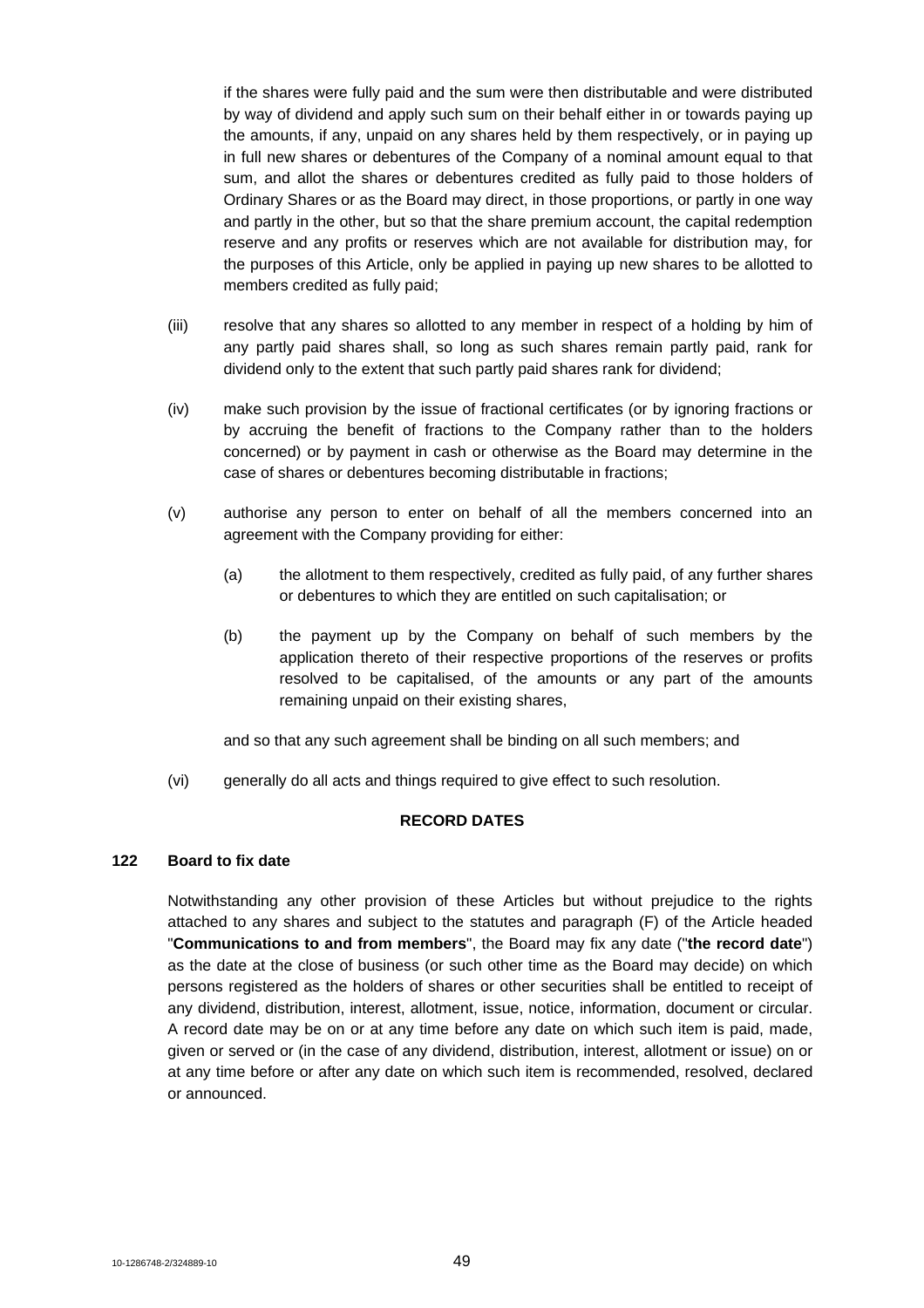### **ACCOUNTS**

### **123 Access to accounting records**

No member (other than an officer of the Company) shall have any right of inspecting any accounting record or other document of the Company unless he is authorised to do so by statute, by order of the court, by the Board or by an ordinary resolution.

### **COMMUNICATIONS**

#### **124 Notices to be in writing**

Any notice to be given to or by any person pursuant to these Articles shall be in writing, unless otherwise provided elsewhere in these Articles, except that a notice calling a meeting of the Board need not be in writing.

### **125 Communications to and from members**

- (A) Subject to the statutes and unless otherwise provided for in these Articles, the Company may send or supply any document or information that is required or authorised to be sent or supplied by it to a member or any other person by the statutes or pursuant to these Articles or to any other rules or regulations to which the Company may be subject in such form and by such means, including by electronic means and/or by making it available on a website or otherwise, as the Company may determine. The Company Communication Provisions shall be deemed to apply, to the extent relevant, to the sending or supply of any such document or information that is required or authorised to be sent or supplied pursuant to these Articles or any such rules or regulations. At any time the Company may choose at its sole discretion to send any document or information in hard copy form alone to some or all members.
- (B) Subject to the statutes and unless otherwise provided for in these Articles, any document or information which is to be sent or supplied to the Company by or on behalf of any member or any person entitled by transmission to a share shall be sent or supplied in such form(s) and by such means as the Company may determine, provided that:
	- (i) such form(s) and means are permitted by the statutes, if applicable, for the purpose of sending or supplying a document or information of the type concerned pursuant to the Company Communication Provisions; and
	- (ii) any applicable condition or limitation specified in the statutes (including as to the address to which the document or information may be sent) is satisfied, unless otherwise permitted by the Board.
- (C) Where these Articles require a notice or other document to be signed or authenticated by a member or other person then any notice or other document sent or supplied in electronic form is sufficiently authenticated in any manner authorised by the Company Communications Provisions or in such other manner as may be approved by the Board. The Board may designate mechanisms for validating any such notice or other document, and any such notice or other document not so validated by use of such mechanisms shall be deemed not to have been received by the Company. Where a document or information is sent or supplied to the Company by one person on behalf of another, the Company may require such evidence of the former's authority to act on the latter's behalf as the Directors decide is reasonable.
- (D) Anything which would need (but for this Article) to be agreed or specified by the joint holders of a share with regard to any notice, document or information to be sent or supplied by the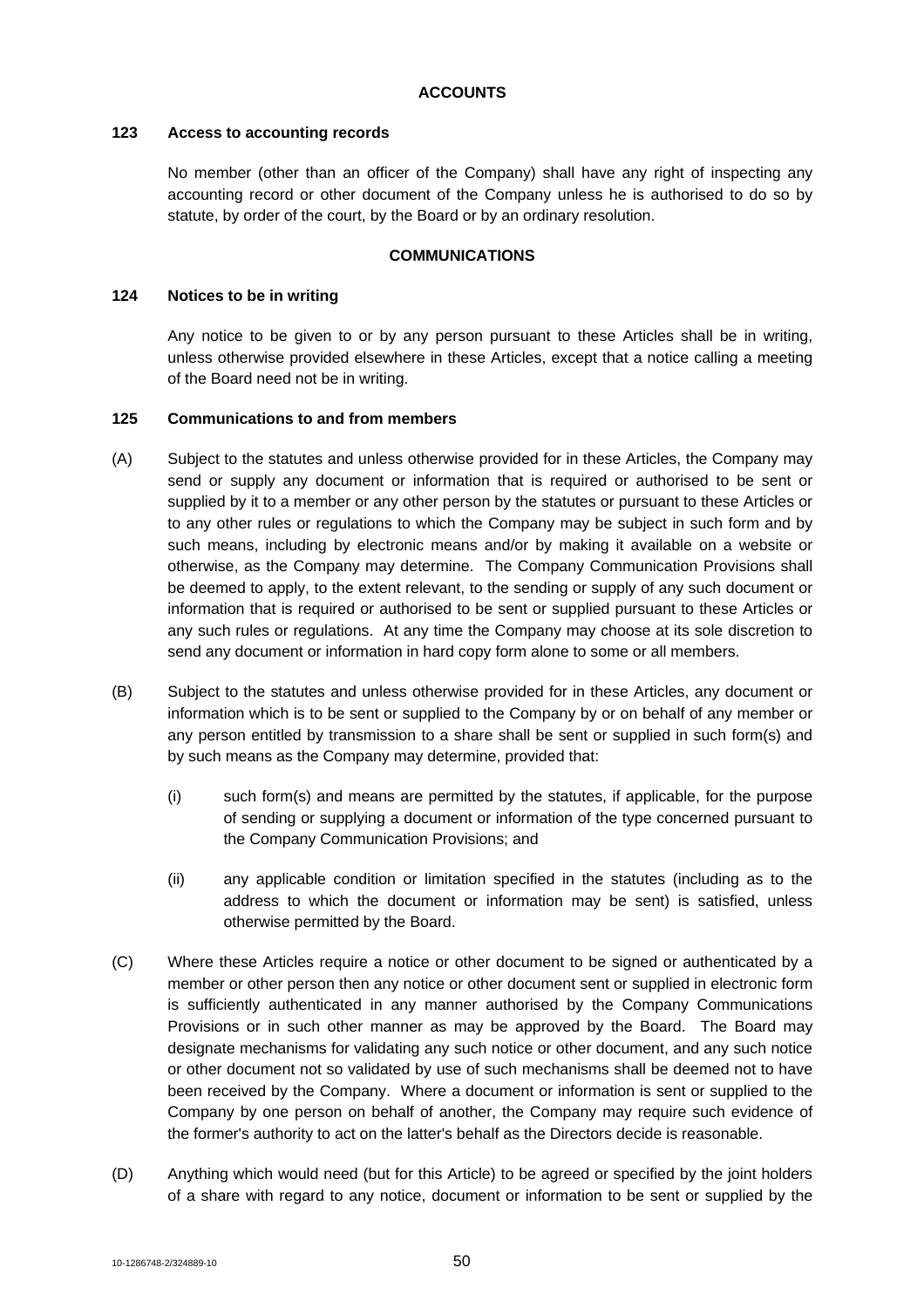Company shall be taken for all purposes to be agreed or specified by all the joint holders where it has been agreed or specified by the joint holder whose name stands first in the Register of Members in respect of the share. Any notice, document or information which is authorised or required to be sent or supplied to joint holders of a share may be sent or supplied to the joint holder whose name stands first in the Register of Members in respect of the share, to the exclusion of the other joint holders. For the purposes of this Article, a joint holder having no registered address in the United Kingdom and not having supplied a service address within the United Kingdom may, subject to the statutes, be disregarded. This Article shall have effect in place of the Company Communications Provisions regarding joint holders of shares.

- (E) Subject to the statutes, the Company shall not be required to send notices, documents or information to a member who (having no registered address within the United Kingdom) has not supplied to the Company a service address within the United Kingdom.
- (F) Any notice or other document to be given to a member may be given by reference to the Register of Members as it stands at any time within the period of twenty-one (21) days before the day that the notice is given or (where and as applicable) within any other period permitted by the statutes. No change in the Register of Members after that time shall invalidate the giving of such notice or document or require the Company to give such item to any other person.

# **126 Notices by advertisement**

- (A) If by reason of the suspension or curtailment of postal services in the United Kingdom or otherwise the Company is unable to give notice by post in hard copy form of a general meeting then such notice shall be deemed to have been given to all members entitled to receive such notice in hard copy form if it is advertised in at least two leading daily newspapers widely circulated in the country in which the Company's registered office is located. Such notice shall be deemed to have been duly served on all members entitled to receive notice of such general meeting at noon on the day on which the first of such advertisement appears. In any such case the Company shall:
	- (i) make such notice available on an appropriate website of the Company from the date of such advertisement until the conclusion of the meeting; and
	- (ii) send confirmatory copies of the notice to those members by post in hard copy form if, at least seven days before the meeting, the posting of notices to addresses throughout the United Kingdom again becomes practicable.
- (B) Any notice (other than a notice of general meeting) to be given by the Company to the members or any of them, and not otherwise provided for by these Articles, shall be sufficiently given if given by advertisement in at least one leading daily newspaper widely circulated in the country in which the Company's registered office is located. Any notice given by advertisement in accordance with this Article shall be deemed to have been served at noon on the day on which the advertisement first appears.

# **127 Evidence of receipt**

- (A) Any notice, document or information (including a share certificate) which is sent or supplied by the Company:
	- (i) in hard copy form, or in electronic form but to be delivered other than by electronic means, and which is sent by pre-paid post and properly addressed shall be deemed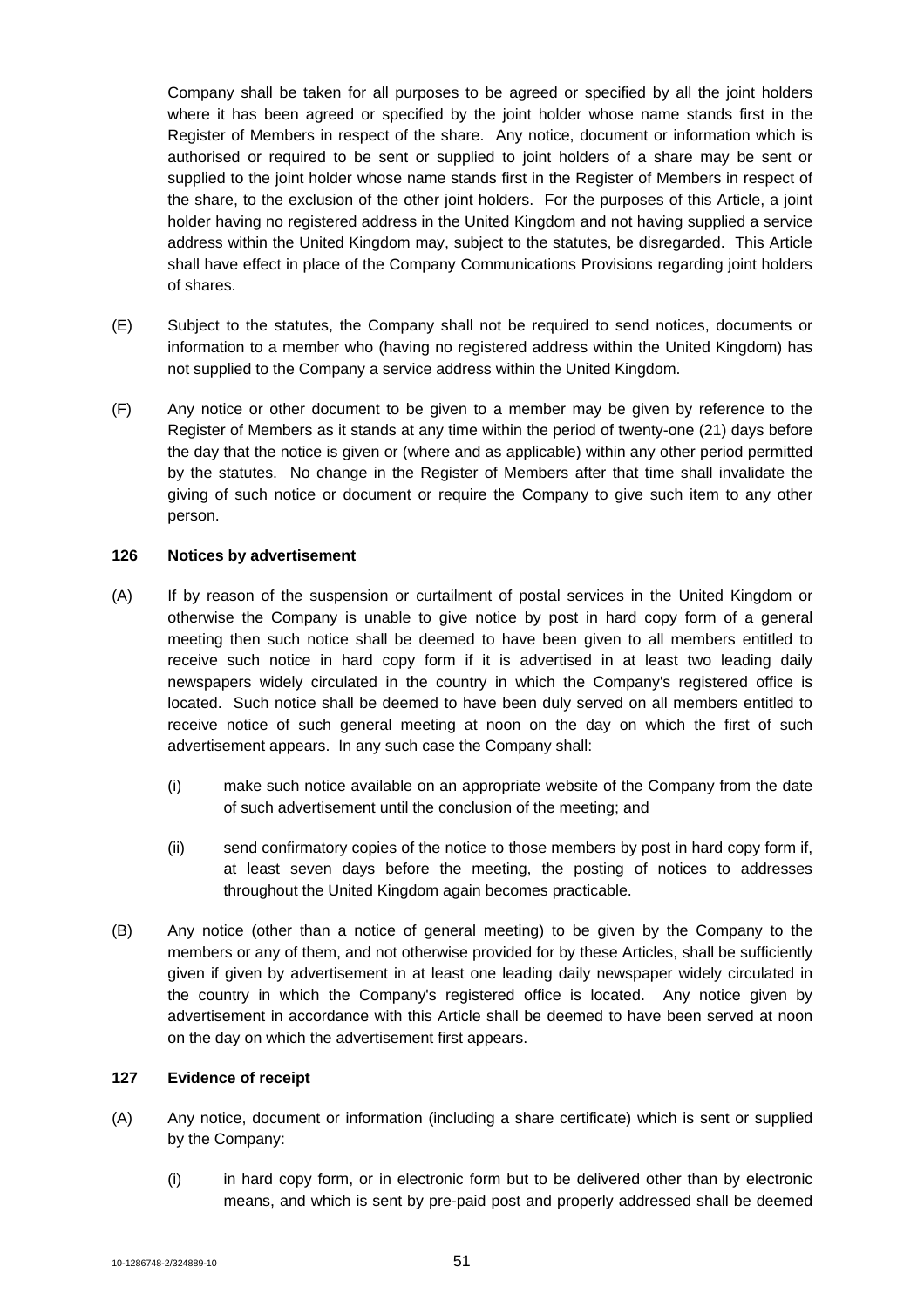to have been received by the intended recipient at the expiration of twenty-four (24) hours (or, where first class mail is not used, forty-eight (48) hours) after the time it was posted, and in proving such receipt it shall be sufficient to show that such notice, document or information was properly addressed, pre-paid and posted;

- (ii) by electronic means shall be deemed to have been received by the intended recipient twenty-four (24) hours after it was transmitted, and in proving such receipt it shall be sufficient to show that such notice, document or information was properly addressed; and
- (iii) by means of a website shall be deemed to have been received when the material was first made available on the website or, if later, when the recipient received (or is deemed to have received) notice of the fact that the material was available on the website.
- (B) Any accidental failure on the part of the Company to send, or the non-receipt by any person entitled to, any notice of or other document or information relating to any meeting or other proceeding shall not invalidate the relevant meeting or proceeding. This Article shall have effect in place of the Company Communications Provisions relating to deemed delivery of notices, documents or information.
- (C) For the purposes of calculating the time when any notice, document or information sent or supplied by the Company is deemed to have been received by the intended recipient for the purposes of these Articles (regardless of whether the period is expressed in hours or days) full account shall be taken of any day, and any part of a day, that is not a working day. This Article shall have effect in place of the Company Communications Provisions regarding the calculation of the time when any such notice, document or information is deemed to have been received by the intended recipient.

# **128 Notice binding on transferees**

A person who becomes entitled to a share by transfer, transmission or otherwise shall be bound by any notice in respect of that share (other than a section 793 notice) which, before his name is entered in the Register of Members, has been given to the person from whom he derives his title.

#### **129 Notice to persons entitled by transmission**

- (A) Any notice, document or other information may be given by the Company to any person who claims to be entitled by transmission to a share in consequence of the death or bankruptcy of a member or otherwise by sending or delivering such notice, document or information in any manner authorised by these Articles, addressed to that person by name, or by the title of representative of the deceased or trustee of the bankrupt or by any similar or equivalent description, provided that such person who claims to be entitled to a share shall first supply to the Company:
	- (i) such evidence as the Board may reasonably require to show his title to the share; and
	- (ii) a service address in the United Kingdom.
- (B) Any notice, document or information so sent or supplied shall for all purposes be deemed to be duly sent or supplied to all persons interested (whether jointly with or as claiming through or under him) in the share.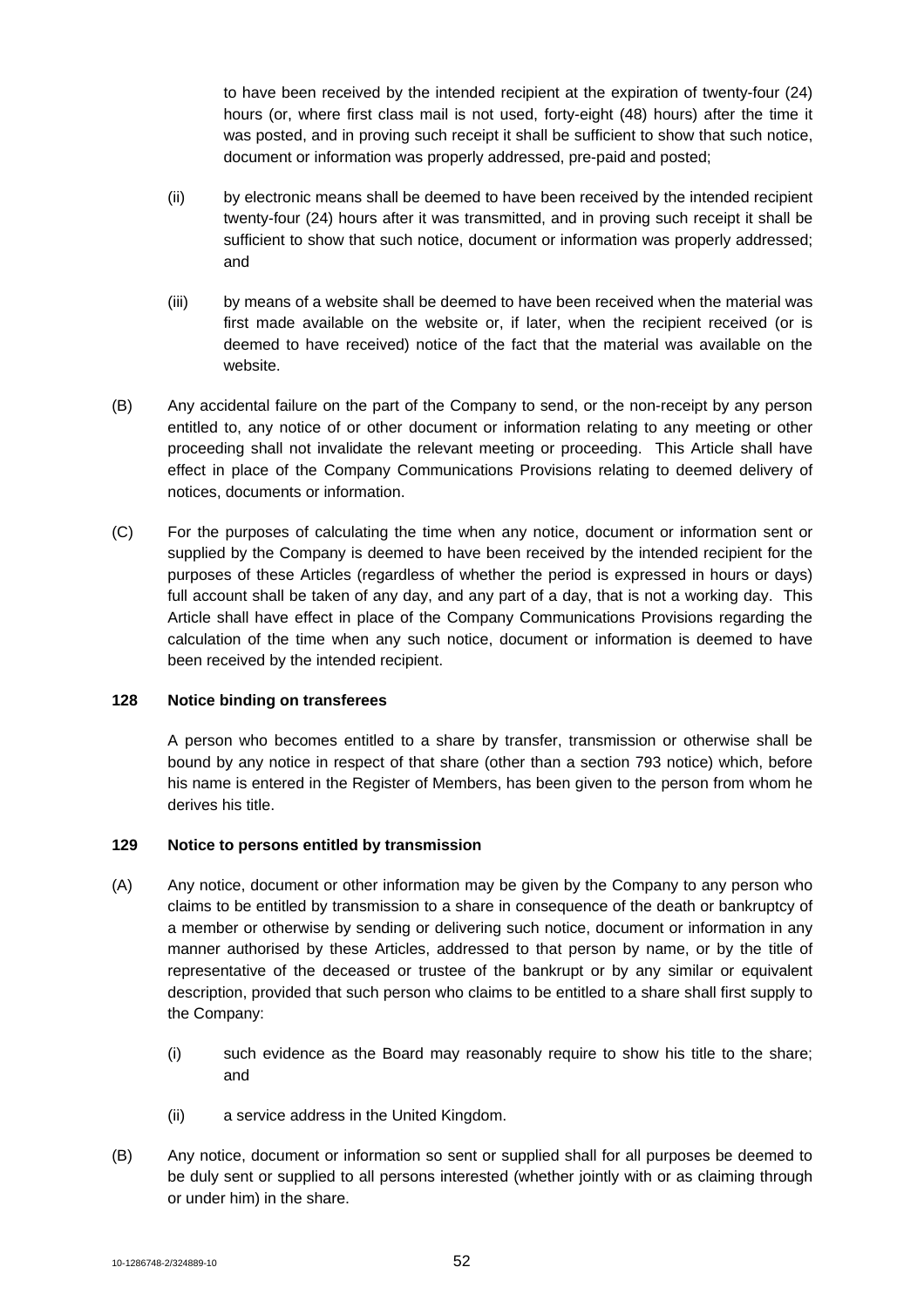(C) Until the information required under paragraph (A) of this Article has been so supplied, any notice, document or other information may be given in any manner in which it might have been given if the event giving rise to the transmission had not occurred. The giving of notice in accordance with this Article shall be sufficient notice to all other persons interested in the share. This Article shall have effect in place of the Company Communication Provisions regarding the death or bankruptcy of a holder of shares in the Company.

# **DOCUMENT DESTRUCTION**

### **130 Document destruction**

- (A) The Company may destroy:
	- (i) any share certificate or other evidence of title to shares which has been cancelled at any time after one year from the date of such cancellation;
	- (ii) any mandate for the payment of dividends or other amounts or any variation or cancellation of such mandate or any other instruction concerning the payment of monies or any notification of change of name or address at any time after two years from the date such mandate, variation, cancellation or notification was recorded by the Company;
	- (iii) any instrument or other evidence of transfer of shares or renunciation of an allotment of shares which has been registered at any time after six years from the date of registration; and
	- (iv) any other document on the basis of which an entry in the Register is made at any time after six years from the date an entry in the Register was first made in respect of it,

and the Company may destroy any such document earlier than the relevant date, provided that a permanent record of the document is made (on microfilm, computer disc or otherwise) which is not destroyed before that date.

- (B) It shall be conclusively presumed in favour of the Company that every entry in the Register of Members purporting to have been made on the basis of a document destroyed in accordance with this Article was duly and properly made, that every instrument of transfer so destroyed was duly registered, that every share certificate so destroyed was valid and was duly cancelled and that every other document so destroyed was valid and effective in accordance with the recorded particulars in the records of the Company, provided that:
	- (i) this Article shall apply only to the destruction of a document in good faith and without express notice of any claim (regardless of the parties to it) to which the document might be relevant;
	- (ii) nothing in this Article imposes on the Company any liability in respect of the destruction of any such document otherwise than as provided for in this Article which would not attach to the Company in the absence of this Article; and
	- (iii) references in this Article to the destruction of any document include references to the disposal of it in any manner.